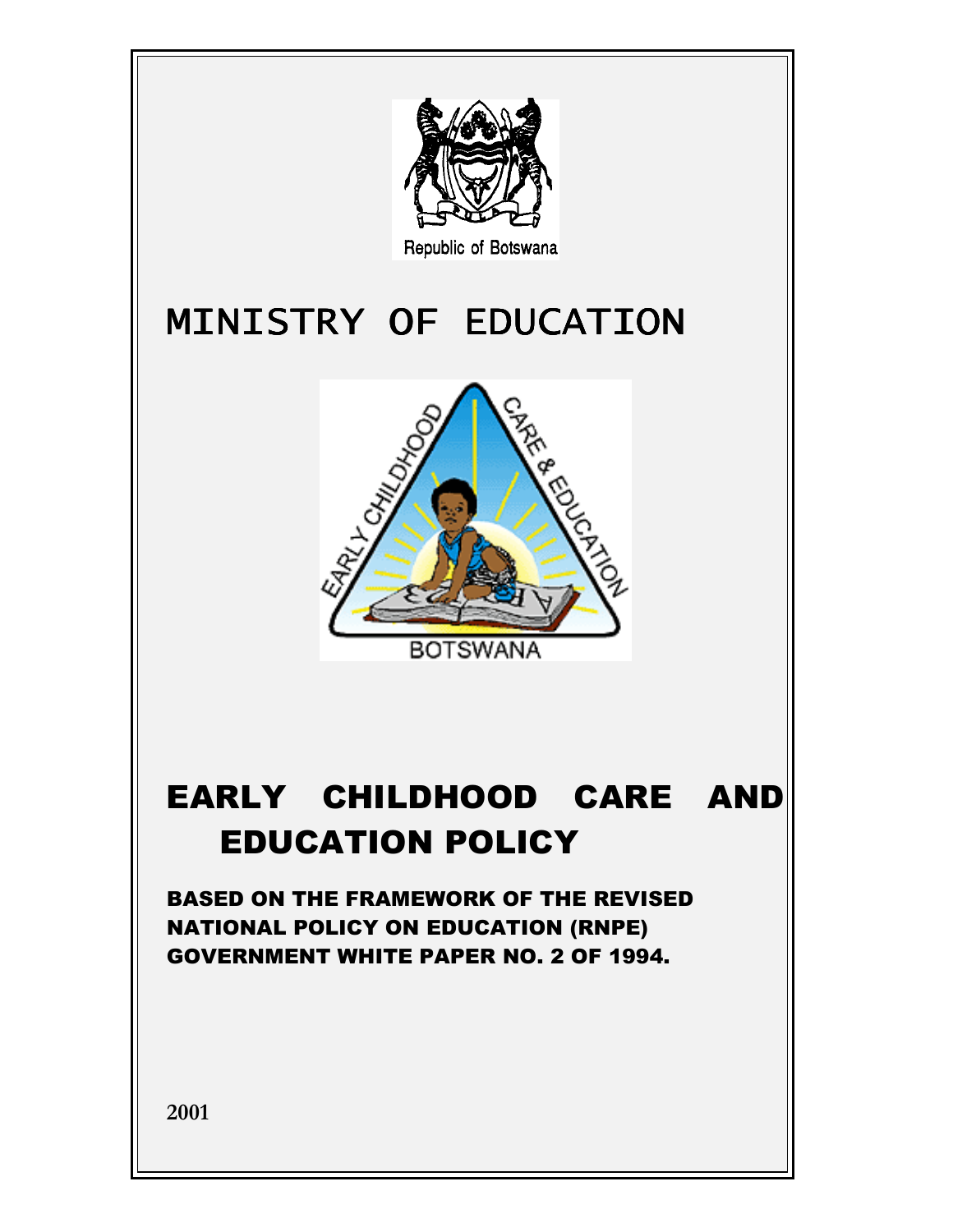## **TABLE OF CONTENTS**

# Page Number:

| Preface          |  |
|------------------|--|
| Acknowledgements |  |
| <b>CHAPTER I</b> |  |

#### **Summary: Review of Policy and Programme**

| <b>Issues raised about the Policy and Programme</b>                              |
|----------------------------------------------------------------------------------|
| Policy and Programme Content--                                                   |
|                                                                                  |
|                                                                                  |
|                                                                                  |
|                                                                                  |
| Baby-Care Services-                                                              |
|                                                                                  |
| Community Participation and Government Support---------------------------------- |

## **CHAPTER II**

### **Strategies for Development**

| <b>CHAPTER III</b> |
|--------------------|

## Regulatory Standards for Establishment and Operation of Day-Care/Nursery, Pre-primary and Baby-Care Services

| Definition of Concepts |
|------------------------|
| Abbreviations          |
| Forms                  |
|                        |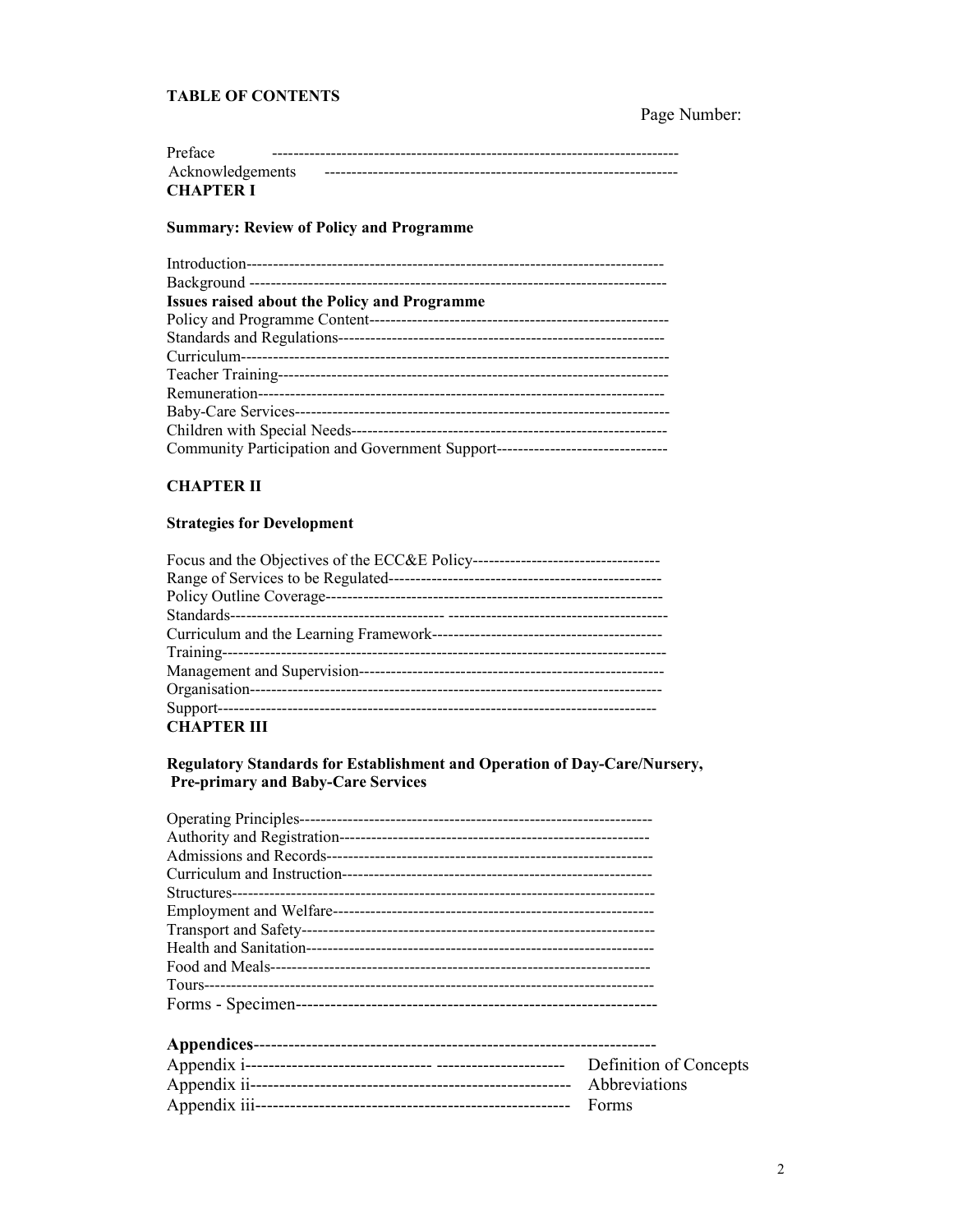### PREFACE

Government of Botswana regards children as its most valued resource. It therefore, takes deliberate steps to ensure that relevant policies and programmes are in place for their protection and nurturing. One such programme is the Early Childhood Care and Education (ECC&E). Many factors have necessitated the establishment of the ECC&E policy. Such factors, to mention but a few, are the adoption of the Revised National Policy on Education (RNPE) of 1994 and the urgency to implement recommendations that relate to the care and development of children as well as the international interventions on the rights of children.

The ECC&E policy comes at a very critical time when HIV/AIDS is a major concern and natural disasters such as drought and floods continue to threaten social and economic progress in the country. Many children are becoming orphans. Orphan –care services are mushrooming as a result, dictating a change in perceptions about childcare and education. The traditional social structures that used to be relied upon for support by family members and neighbours are breaking down fast due to a number of health and socioeconomic factors. More women are forced to look for jobs far away, from where their children are. This policy will go a long way towards increasing opportunities for women to participate in the socio economic activities.

Vision 2016 which places care, protection and development of children high on the national agenda, provides direction for the development of Botswana's human resources. In this regard, the Ministry of Education and indeed the government, has seen the need to develop various policy instruments, of which the ECC&E is one. The future of a nation is its children. Therefore, a programme that seeks to nurture and develop them is a worthwhile investment. In this connection, ECC&E provides an important framework for the development of Botswana's children.

Early Childhood Care and Education is a comprehensive approach that lays emphasis on the overall development needs of the child. Countries now use Early Childhood Care and education programme to address the overall needs of the child, and to identify and resolve problems likely to retard its development.

It is my hope that this policy will provide guidance to the development of the programme and services of high quality that will facilitate the production of good future leaders.

--------------------------

K. G. Kgoroba MINISTER OF EDUCATION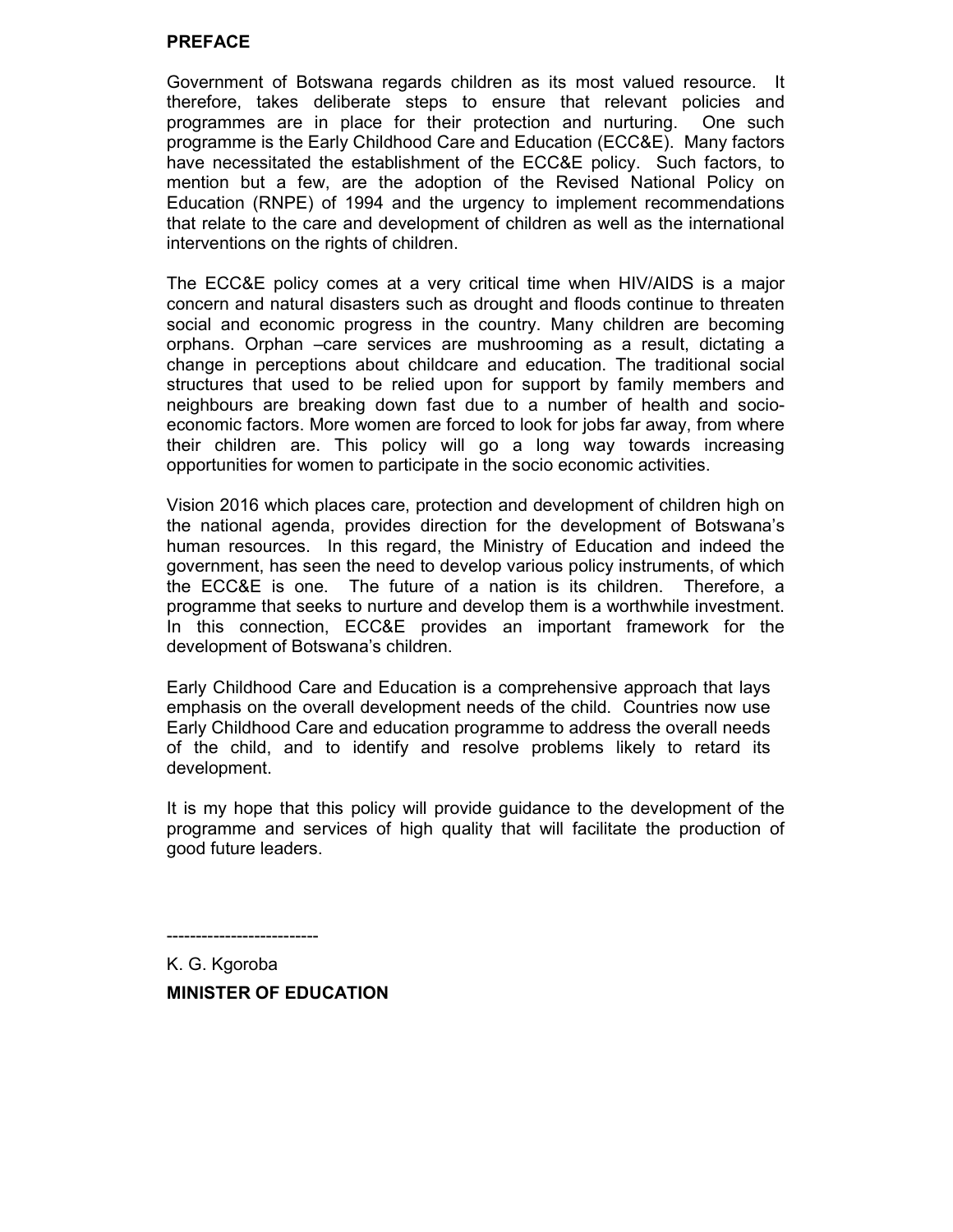# Acknowledgements

Issues of Early Childhood Care and education were incorporated into the Revised National Policy on Education (RNPE) of 1994. The policy recommended the development of pre-primary stage and for the co-ordination of Early Childhood Care and education programme by the Ministry of Education. It also made recommendations for the training of teachers and development of a curriculum for pre-primary education.

This policy focuses on the problems and needs of early childhood care and education programme and seeks to create an environment in which services of a high quality would develop. In this regard, constraints created by factors such as shortages of trained teachers, lack of capacity to provide a curriculum framework and the absence of professional support and supervision must be addressed.

The policy is an attempt to implement relevant recommendations of the Revised National Policy on Education. The policy caters for children of ages 0-6 years. Children with special needs are included. This policy seeks to promote early stimulation because it is essential for the preparation of children with special educational needs for future learning.

Finally the policy was made possible by extensive consultation with the stakeholders and service providers. It has received the attention of both early childhood specialists and social welfare professionals. The Pre-school Development Committee, the Reference Committee and the Pre-school Technical Committee have contributed significantly to the development of this document. The Ministry of Education is indebted to UNICEF and the Ministry of Local Government through the Social Welfare Division for their contribution and support. UNICEF provided financial assistance to both the consultancy and the workshops, which discussed the review and the recommendations.

This policy is an outcome of a joint effort of all the stakeholders involved with childcare and education. I wish to thank them for their invaluable participation and contributions to the development of this policy.

----------------------------- P. T. Ramatsui Permanent Secretary Ministry of Education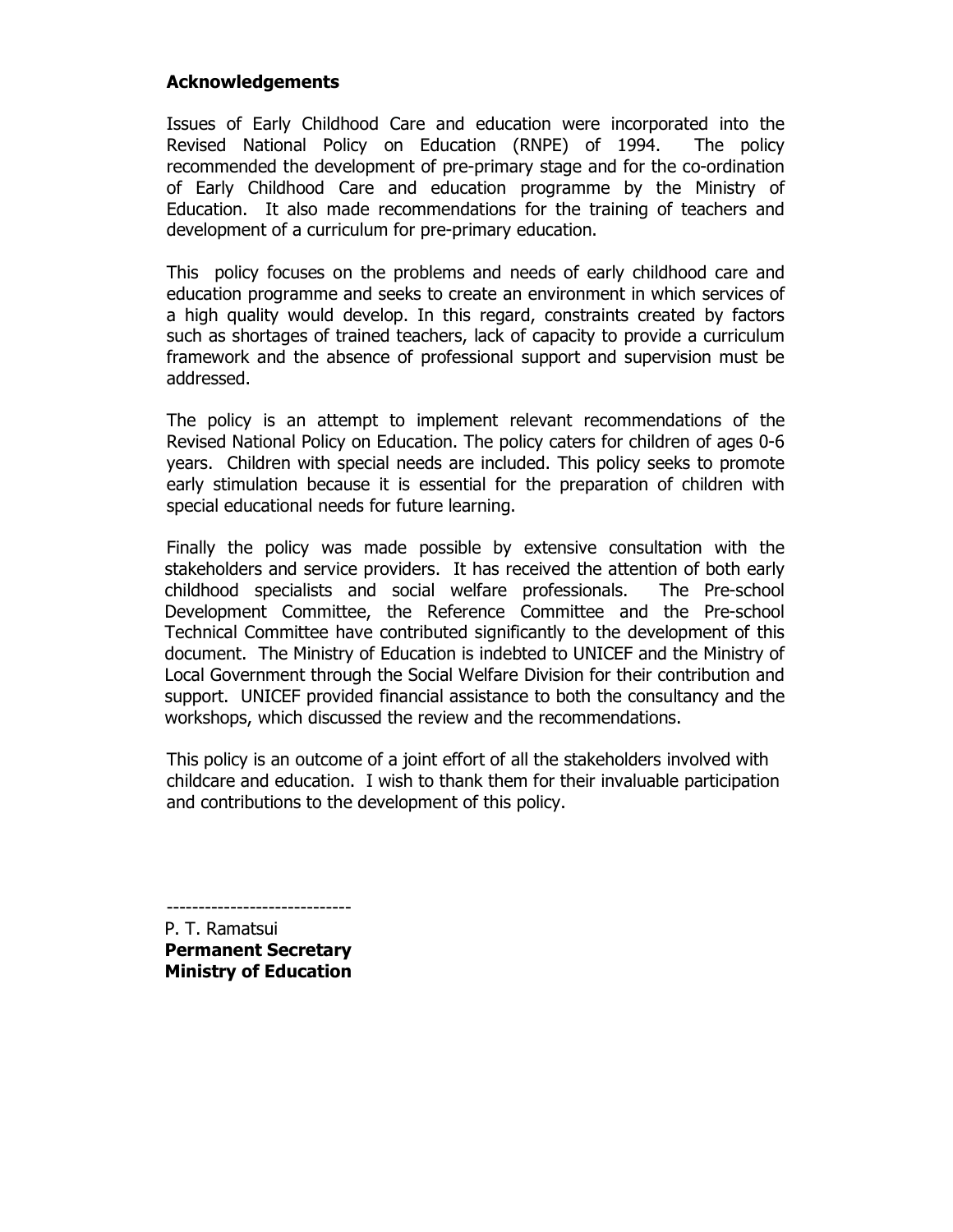### CHAPTER 1 – SUMMARY: REVIEW OF POLICY AND PROGRAMME

## Introduction

This policy has two important areas. The first area consists of twenty-nine recommendations, which must be implemented together with those of the RNPE. The second area consists of a set of standard guidelines for the development of ECC&E programme and services. These are discussed under three chapters.

Chapter one gives the introduction and background about early childhood care and education and explains why it was transferred to the Ministry of Education. It gives reasons for the consultancy, and also shows areas that the consultancy focused on. A summary of problems identified by the consultancy is given. These problems are discussed as important issues for the development of this policy.

The second chapter discusses the twenty-nine recommendations, which reflect specific requirements, intentions and commitment to address problems identified by the consultancy review and the RNPE. The traditional joint responsibility for provision of services between the Ministry of Education (MOE) and Ministry of Local Government (MLG) is now extended to the ECC&E programme.

The third chapter outlines standard requirements for operating a daycare/nursery, pre-primary and baby-care services. The pre-primary service shares the same requirements with the day-care/nurseries. This chapter concludes with an

explanation about forms for each type of service which stakeholders and supervisors must familiarise themselves with.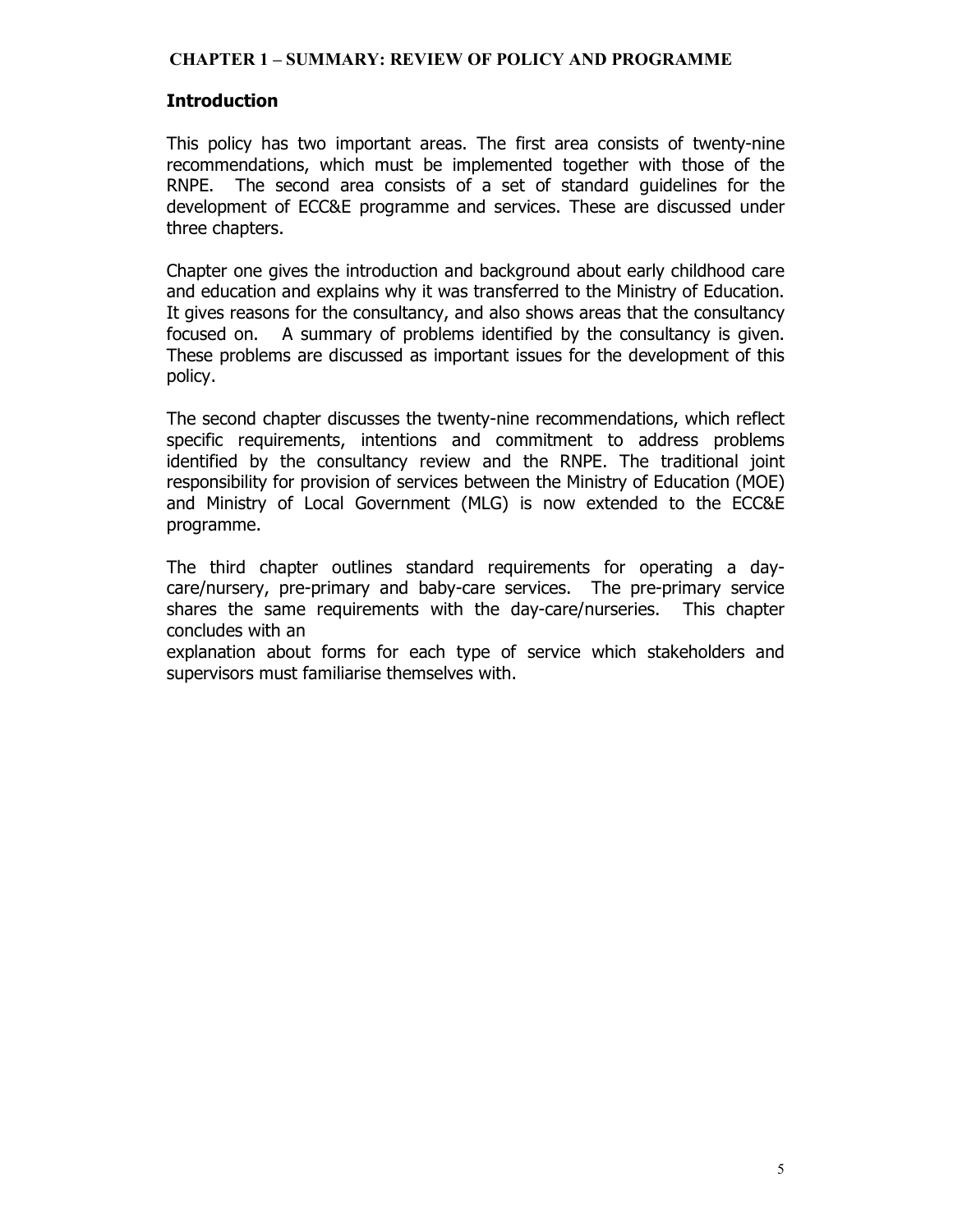## 1. Background

Early childhood care and education programme in Botswana has been growing slowly since independence. It has been directed through the National Day –care Centre Policy (NDCP) of 1980, which has provided guidance in the management, protection and education for children of ages  $2\frac{1}{2}$  – 6 years.

The supporting care and education services are provided by private individuals, communities, companies and volunteers. These services exist under many different names such as day care, pre-school, play school, kindergarten, crèche and nursery. The different names point to the complexity of the ECC&E programme. The hours of service vary - some run for half day while others extend into the afternoon, with children having to sleep in the afternoon without any activities. The obvious complexity is seen in the differences in content and emphasis that also suggest different views about the requisite services.

The NDCP fell short of providing guidance in developing a comprehensive programme; for instance, it did not do much on issues such as standards and regulations, training of teachers, curriculum development, support to different types of programmes, and community involvement or participation. In 1994 the ECC&E programme was recognised as essential in the preparation of children for basic education. Hence, its introduction in the mainstream of education policy through the RNPE of 1994.

The RNPE gave the Ministry of Education portfolio responsibility for the preprimary age group  $(4-6 \text{ years})$  through Recommendations  $9(a)$  and  $(b)$ , to register, supervise and develop the curriculum, train teachers and set standards. The Ministry of Education, therefore, set up the Pre-school Unit, for planning and co-ordination. Responsibility for the other age groups 0- 2  $\frac{1}{2}$ - and 2  $\frac{1}{2}$ -4 years rests with the Pre-school Development Committee (PSDC), to "… coordinate all Early Childhood Care and Education programmes." p14, (RNPE, 1994). The PSDC is co-ordinated by the Ministry of Education. The RNPE has also directed that efforts be made to establish a worthwhile ECC&E programme by developing capacity to support the programme and supervise services.

In an effort to implement the relevant recommendations, the Ministry of Education identified the need for clarification of some complex issues. These included the dual responsibility of the ministries of Education and Local Government; Government support to services that are dominated by Nongovernment organisations and private individuals, but are desired by all communities; curriculum matters; teacher training; management and supervision. In this regard, the Ministry of Education commissioned a consultancy in 1999 to pave the way for the ECC&E policy. This exercise involved an intensive needs assessment and review of related documents. The field trips that were undertaken, meetings and workshops with stakeholders produced good results.

The consultants were directed to do the following:

- a) Review related policies and programmes for children under the age of 6 years, in order to harmonise them with the national pre-school education policy
- b) Review RNPE recommendations and those of the 1980 policy to establish the link.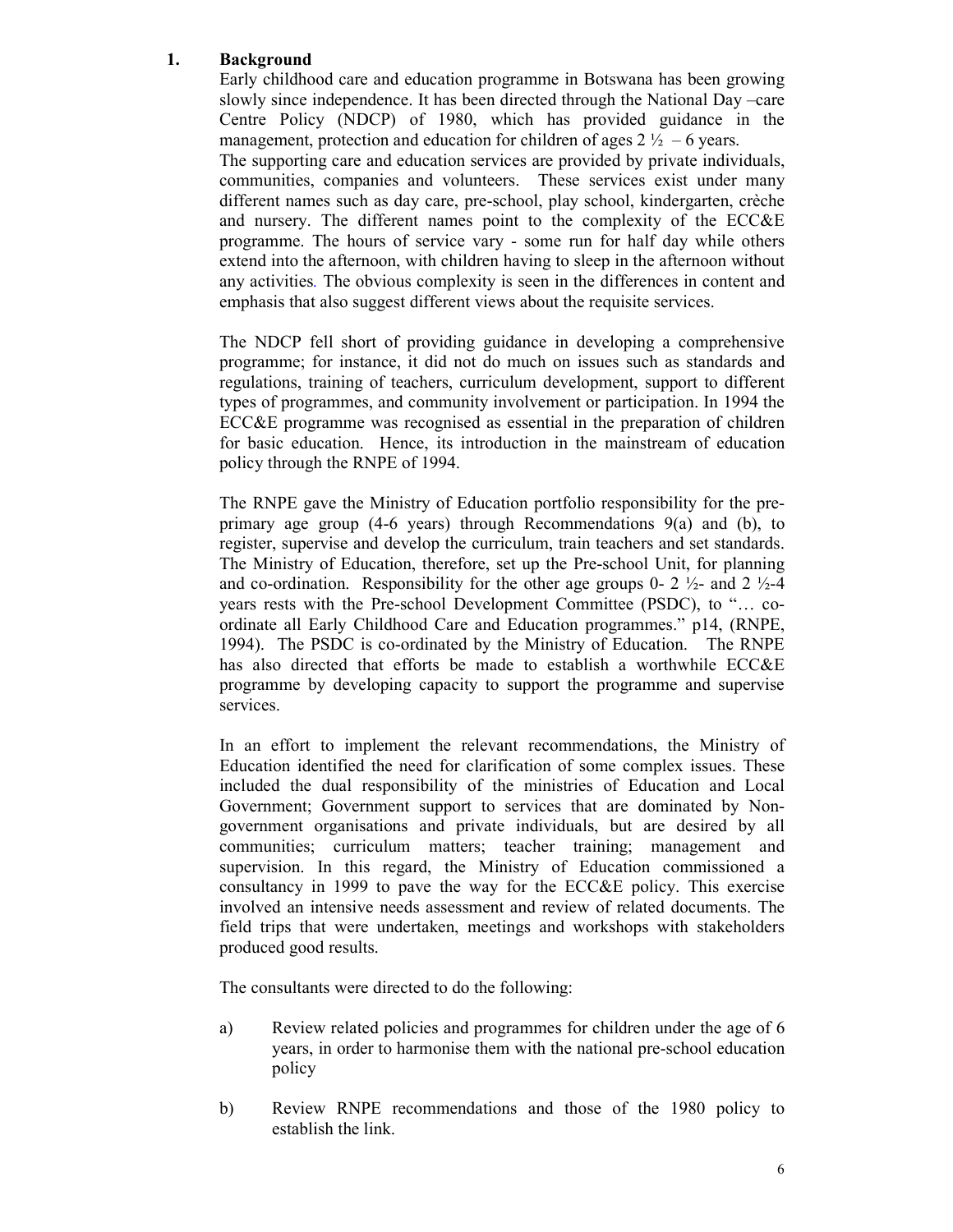- c) Assess the appropriateness and effectiveness of the current management system and service delivery mechanisms to recommend a viable system.
- d) Propose development strategies to address needs of different environments- rural, peri-urban and urban areas.
- e) Propose a strategy for service delivery and management.
- f) Propose strategies for the role of stakeholders in the implementation of the policy.
- g) Produce recommendations for the development of a comprehensive policy for the development of the programme.

It is not possible to discus all the issues raised by the review of the NDCP situation. However a summary is necessary to demonstrate the importance of the issues for the development of a worthwhile ECC&E policy. What follows are some of the issues raised in the review of the day-care centre services and the NDCP.

### 2. Issues Raised about the Policy and Programme.

### 2.1 Policy and Programme Content

The National Day-care Centre Policy of 1980 has been the principal document for the day-care centre programme. The document stipulated requirements for running day-care services in terms of entry age, structures, equipment, material, adult child ratio, registration procedures, supervision and the training of teachers. This policy did not have specific guidance on how children should be cared for, or prepared for early years of formal education. There has been no link between what teachers are trained for at the Lobatse Day-care Training Centre (LDTC) and services in the centres. For instance, there are very few centres following the Montessori method of teaching, which is the sole method of instruction at the Lobatse Day-care Training Centre. The policy focused the programme and services on the  $2\frac{1}{2}$  - 6 year olds. And directed that the advice of the Ministry of Education be sought, for services required for the children under the age of  $2\frac{1}{2}$  years.

### Standards and Regulations

There are no standards and or regulations to guide both the programme coordinators and service providers. The conditions of the centres range from very poor to very good. Some services are provided under trees without any play materials. In some instances, children are congested in small rooms.

The need for standards has now been identified to guide operations of both care and education services. These standards should cover among others registration, structures, staffing, materials, training, teaching and the roles of the government, community, parents, service providers and other stakeholders.

### 2.3 Curriculum

The 1980 policy provided no teaching-learning framework for children. Operators designed their own individual learning frameworks to teach and prepare children for primary education. Most learning frameworks tended to be influenced by primary school curricula.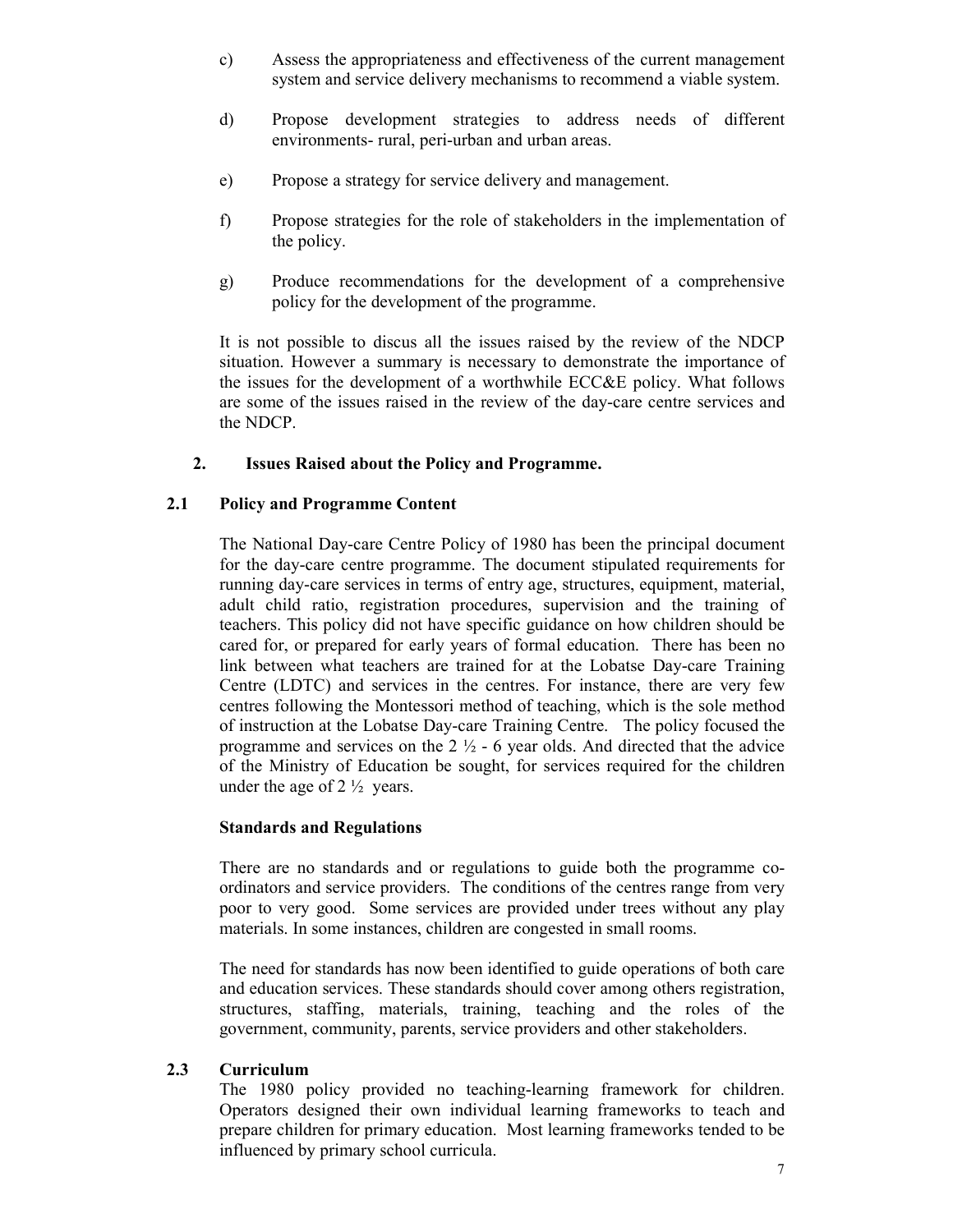## 2.4 Teacher Training

A certificate programme is provided at the Lobatse Day-care Training Centre. The programme has been in existence since 1981. The capacity of this centre falls short of meeting the demand for trained teachers in the field. The training programme mainly focuses on one method of teaching, the Montessori approach. This institution is not affiliated to any teacher training institution; therefore, the certificates are not accredited anywhere. The Ministry of Education effected improvements in the processing of examinations. However, the certificates are still endorsed by the Ministry of Local Government. Discussions are still going on about the future of the programme.

There is also Bokamoso inservice -training under Kuru Development Trust. (KDT) in Gantsi. This in-service programme is limited in scope and content because it focuses on single items with limited activities. Trainees undergo practical training out of which they produce indigenously based reference materials. The KDT is not registered as a teacher-training institution. The RNPE has recommended training for pre-primary teachers through the diploma programme in the colleges of education. Provision is to be made for both inservice and pre-service training. Some individuals and companies have also shown interest to establish teacher-training institutions to meet the high demand for trained teachers in this field.

## 2.5 Remunerations

There is a high shortage of trained teachers due to poor salary conditions. Some centres continue to run without trained teachers as those who can afford to offer high remunerations poach them for their centres. Remunerations range from P110.00 to P2000.00 per month.

# 2.6 Baby -care Services

It has been established that the target population of 0- 2½ was not catered for in the early childhood education programme. There is a high demand for this service, especially by working mothers who want quality care and education for their children. Several interested parties have shown interest in providing the service. Co-ordination of the programme for the  $0 - 4$  year olds has been assigned to the Pre-school Development Committee.

This service will assist in the early identification and stimulation that is emphasised in special education. The services would therefore need to be guided through standards.

# 2.7 Children with Special Needs

Children with special needs do not only require early identification, but early intervention as well. They also need to be integrated in regular formal centres that have trained teachers to be able to benefit from early intervention.

However, few centres were found to be offering this service, and not all children find places in existing centres. The service is only provided by nongovernmental organisations. Some fail to take children due to lack of space, funds and skills in the centres. As a result, some children are identified at primary school when it is too late for intervention.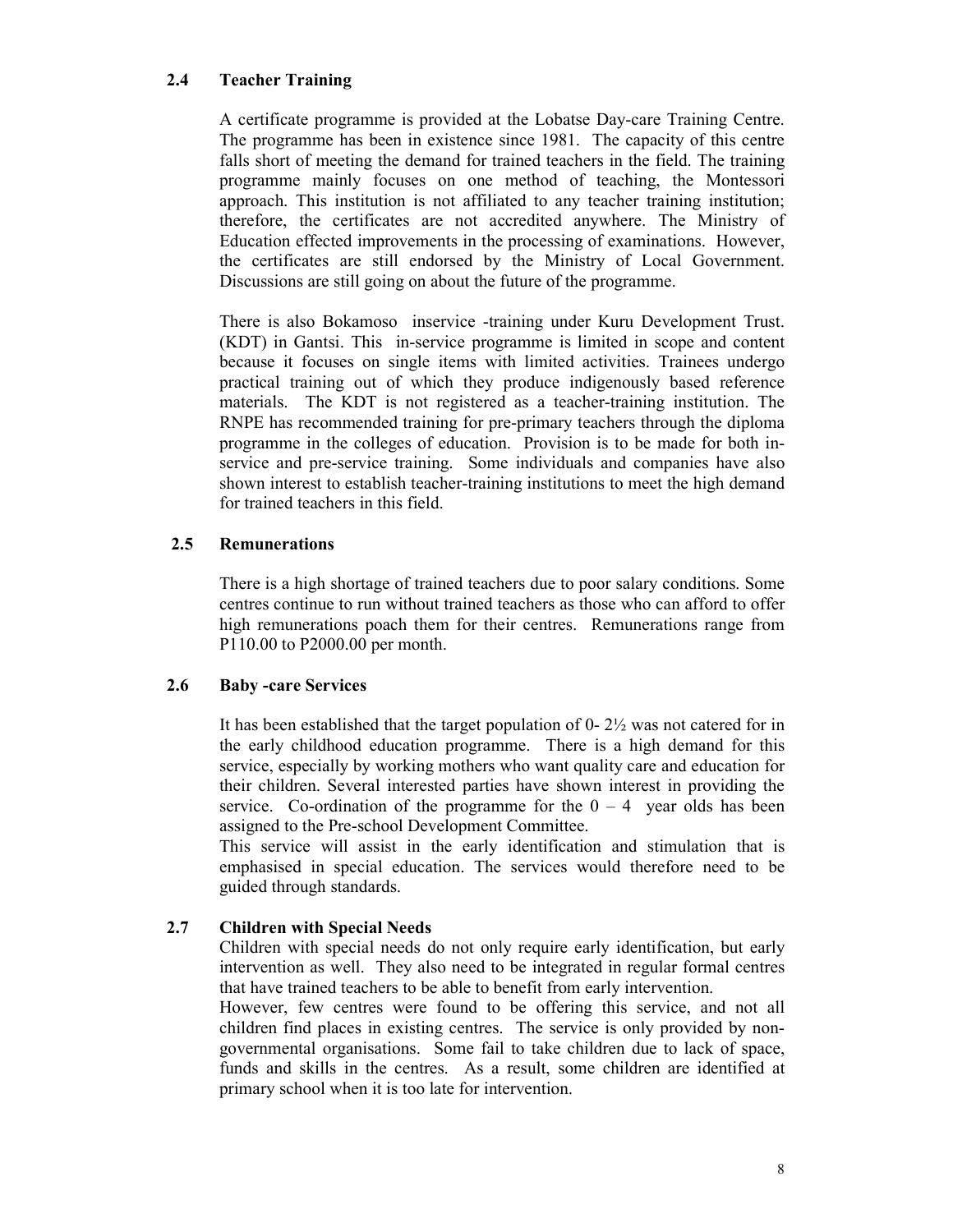### 2.8 Community Participation and Government Support

Community participation is demonstrated in different ways. Parents pay schools fees and take part in a variety of fund-raising activities. Others initiate construction of centres and seek the support of their Council. These kinds of community development projects benefit through the Drought Relief or the LG 1109 projects under the Ministry of Local Government. Besides this manner of involvement, the role of the community is not well defined. Some services such as those in Kgalagadi, Ghanzi and Northwest have significant amounts of financial support in the form of grants from the District Councils. The annual grants are used to pay wages and to buy materials and equipment. There is no financial support to operators of private centres. However, they receive professional guidance from officers of social welfare, health and bye-law enforcement.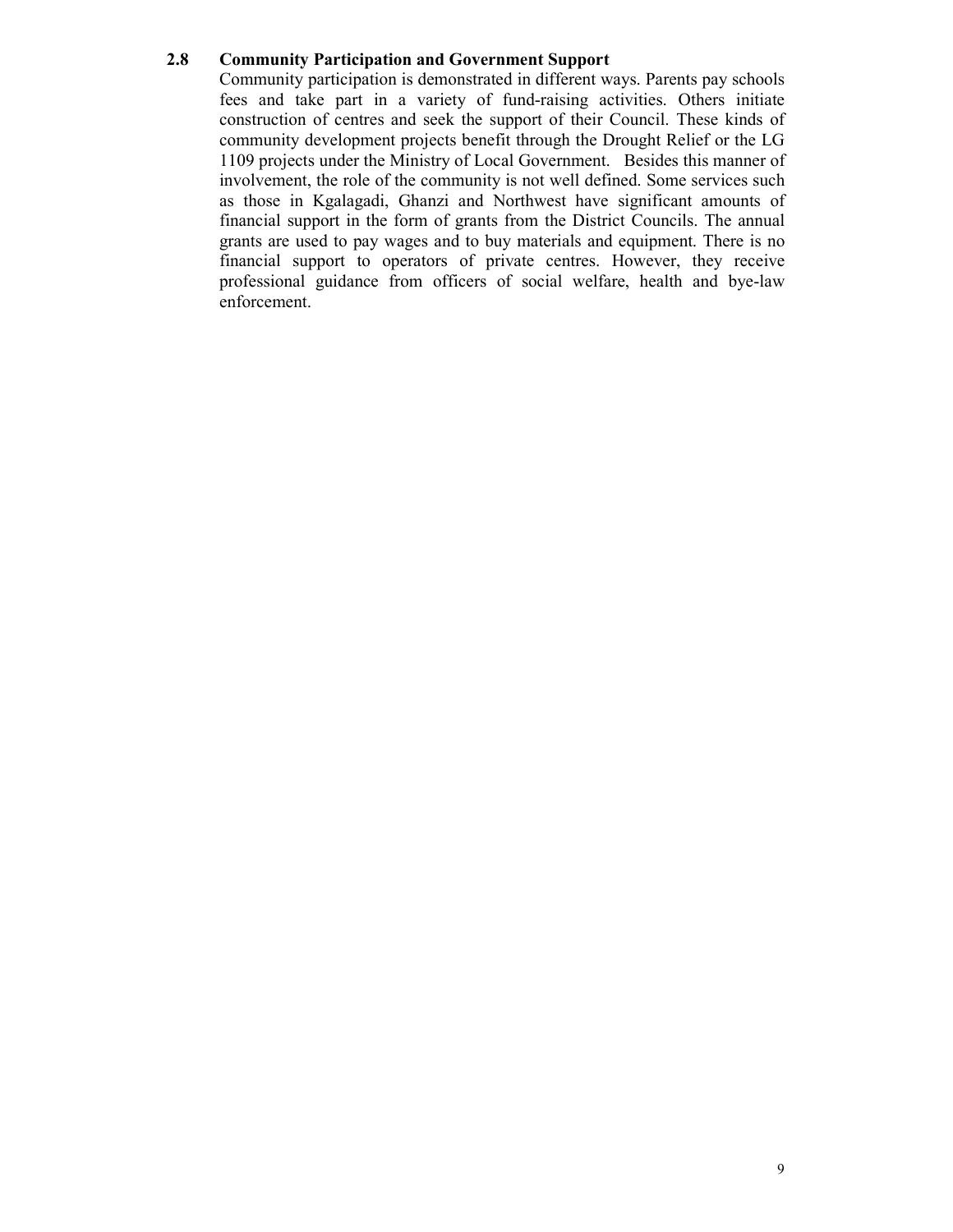### CHAPTER II - STRATEGIES FOR DEVELOPMENT

#### Focus and Objectives of the ECC&E Policy

The ECC&E policy is an attempt to provide a holistic approach to developmental needs of a child, in particular it's healthy growth and preparation for primary education. A holistic approach to the development of the child is in line with the overall message of the RNPE, and the National Programme of Action for Children of Botswana (NPA/CB) of 1993-2003.The RNPE and NPA/CB allude to the need to integrate strategies and services in addressing the developmental needs of the child.

 This policy would be incomplete without the guidance of the National Vision 2016. The Vision requires that programmes like the ECC&E should first be aligned to national aspirations. There is no doubt that the ECC&E programme is so aligned. It will be regularly reviewed to determine the impact of its contribution to the national efforts. The national efforts that seek to save children, in view of HIV/AIDS and other evils, and to prepare them for the future in which they will be adults.

The ECC&E programme will now formally precede primary education. The burden of being a foundation for the development of a proud and productive citizen, might now shift to the ECC&E programme, particularly its pre-primary services. In this regard the ECC&E policy will be guided by the principle of Botho, in developing the different aspects of the programme.

This policy sets out requirements in different target areas of the ECC&E programme, as well as the level of quality required for standardisation. The intention is to develop ECC&E as part of the national strategy to improve the welfare of children.

The objectives are as follows:

- 1. To create an opportunity for the establishment and development of professionals in the field of ECC&E .
- 2. To develop care and education services for children so as to:
	- (a) promote opportunities for their full physical, cognitive, social, emotional and mental growth and stimulation .
	- (b) increase opportunities for women to participate in social and economic activities .
- 3. To identify the full potential of the ECC&E programme in promoting the rights of children by setting minimum requirements for providing services.
- 4. To strengthen and support, through the ECC&E services, a system of early identification and referral of children with developmental impediments.

At the level of services this policy seeks to:

- 1. prepare children to learn to derive maximum benefits from a learning situation.
- 2. improve the quality of each type of service by advising on development of human resources to build national capacity.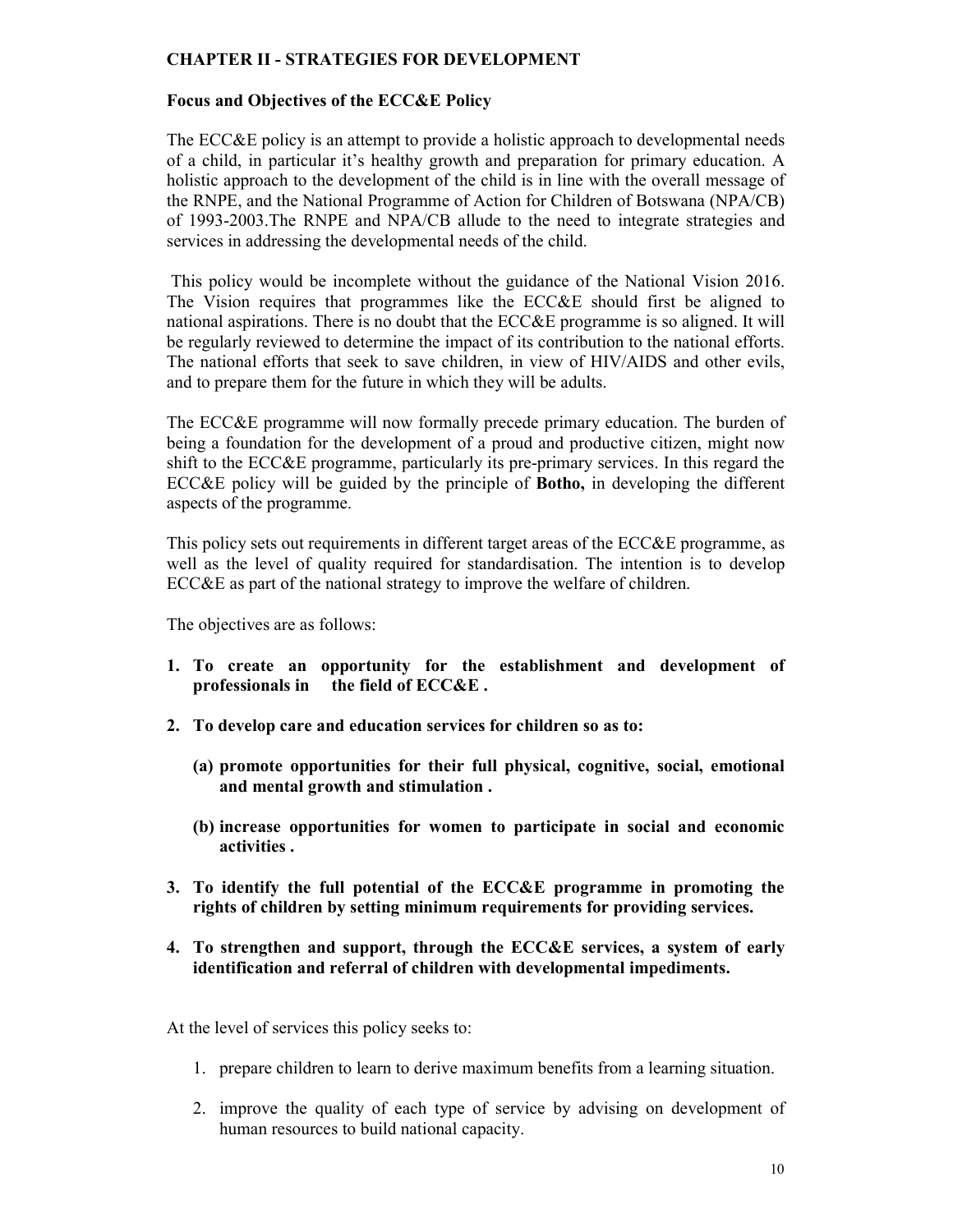- 3. promote a culture of productivity and excellence by adhering to set standards.
- 4. develop environmentally based curriculum to addresses the general and specific needs of children.
- 5. strengthen referral systems for children in need of psychological, medical, physical social welfare and rehabilitative support.

Citizens will be the primary participants in the development of services. This is important if their culture and modern experiences are to influence the thinking and activities in care and education services.

The principle of gender equality has had many effects, one of which is a deliberate effort to enhance the status of women. In this respect, the ECC&E programme must seek to relief women as mothers, from the burden of child-care. It should create an opportunity for them to pursue social and economic activities that are of benefit to their families, the nation and the country.

Government will continue to provide an enabling environment for the development of the ECC&E programme. The services will be a joint responsibility of government and different groups and individuals in the country. This will be so because, the new direction provided by the RNPE compels government to provide a well structured policy for ECC&E, in which MOE takes direct responsibility for pre-primary education and assigns co-ordination of other ECC&E services to the Pre-school Development Committee. It will be in services co-ordinated by the Pre-school Development Committee that partnership will be more visible. Therefore the voluntary organisations, private firms, individuals etc. will continue to play a leading role in providing ECC&E services. This should serve as an encouragement to Councils, NGO, community groups, companies and individuals to develop services that reflect appreciation of vision 2016 and support efforts to eliminate HIV/AIDS and to treat with respect those who live with it.

## Range of Services to be Regulated

The following services will be regulated under this policy:

- a) Pre-primary units either independent or attached to primary schools
- b) Day-care centres and nursery schools
- c) Play rooms
- d) Playgroups
- e) Drop in centres for children under primary school age
- f) After school care for children under primary school age
- g) Holiday care for children under primary school age
- h) "Educare" Baby- care services
- i) Itinerant services
- j) Any other programme for early childhood care and education

# A POLICY OUTLINE COVERAGE

01. The Ministry of Education shall pursue a structured and enabling policy that expands and enhances ECC&E, in order to promote the wellbeing of pre-school aged children and better prepare them for primary school.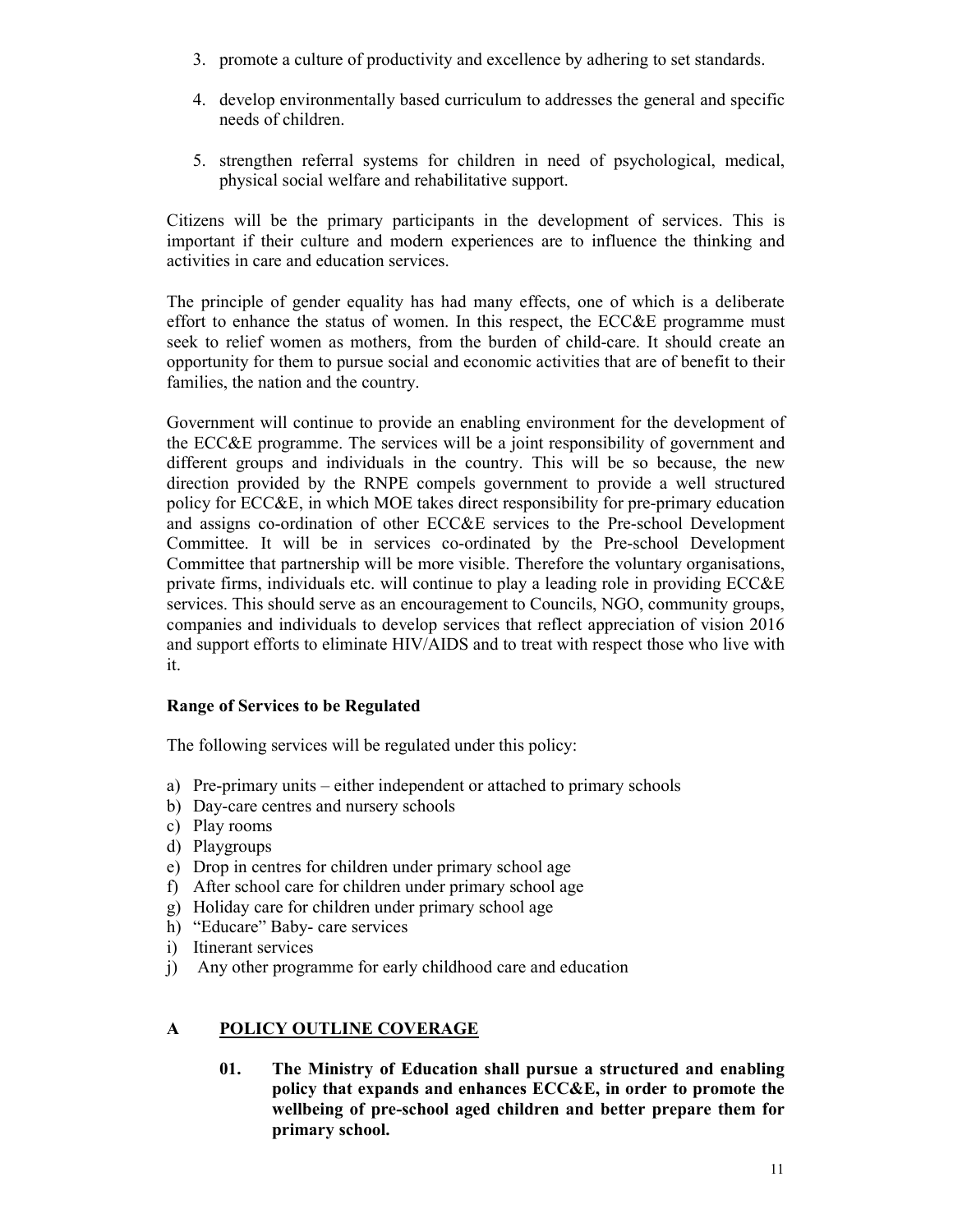02 The country's programme shall operate as a three-tier system, comprising of baby-care; day-care/nursery and pre-primary, subdivided into the following age groups:

| $0 - 2\frac{1}{2}$ | baby-care        |
|--------------------|------------------|
| $2\frac{1}{2}$ - 4 | day-care/nursery |
| $4 - 6$            | pre-primary      |

- 03 A service provider who meets all requirements shall have the liberty to provide all three levels of services within the same premises in exception of private primary schools, which shall only be allowed to run pre-primary units. Private primary schools shall have their pre-primary starting at the age of three (3) years.
- 04 The care services shall exclude places of safety and other children's institutional homes.
- 05 The Ministry of Education shall ensure that the principles of integration and inclusiveness are applied, so that children with special educational needs are not excluded from the programme and services.

## B) STANDARDS

The conditions in which children spend most of their time in care and educational stimulation differ considerably from extremely poor to very good. In remote areas for instance, some services operate as playgroups under trees without any play materials or qualified teachers. Parents who are concerned about similar conditions are supported by professionals, who maintain that many children would benefit little from a centre.

- 06 The following are minimum standards required for a centre to give quality service:
	- ♦ acceptable hygienic conditions
	- ♦ acceptable physical structures
	- ♦ acceptable quality of the environment
	- ♦ acceptable quality of food, and
	- ♦ adequate education and development material.

It is therefore desirable to have an operational manual on service standards.

- 07 ECC&E services that were set up before this policy came into being shall have a period of three years to meet the standard requirements. However fulfilment of recommendation 08 and regulatory standard 6 item 6.2 of chapter III should be with immediate effect.
- 08 Service providers shall be required to register their services, teachers, caregivers and childminders with Council's supervising department, which shall provide professional support.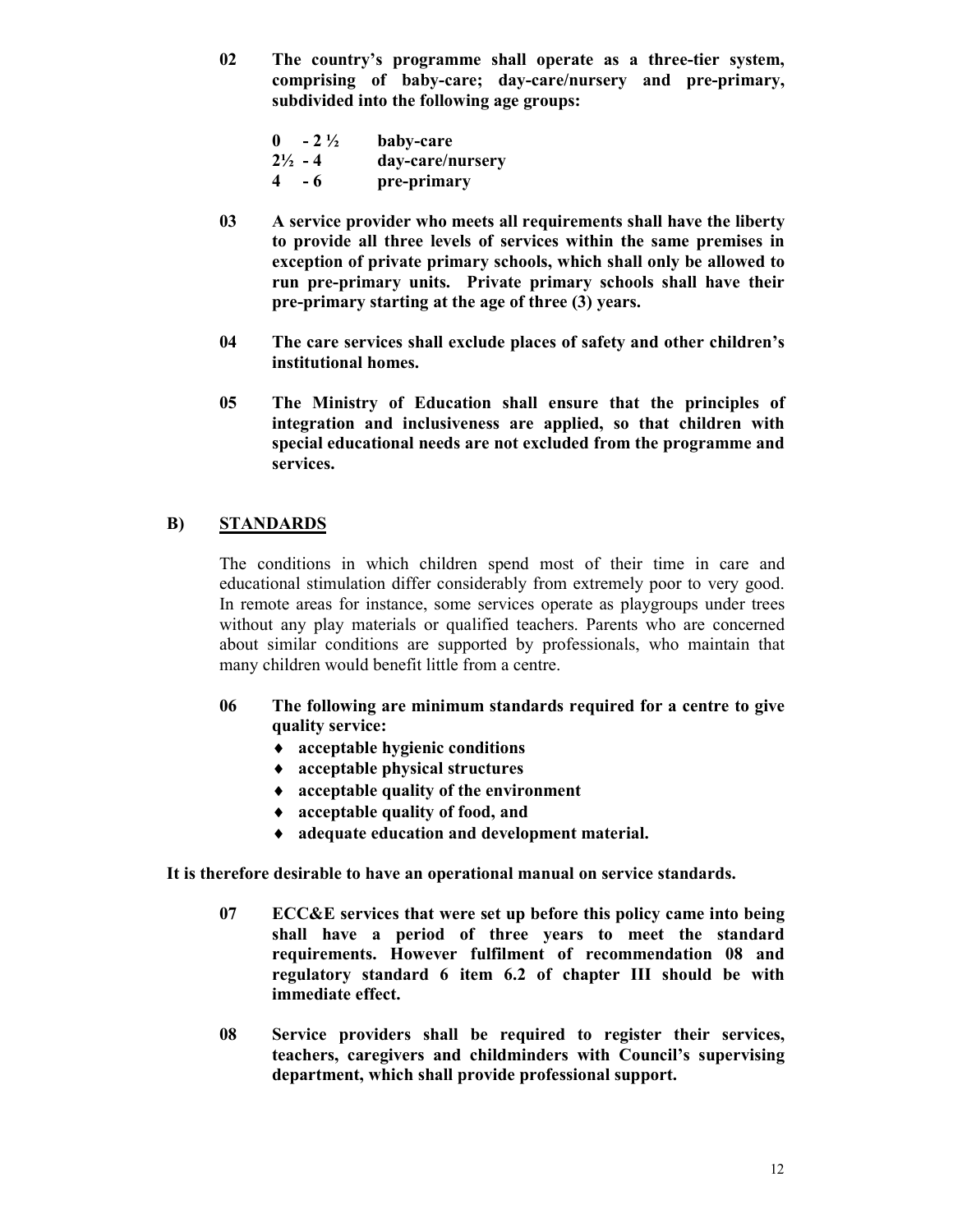# C) CURRICULUM AND LEARNING FRAMEWORK

The RNPE recommends development of a curriculum for pre-primary education. A curriculum framework will also be needed for other age groups. Indigenous materials from the general environment of the children are very effective for educational stimulation.

Such materials include play toys and literature. Communities should be mobilised and encouraged to participate in the production of such material.

09 The Ministry of Education shall, in line with recommendations 11 (a) and (b) of RNPE, establish a minimum curriculum framework for day-care/nursery and pre-primary services guided by the following developmental needs and learning principles.

| <b>DEVELOPMENTAL</b><br><b>NEEDS</b>                               | <b>LEARNING PRINCIPLE</b>                                                                                                                                                                                                         |
|--------------------------------------------------------------------|-----------------------------------------------------------------------------------------------------------------------------------------------------------------------------------------------------------------------------------|
| <b>E</b> motional<br><b>Social</b><br><b>Physical</b><br>Cognitive | <b>Pre-reading</b><br><b>Pre-writing</b><br>Pre-counting/maths<br>Art and crafts skill<br><b>Environmental and Science exploration</b><br><b>Children's Rights</b><br><b>Cultural knowledge</b><br>Knowledge of basic life skills |

- 10 The Pre-school Development Committee in collaboration with Associations that are involved with the ECC&E programme, should develop guidelines for a curriculum for early stimulation for use in baby -care centres
- 11 The Ministry of Education should promote the production of indigenous educational materials for use by children, that is, literature and playing toys.
- 12 The medium of instruction in a centres in terms of use of the dominant language within the children's social environment should be applied flexibly to enable children to understand concepts that are being introduced.

## D) TRAINING

Colleges of education will train teachers for the pre-primary service, giving room to the LDTC to train for baby-care and day-care/nursery services. In this way, there will be teacher training provision for the  $0 - 6$  year olds thus the ECC&E programme would cover all age groups.

Some individuals and companies have expressed interest to establish teacher training programmes to support ECC&E services. Among other factors, this interest is based on the fact that the LDTC has not been able to provide the number of teachers required.

The current out put of 30 teachers a year has not satisfied the demands of the programme. However, if reviewed the LDTC programme should be able to provide for the demands.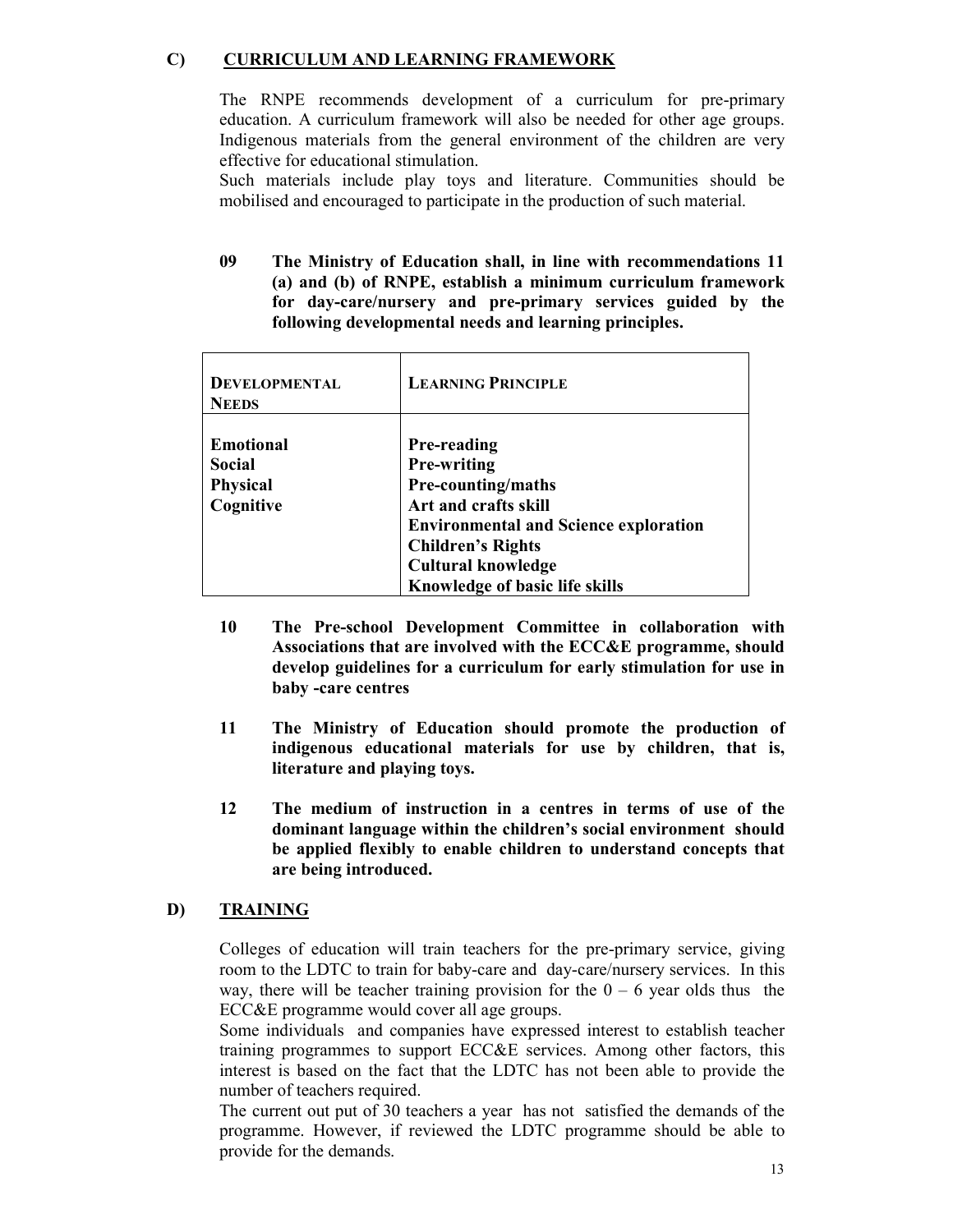Of immediate importance is to establish a programme in a College and to review the LDTC programme. An invitation for the participation of individuals and companies should not be pursued until the LDTC has failed to yield desired results.

- 13 The Ministry of Education should speed up the implementation of recommendation 99 of the RNPE and introduce ECC&E training at Colleges of Education for both in-service and pre-service.
- 14 In implementing recommendation 99(e) of the RNPE the Ministry of Education should ensure that the broad philosophy and content of ECC&E and not primary education influence the training programme for pre-primary teachers. The Ministry should therefore recruit experts with sufficient knowledge and experience in ECC&E to develop and implement the programme.
- 15 The certificate programme of the Lobatse Day-care Training Centre should be reviewed with the aim to refocus it on training daycare/nursery teachers and caregivers for baby-care services.
- 16 A caregiver should undergo formal training in child-care to increase knowledge and to be able to carry out professional duties of a babycare service.

# E) MANAGEMENT AND SUPERVISION

Management and supervision of the ECC&E programme calls for shared responsibility between MLG (Councils) and MOE. These recommendations are to be implemented alongside recommendation 9 a) and b) of the RNPE.

- 17 The Ministry of Education should set guidelines for the supervision of day-care/nursery centres and other educational care services to ensure that there is the element of learning in the centres.
- 18 Councils should be responsible for the registration, inspection and supervision of day-care/nursery centres, baby care, and other educational care centres.
- 19. The Ministries of Education and Local Government should ensure that Councils develop the necessary capacity to supervise and give professional guidance to day-care/nursery centres, baby-care, and other educational care centres. As an initial step an officer should be assigned under the social and community development department of Council.
- 20 Pre-primary units shall be registered with the Ministry of Education with the assistance of Councils. The Ministry of Education shall ensure that all registered centres are properly supervised and regularly inspected.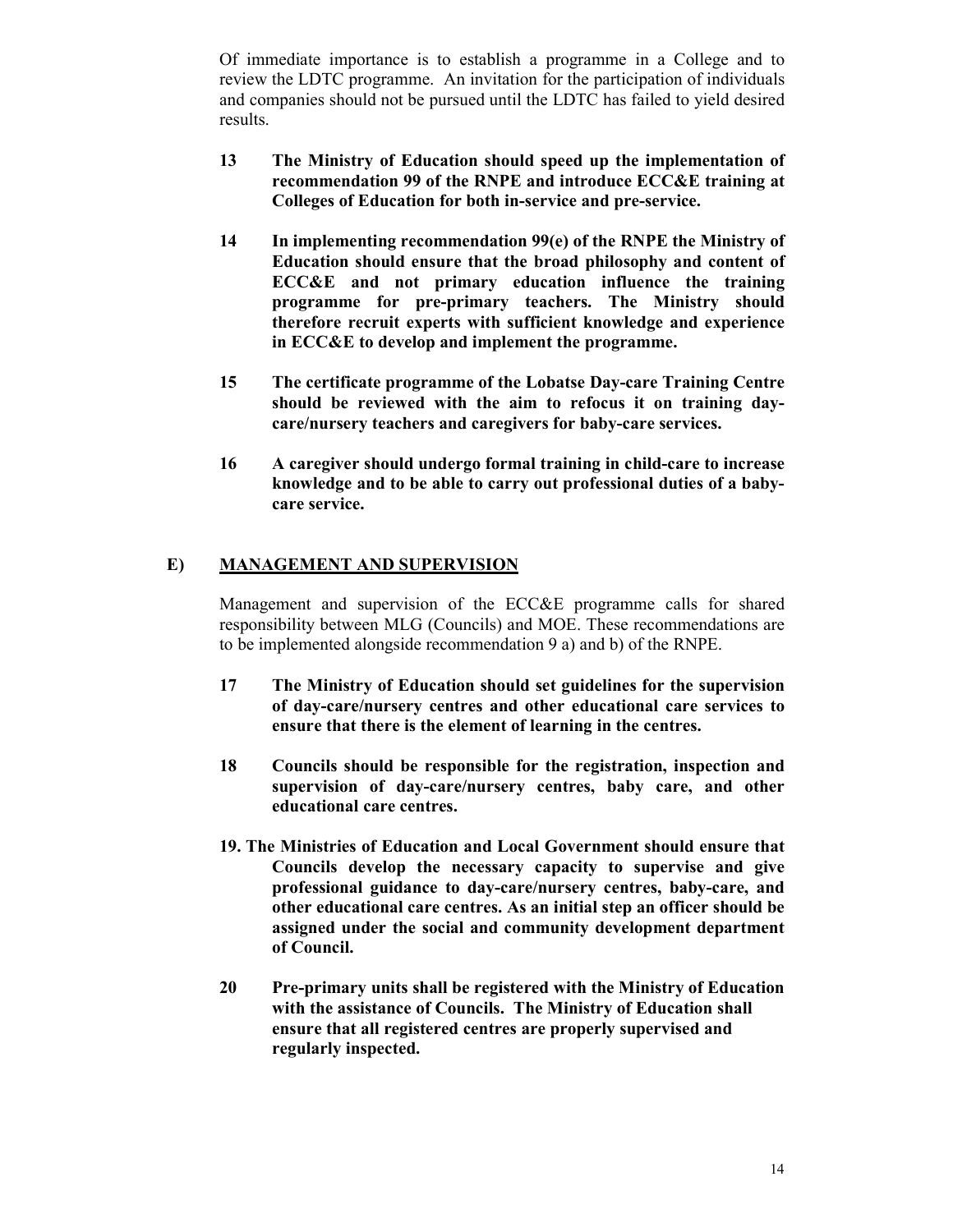- 21 Councils shall use the recommended standards to develop or review existing relevant by-laws. All centres shall be required to develop their operational regulations or in-house policies, which shall not contradict those in this policy.
- 23 Membership of the Pre-school Development Committee shall extend to relevant agencies, such as service operators, associations, teachers, health professionals, relevant central and local government organisations, business and labour. This shall give the committee sufficient depth of knowledge and experience to:
	- a) Monitor and advice on the implementation of the ECC&E policy.
	- b) Provide curriculum framework for baby-care services.
	- c) Advice on ECC&E training at Lobatse DTC and Colleges of Education.
	- d) Mobilise parents, community, and private sector to support ECC&E.
	- e) Advocate for children's rights and tax benefits for service providers.

### F) ORGANISATION

- 24 The Ministry of Education should establish guidelines to ensure cooperation by all agencies dealing with the development of the child. Such guidelines should state the role of each organisation.
- 25 The Pre-school Unit in the Ministry of Education be constituted as a Division of Early Childhood Care and Education and be allocated additional staff to enable it to match up to the demands for service created by the implementation of the RNPE and to strengthen capacity to advise on the ECC&E policy and the need to:
	- a) Plan, monitor and supervise the development of pre-primary education.
	- b) Co-ordinate and support the Pre-school Development Committee.
	- c) Plan and monitor the development of the ECC&E programme.
	- d) Support development of curriculum, examinations, teacher or caregiver training programme.
	- e) Establish a national database on ECC&E programme.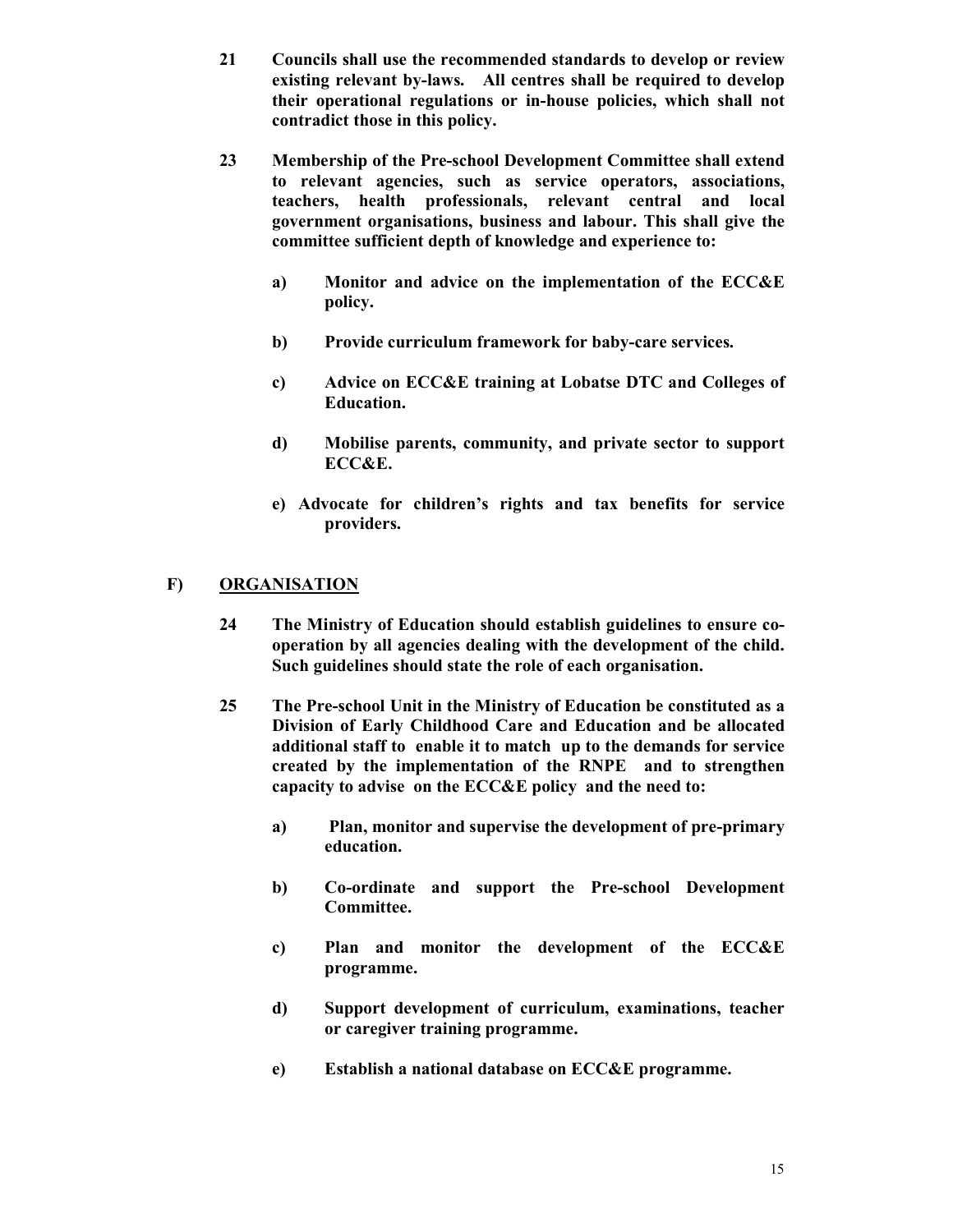## G) SUPPORT

The government's commitment in the programme is currently concentrated on four main areas namely, registration and supervision of units, teacher training, curriculum development, and development of standards for quality improvement.

The questions of access and expansion must now be addressed. The ECC&E programme will take off and expand fast in towns and peri-urban areas. It will start gradually in most major villages. In both cases there will be problems, but problems in towns, peri-urban and villages will be different from those of the rural areas .It is therefore important to start to reflect on these issues. Disparities between urban and rural will exist. The constant concern of development is to reduce disparities and maintain them at the lowest level. The following recommendations express the need for a humble start.

### 26. The Ministry of Education should provide the Pre-school Development Committee with:

- (a) an annual budget within the Department of Primary Education to undertake its responsibilities.
- (b) a permanent secretariat to reduce administrative constraints it will experience whilst co-ordinating services for the 0- 2½ year olds which will not be receiving direct government support.
- 27. The Ministries of Education and Local Government should continue to give grants to centres established by communities in the such as, VDC and NGOs .
- 28 The Ministry of Education and the Ministry of Local Government should:
	- (a) Review the current level of grants and their purpose so as to support expansion of the programme.
	- (b) Establish support for children in orphan-care centres who are ready for pre-primary and day-care/nursery, to go to integrated centres so as to avoid the negative effects of providing for them as a separate group of children.
- 29 The Ministry of Education shall continue to support early stimulation centres established by volunteers and non government organisations for different categories of children with disabilities.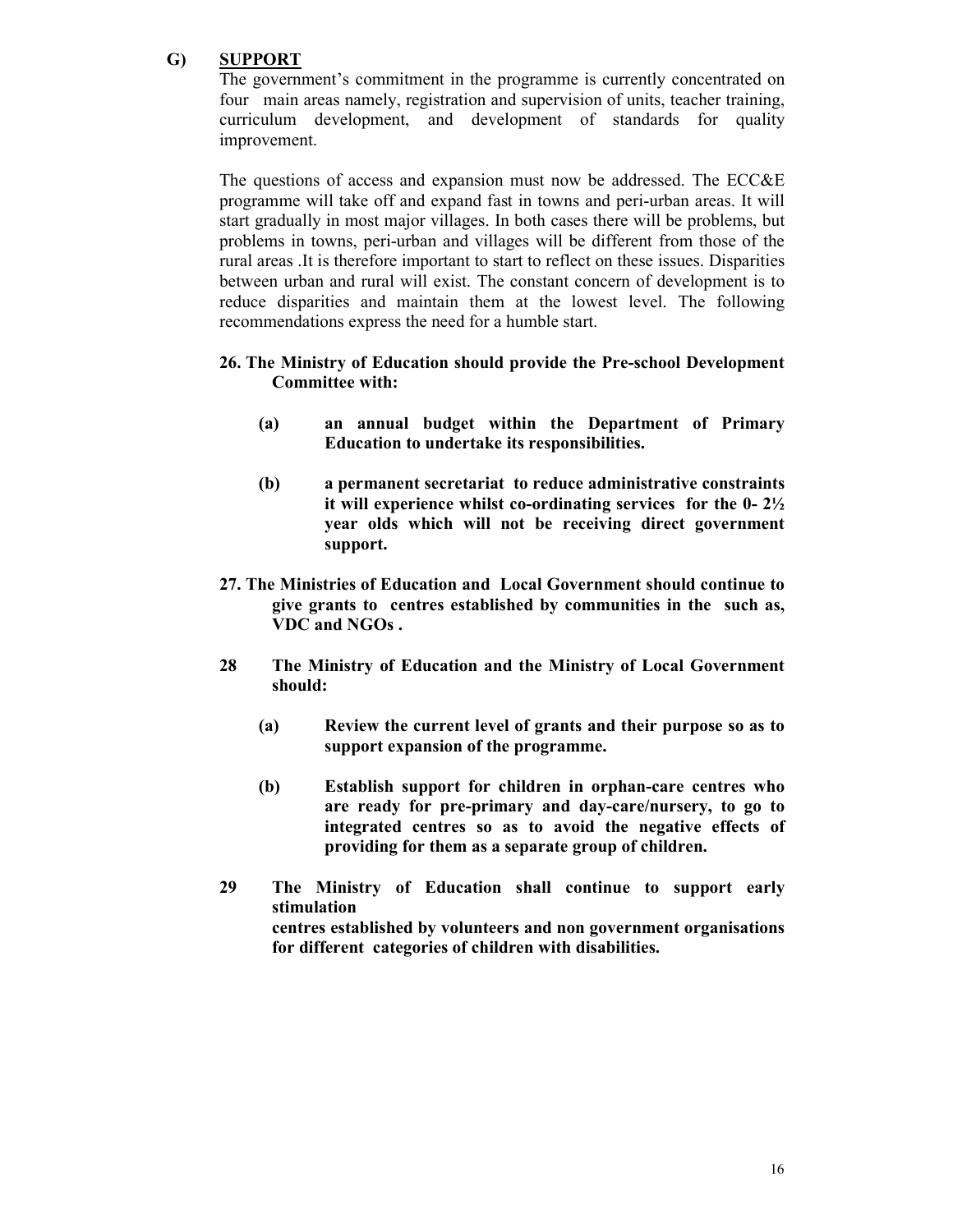### CHAPTER III - REGULATORY STANDARDS FOR ESTABLISHMENT AND OPERATION OF DAY-CARE/NURSERY, PRE-PRIMARY AND BABY-CARE SERVICES

All three services have identical requirements. The baby-care service however has additional and special requirements. All these services require detailed sets of regulatory standards. They cannot all be shown here without the risk of having a bulky, intimidating document. The specific details should be captured in an operational manual on service standards. It will give details or requirements in size, volume and quality of essentials. The forms included in this policy provide also a sample of standards that are desired.

### A. OPERATING PRINCIPLES

### 1.0 Qualifications -Service Provider/Teacher/Caregiver

- 1.1 A service provider shall employ people competent in the area expertise of the and trained as teachers/caregivers to provide service.
- 1.2 Service providers do not necessarily require basic training in childcare, development and education; as long as they have the means to provide the service. But they are required to employ people trained for ECC&E services.
- 1.3 Where a service provider is not qualified in childcare and learning, a person so qualified shall be employed to head the centre.

### 2.0 Provision

- 2.1 A centre shall provide education, care, and supervision in conditions that shall ensure the appropriate development, safety, and health of children
- 2.2 A centre that serves children for five hours a day or more shall ensure that all children have a common rest period of not less than an hour each afternoon. Children who do not wish to sleep during this period shall not be forced to do so but shall be engaged in restful activities.
- 2.3 A centre shall ensure physical cleanliness of the children in its care.
- 2.4 A centre shall ensure that parents are reminded to dress children appropriately to meet the prevailing weather conditions.
- 2.5 A centre shall communicate regularly with the parents of the children as and when necessary.
- 2.6 A centre shall seek an agreement with a parent/guardian of the child in his/her centre. As part of the agreement, a parent shall undertake to provide children with sufficient clothing for the day. In the case of a baby, a rug measuring at least 3.5m by 4.5m must be standard.
	- 2.7 A centre shall be required to have in-house policies that shall not contravene Council bye-law and this policy to ease its operations.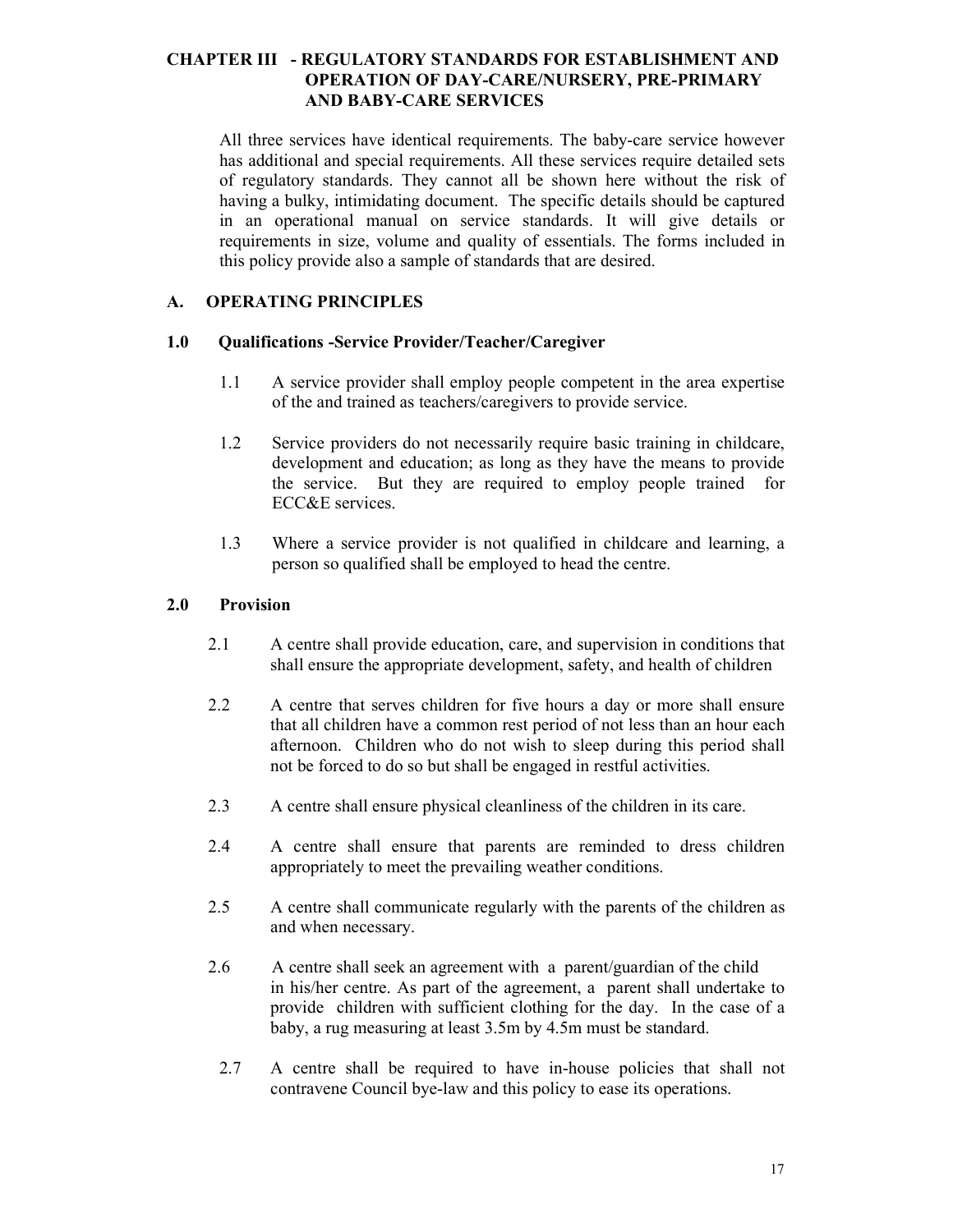### 3.0 Appeals

 A centre wishing to appeal against Council regarding action taken against it may apply in writing to the permanent secretaries in education or local government depending on type of service affected providing reasons for the appeal.

### 4.0 Discipline

All disciplinary measures used in the centre shall only be educational such that they do not have bad physical or psychological effects that might harm the physical and emotional health of a child.

## B. AUTHORITY AND REGISTRATION

### 5.0. Local Authority

- 5.1 The City, Town, and District Councils will have the authority to:
- 5.1.1 safeguard the interests of children and ensure that providers abide by the standard requirements;
- 5.1.2 Supervise, support and co-ordinate services for the 0-4 year olds;
- 5.1.3 Close any illegal service as well as that which puts the development, health and safety of children at risk.
- 5.1.4 Appoint and employ a supervisor/inspector of centres whose duties shall include, among others: regular supervision and inspection.
- 5.2 Issue operating licences to the centres. A pre-primary centre shall need in addition to a license a certificate issued by the Ministry of Education in order to operate.
- 5.3 Ensure that services will be provided in a place and locality approved by the Council.

## 6. Registration

- 6.1 Any person, company or organisation intending to operate a centre shall make application to the Council, on the appropriate form, giving details about:
- 6.1.1 The premises intended to be used for the centre;
- 6.1.2 The enrolment and maximum number of children to be accommodated in the centre;
- 6.1.3 The positions of the staff, their major responsibilities, qualifications and experience required of each position;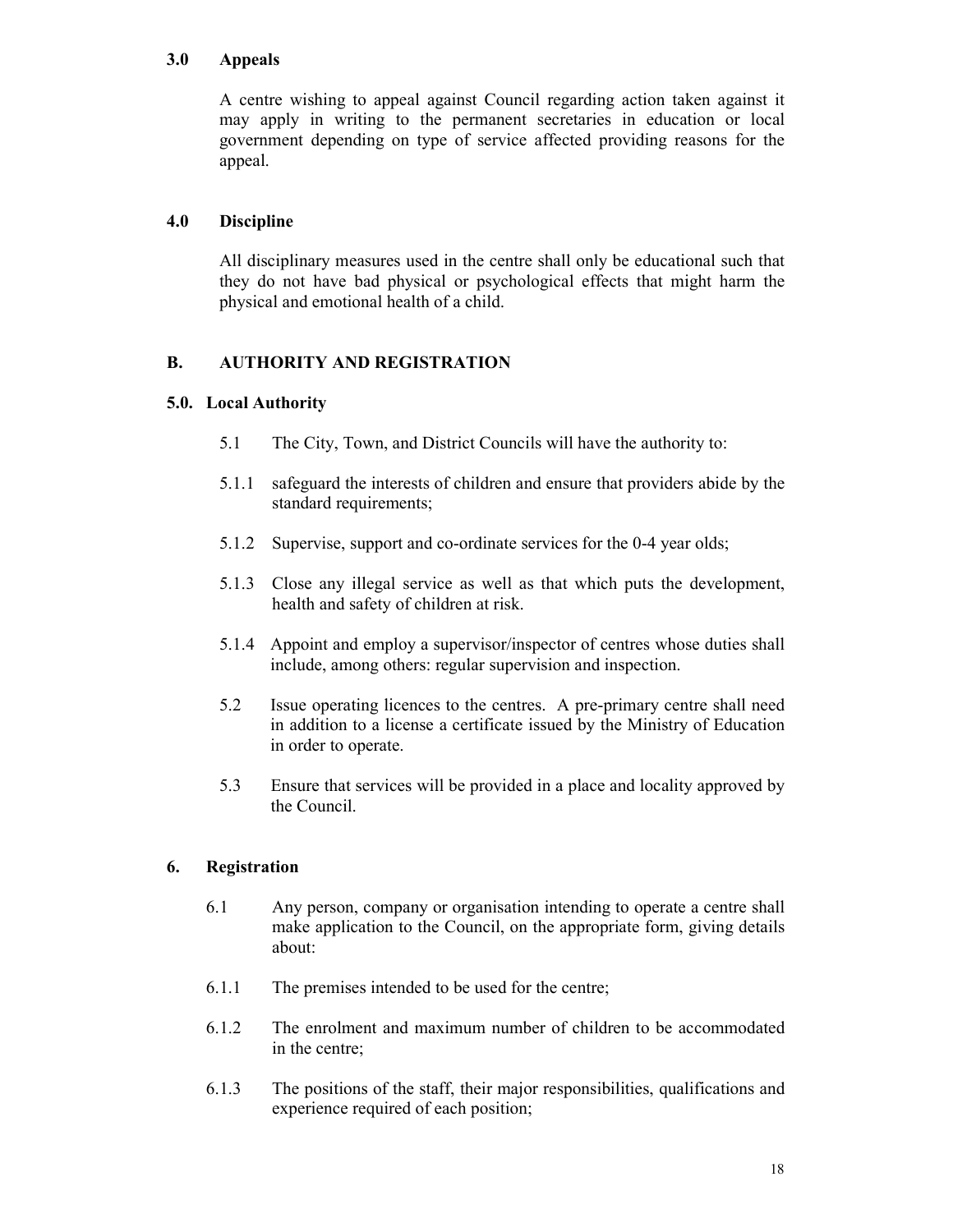- 6.1.4 Short outline of proposed programme (not more than two pages) that meets the developmental needs of the children, learning principles and basic life skills.
- 6.1.5 The indoor and outdoor physical and educational equipment of the centre.
- 6.2 An operator of a pre-primary centre shall register himself/herself and all teachers with the Ministry of Education through the Council. An operator of a Day-Care/Baby-care centres shall register himself/herself and all caregivers with the Council, an exercise the centre has to update the office regularly if there are any changes.

## 7.0 License

- 7.1 On making an application for a license to operate a service centre, the person or organisation intending to operate the centre shall attach to the application, the following documentation from appropriate departments of the Council:
	- ♦ Zoning approval/land use permit;
	- ♦ fire inspection report where possible
	- ♦ environmental health inspection report.
	- ♦ Certificate of company (where applicable)
	- 7.2 On considering an application to operate, the Council may:-
		- 7.2.1 issue a license on payment of an annual fee as set by the Council;
		- 7.2.2 issue a conditional license on payment of a fee as set by the Council, or
		- 7.2.3 refuse to issue a license.
	- 7.3 A license issued in line with 7.2.1 will be valid for one school calendar year.
	- 7.4 The expiry date of a license shall be at the end of the school year to avoid possible closure of a centre in mid-year.
	- 7.5 A license issued under these standards is not transferable since it is issued in respect of a specific operator, facility, and location. When any of these elements change, a new license is required.
	- 7.6 A conditional license will be valid for not more than 90 days from the date of issue, and it may be renewed only once for a period of not more than 60 days.
	- 7.7 A license or conditional license shall be displayed in a prominent place in the centre for parents to ensure that the centre is legal.
- 7.8 A licence shall show the name of centre and owner, the type of programme being offered, period of validity, and hours of operation.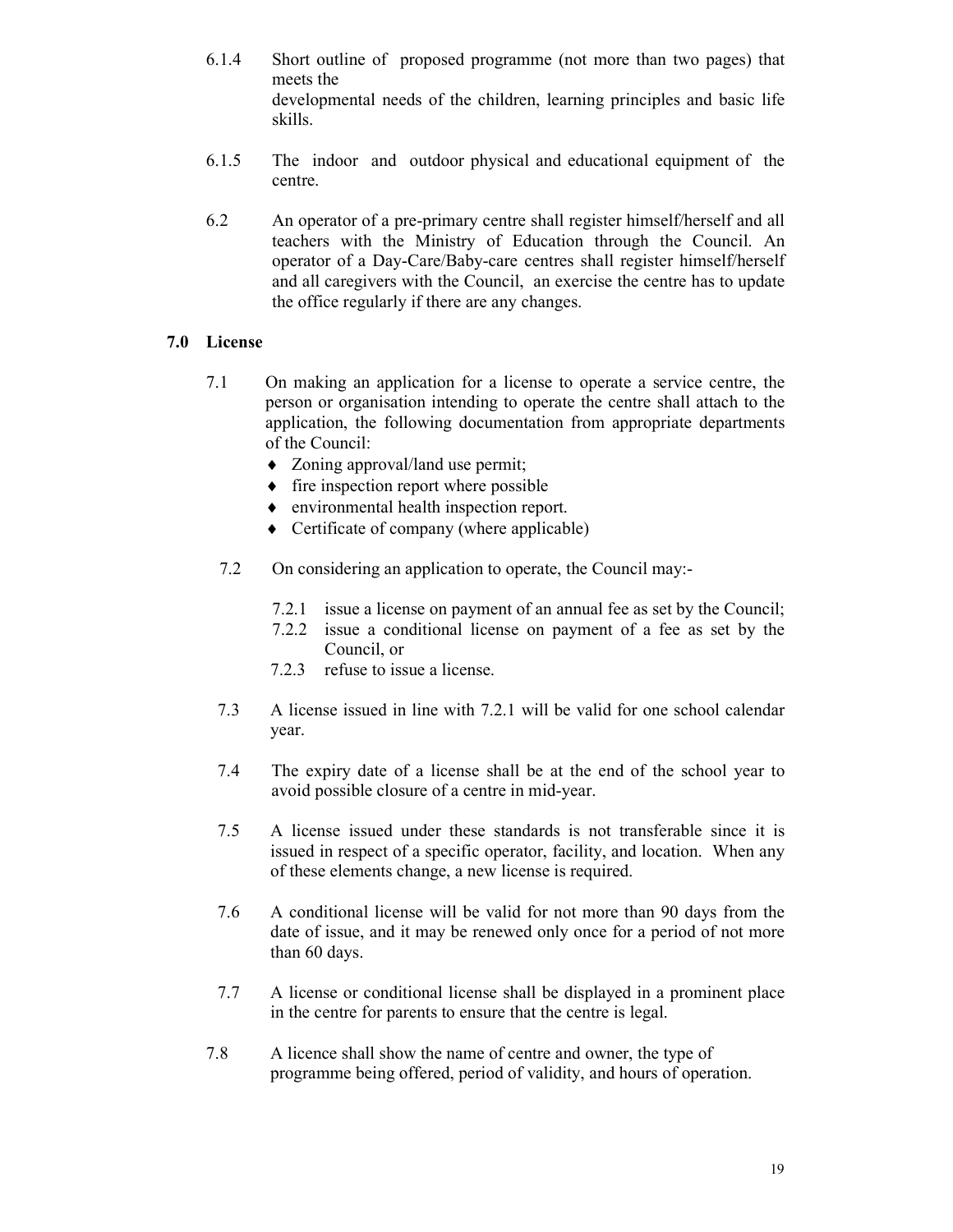### C. ADMISSIONS AND RECORDS

### 8. Admittance

- 8.1 No child shall be admitted to a centre on less favourable terms and conditions than would otherwise be made available, and no child shall have restricted access to any benefits or services provided by the centre.
- 8.2 Notwithstanding 8.1, this condition does not apply to a centre that is maintained wholly or principally for children of one sex or for children with a particular disability or of a specific age group. Likewise, it does not apply if a child requires special services or facilities that, in the circumstances, cannot reasonably be made available by the centre.
- 8.3 To be accepted to a centre, a parent/guardian shall produce, in addition to an application form a medical report or clinic card from a health facility indicating that the child can stay in a centre and does not have a communicable or contagious disease to put other children at risk. The report shall also contain medical information the health facility believes the centre requires to look after the child's health at the time he or she is accepted in the centre.
- 8.4 A parent/guardian of a child with special medical needs shall sign an agreement with the centre to be jointly responsible for the child with the centre and provide all information to the centre for the care of the child's medical condition.
- 8.5 A child shall not be accepted to a centre that practices religious beliefs unless the child's family belongs to that religion or the child's parents/guardian agrees that such education shall be given to the child.
- 8.6 Registration of children shall be done at the centres through appropriate forms.

8.7 Parents seeking to place a child in day care/nursery, baby-care or preprimary

facility shall submit their applications to the head of the centre.

### 9. Fees

Service providers shall determine their own fees. The supervising office may intervene only to guide the determination of fees where a public grievance has been reported with desire for amicable resolution.

### 10. Records

A centre shall develop different kinds of records in these categories:

- a) All statistics of children, staff and equipment;
- b) Documents from all relevant authorities as evidence of permission to operate;
- c) Administration and management records;
- d) Meals provided in the centre.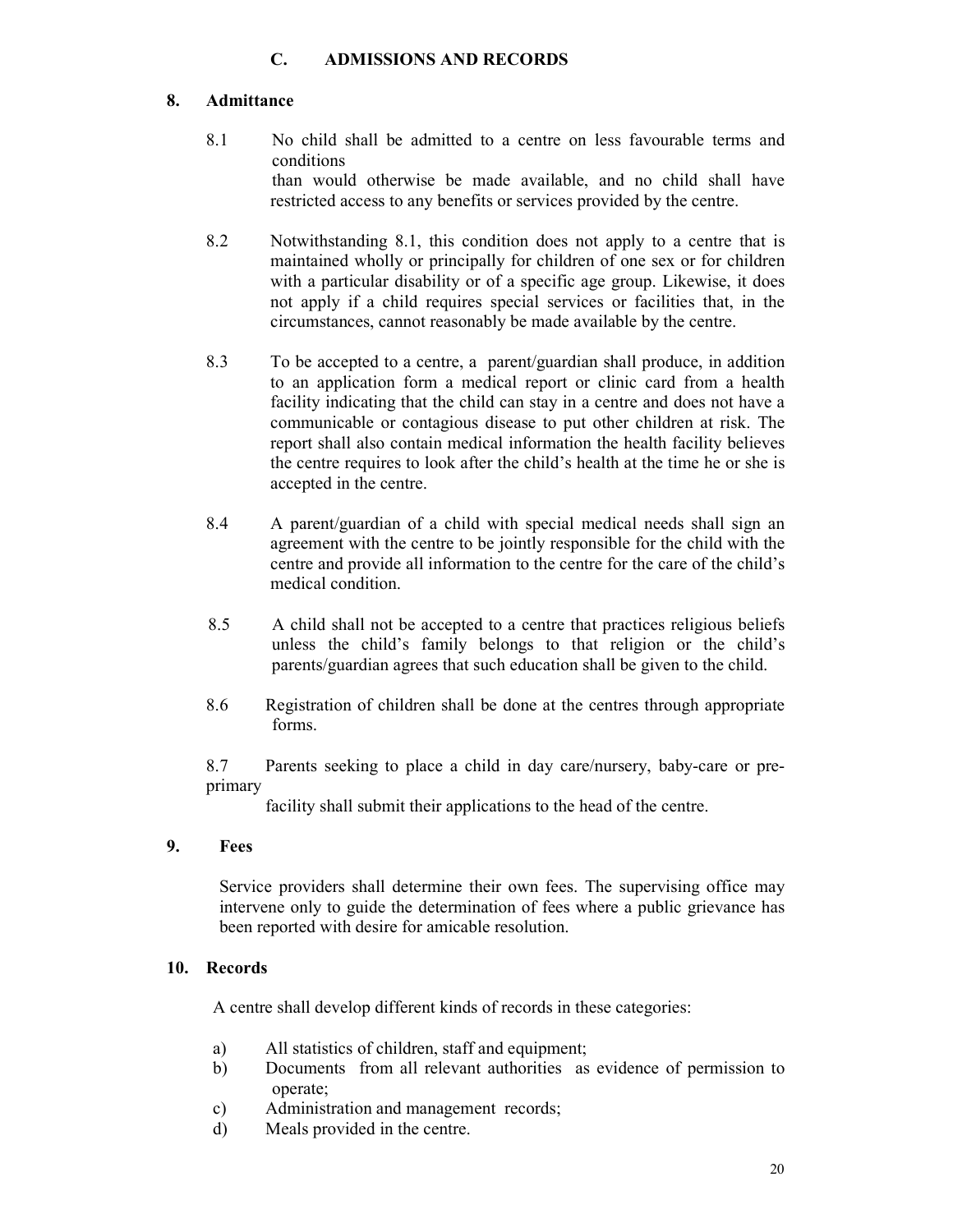## D. CURRICULUM AND INSTRUCTION

## 11. Classes

A centre shall have separate care rooms or classes for children  $0 - 2 \frac{1}{2}$  years (baby-care),  $2\frac{1}{2}$  - 4 years (day-care/nursery) and 4 - 6 years (pre-primary).

# 12. Stimulation/Learning

- 12.1 Curriculum activities in pre-primary centres shall be drawn from a framework designed by the Department of Curriculum and Evaluation. REC 11(a).RNPE.
- 12.2 Curriculum activities in baby-care centres shall be drawn from a framework designed by the Pre-school Development Committee.

## 13 Schedule

- 13.1 A centre shall have a daily schedule of activities and shall use teaching methods that promote the physical, cognitive, emotional, and social development of the children in a secure and healthy environment.
- 13.2 A centre shall be staffed and physically arranged to operate, to meet scheduled activities and its daily schedule.
- 13.3 A centre shall operate from January to December of that year. Parents shall be informed of the exact dates of business including breaks during the year.
- 13.4 A centre shall operate only between the hours 07:00 and 18:00 on weekdays. Hours outside these shall require permit from the supervisor/Coordinator for caring purposes only. The supervisor/Coordinator shall assess the purpose and benefit of the duration of care and or education and decide to grant extended hours of operation.

## 14 Inspection

- 14.1 An inspector shall require the centre to produce any books, records, or other documents of the centre to examine or make copies for purposes of inspection reporting.
- 14.2 Other officers who require inspection for any other purposes related to government laws like employment, immigration, health, labour and others shall liase with the supervising office to visit centres. An exception is where such inspection is related to corruption, security or matters of law and order
- 14.3 When an authorised officer inspects the centre and is of the opinion that the provisions of the license are not being complied with, or the centre is not providing proper care and puts children at risk, he shall inform the licence holder in writing, to take measures to correct the deficiencies within a specified time.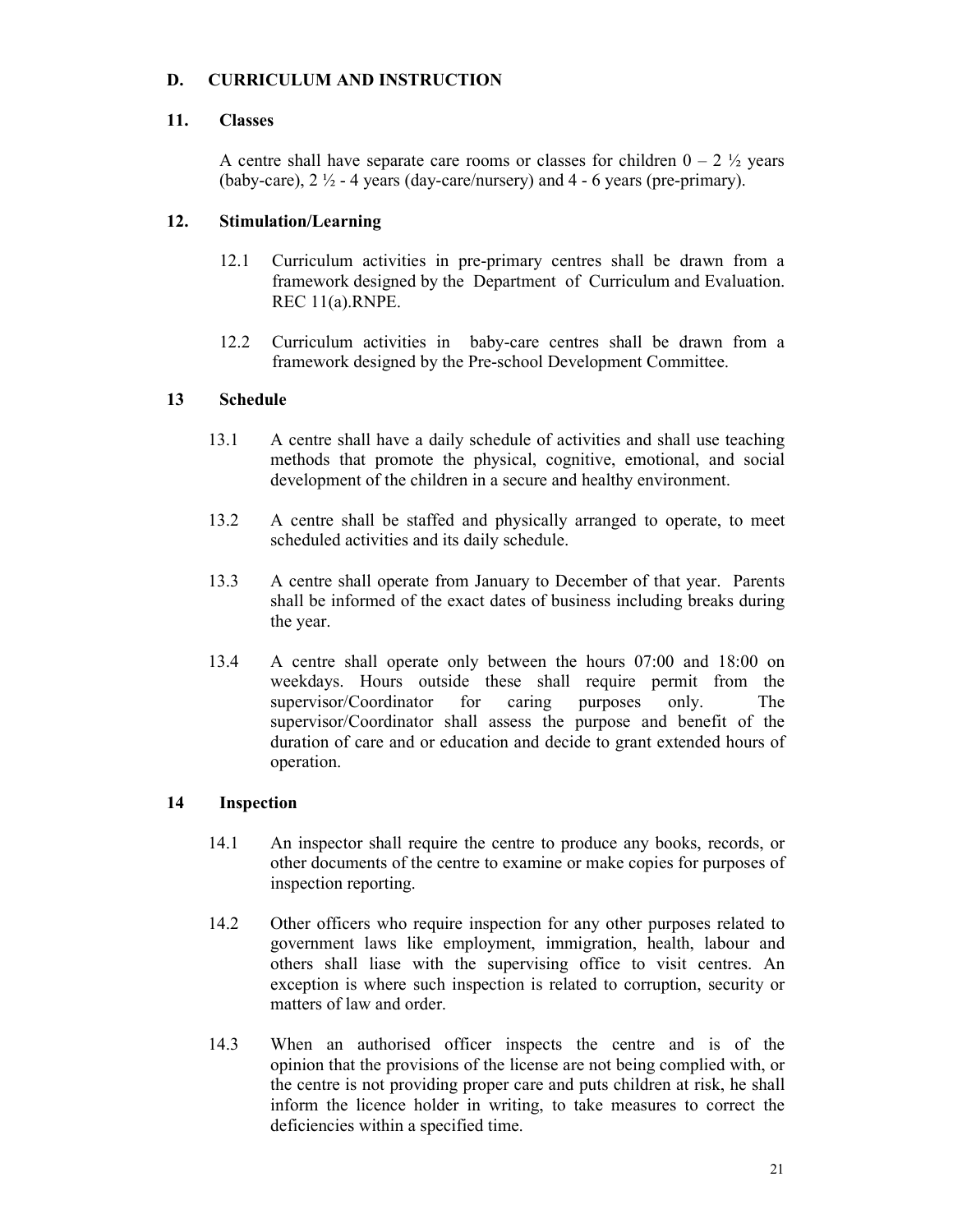Where the deficiencies remain uncorrected in the specified time, or children are at immediate risk, the license and the service shall be suspended with immediate effect pending final decision by the Council or Ministry.

### 15 Staff-Child Ratios

- 15.1 A centre shall have a maximum of 25 children of ages 2 ½ -4 years per class and a maximum of 30 children of ages  $4 - 6$  years per class.
- 15.2 Each class shall have a minimum of one qualified teacher, and one teaching assistant.
- 15.3 In a baby-care centre, there shall be a ratio of five (5) babies per room per caregiver minimum and ten (10) maximum.
- 15.4 When more than five (5) babies are placed in a room, a caregiver shall be required to have an assistant. Any extra intake of children shall take cognisance of the prescribed staff child-adult ratio and the  $1.5m<sup>2</sup>$  floor space per child for eating, resting and playing.
- 15.5 A caregiver shall not have more than two (2) children less than  $2\frac{1}{2}$  years of her own to take care of.

## E. STRUCTURES

### 16. Premises

- 16.1 Occupied residential premises shall not be used for purposes of an ECC&E centre.
- 16.2 Not withstanding 16.1 a centre that has boarding facilities like those for children with disabilities shall be allowed to have residential staff in the premises.
- 16.3 Premises shall be free of toxic material or substance and any hazardous objects that may put the health and safety of children at risk.
- 16.4 the premises shall comply with requirements in the Public Health Act and Land Use requirements for public use.

### 17. Building with Care

- 17.1 A centre shall have no less than  $1.5m<sup>2</sup>$  indoor floor space for every child in a room for the combined purposes of educational activities, playing, eating, and resting. Floor space consists of net interior surfaces, excluding corridors, office facilities, kitchen, storage areas, toilets, and washing facilities.
- 17.2 A centre shall be constructed from stable materials that adequately protect its members against all forms of harsh weather. Children should not be housed in a centre whose walls or roof are of asbestos material.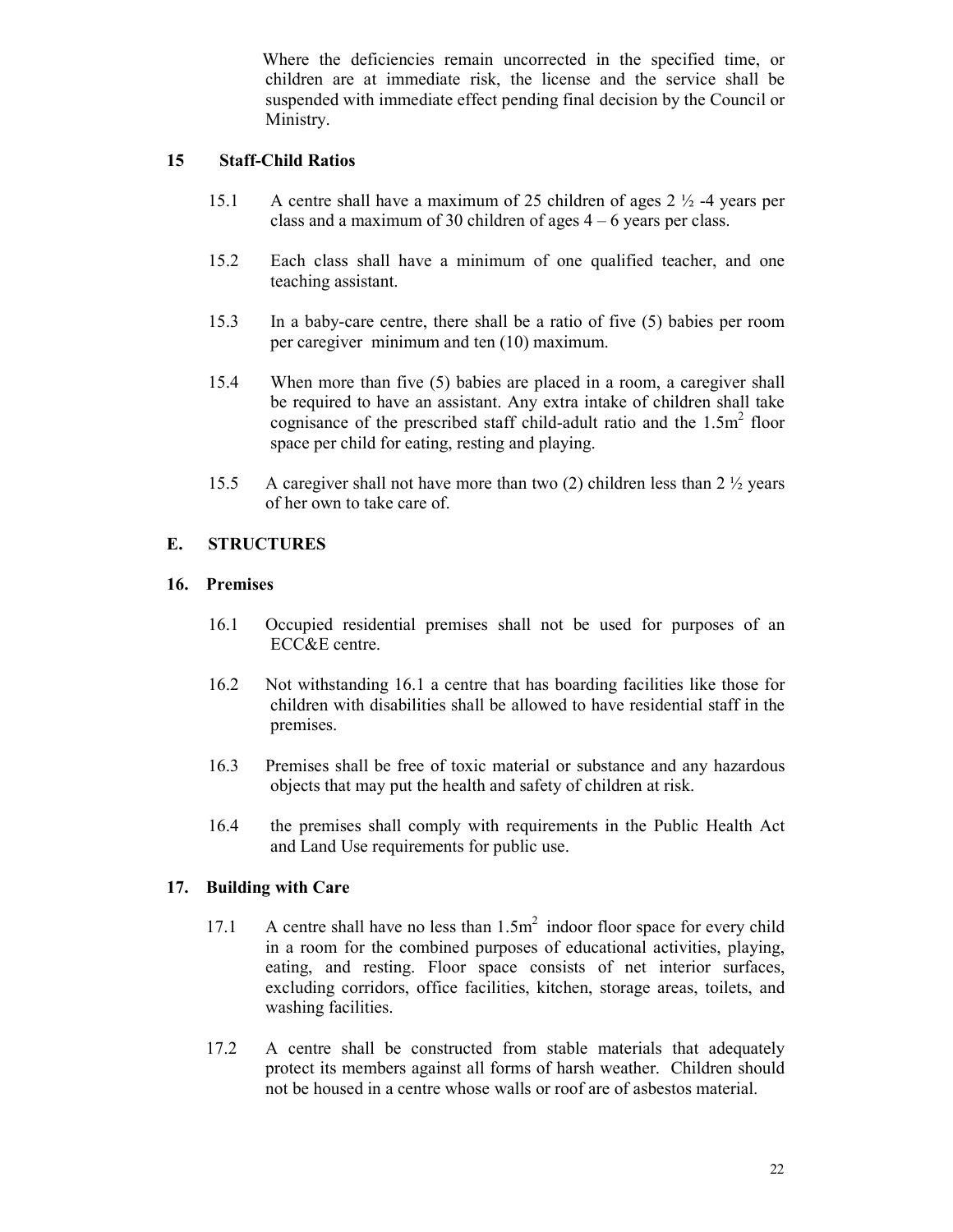- 17.3 A centre shall have adequate lighting, ventilation and, where necessary and possible adequate acoustics to ensure that noise is kept at a reasonable level.
- 17.4 A centre shall have at least two separate outside doors that allow easy exit in case of fire or emergency and are secure enough for children not to leave the centre without the knowledge of a member of staff.
- 17.5 The floor of a centre shall be constructed from materials that can be swept, washed or re-coated in case of mud houses to ensure cleanliness and safety for children.
- 17.6 The structure of the centre shall be kept clean and maintained in a good state of repair.
- 17.7 A centre shall make parts of the compound and its rooms accessible for use by children with disabilities where applicable. Examples are ramps, rails, and lower door handles.
- 17.8 A centre shall have a separate area or room for a sick bay.
- 17.9 A centre shall have clean water, washing facilities and a changing/wash room for children and babies, where possible, electricity and telephone.
- 17.10 Children's undisturbed rest place shall be provided, well furnished for the purpose.
- 17.11 A centre shall have a feeding place for mothers who come to nurse their children.
- 17.12 A play area should be available and adequate for use by children.

#### 18 Furniture, Fittings, Material and Equipment

- 18.1 A centre shall have all necessary furniture, fittings and equipment clean and in good condition.
- 18.2 A centre shall have adequate, age and size appropriate furniture that is also light in weight, for use by the children enrolled.
- 18.3 A centre shall have display-boards, cupboards, individual storage space and shelves for different uses, suitably placed and within reach of children.
- 18.4 A centre shall ensure that it is adequately supplied with developmental and educational material and equipment, outdoor and indoor material, necessary domestic equipment suitable and appropriate for all age groups in the centre.
- 18.5 All equipment and material to be used by the children shall be non-toxic.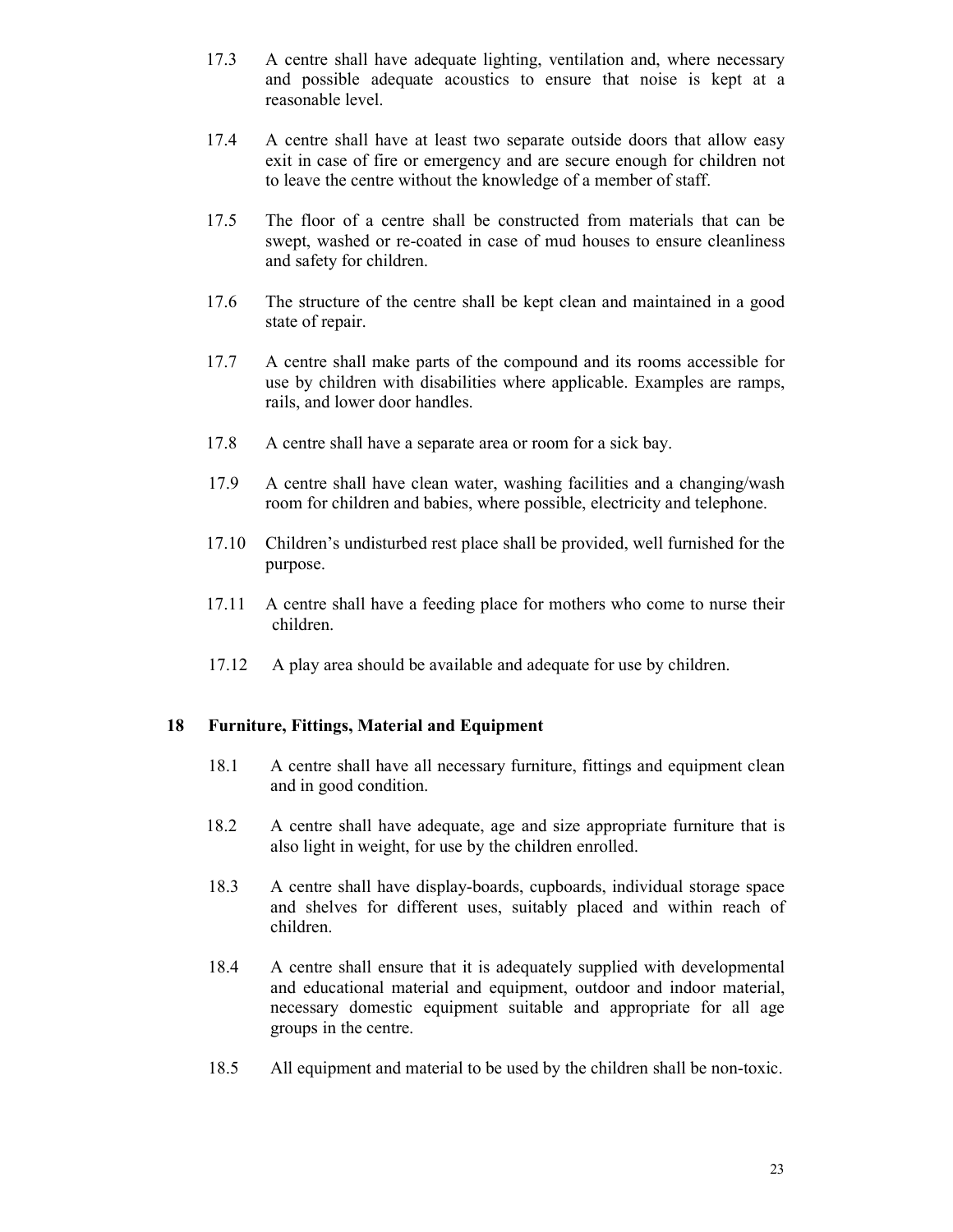### 19. Office

A centre shall have a room clearly separated from its main area of activities that serves its administrative work and is equipped to ensure that all records are maintained in an organised and confidential manner.

### 20. Kitchen

- 20.1 A centre shall have a kitchen that is physically separated from the children's activity areas for preparation of children's meals/milk and/or to keep their own packed food.
- 20.2 The walls of the kitchen shall be painted or tiled up to 1.5 meters from the floor in materials that can be easily washed. Where mud is used the walls shall be clean and regularly re-covered.
- 20.3 The kitchen shall contain separate storage space for food and eating utensils. The storage spaces shall be placed above ground level.

### 21. Outdoor Play Area

- 21.1 A centre shall have an outdoor play area, preferably adjoining its building(s) with a minimum of  $1.5m^2$  per child.
- 21.2 The outdoor play area shall be large enough for the number of children in the centre to run about safely.
- 21.3 The surface of the outdoor play area shall be free of sharp objects, harmful plants, and discarded materials and equipment.
- 21.4 The outdoor play area shall contain:
	- 21.4.1 A Shade area;
	- 21.4.2 Permanently fixed play equipment, base covered with sand. Care should be taken to make sure the equipment is age appropriate and safe for use by children at all times.
	- 21.4.3 A collection of moveable equipment such as pull-and-push toys, kept in good condition and shall also have a designated storage area.
	- 21.4.4 An education garden for growing vegetables and other edible plants whose products shall be used by the centre's kitchen. (where possible)
	- 21.4.5 An ornamental garden that helps to develop children's appreciation for nature and their aesthetic tastes.
	- 21.4.5 An animal corner that helps children to develop a sense of responsibility and tolerance towards animals. (optional)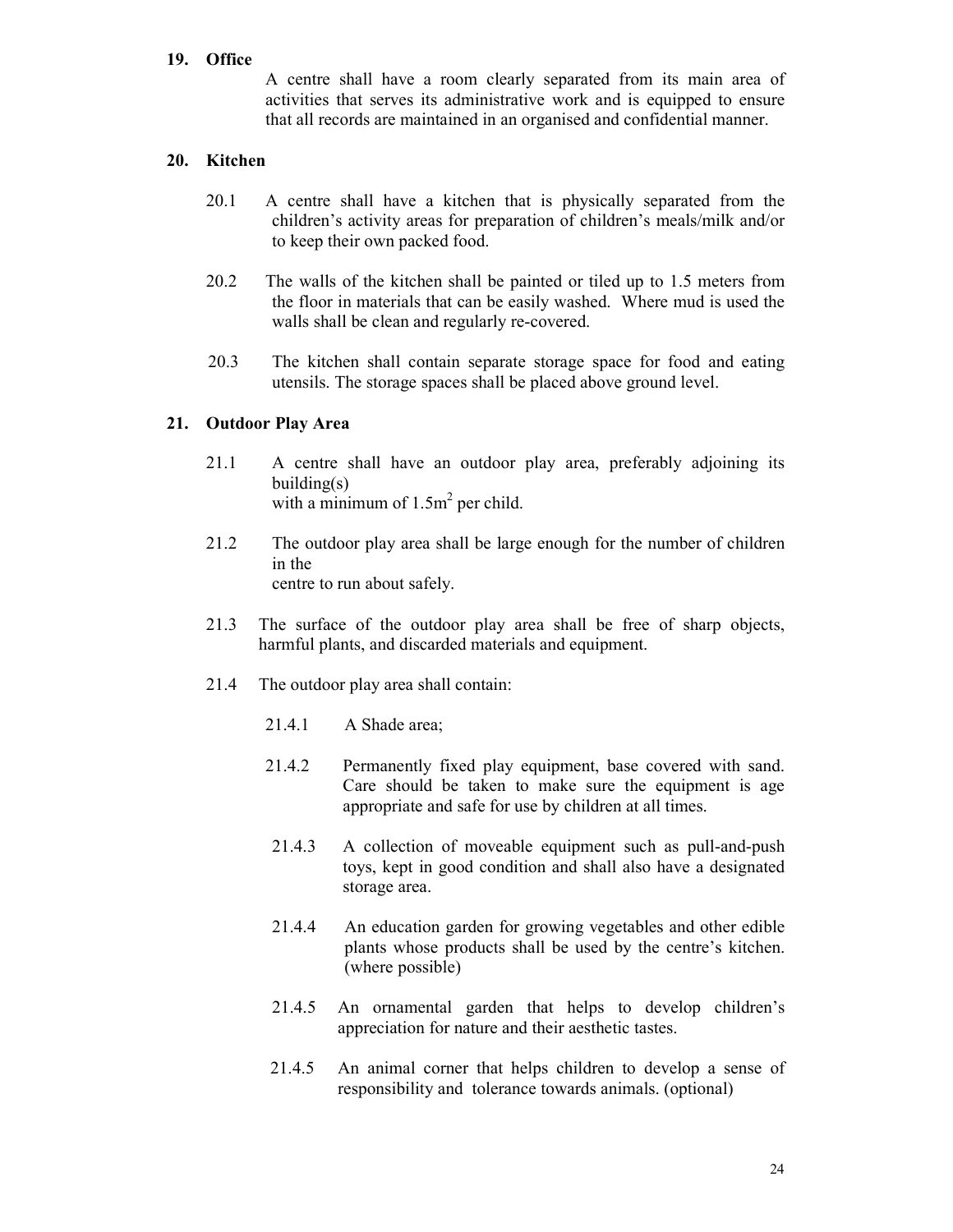21.5 The outdoor play area shall be fenced on all sides and be provided with gates securely fastened to ensure that children are not able to leave the centre without the knowledge of a member of staff.

## 22 Children with Special Needs

- 22.1 If a centre has admitted children with special needs, it shall make provision for them in terms of accessibility to the building and sufficient use of the facilities.
- 22.2 The centre shall also liase with the Special Education Division in the Ministry of Education for guidance and support.

# F. EMPLOYMENT AND WELFARE

## 23. Staff

- 23.1 All persons employed in a centre shall have medical reports declaring them fit for duty from a health facility and that they do not have any communicable or contagious disease to the risk of children.
- 23.2 No person shall be employed in a centre if he or she has a mental illness, or is known by the police to be a sex offender. Should it be discovered later, the person shall have to cease being an employee of such a centre.
- 23.3 Any member of staff who falls ill shall seek medical attention, and shall, upon return for duty, produce a medical report declaring him/her fit and not a risk to the health of others.

## 24 Insurance

A centre shall be responsible for the insurance of its own operations, staff and the children through an agency of its choice.

## G. TRANSPORT AND SAFETY

## 25 Vehicle

Where children have to be transported, no open vehicle shall be used. The vehicle used shall have adequate and comfortable sitting space for each child. Children shall not be overloaded in a vehicle. It shall be a requirement that the vehicle shall be insured.

## 26 Safety Measures

The internal and external features of the structure shall protect children against the possibility of accidents. A portable fire extinguisher and a First Aid Kit shall be in the premises at all times. Electrical sockets should be covered so that they do not attract the attention of children where applicable.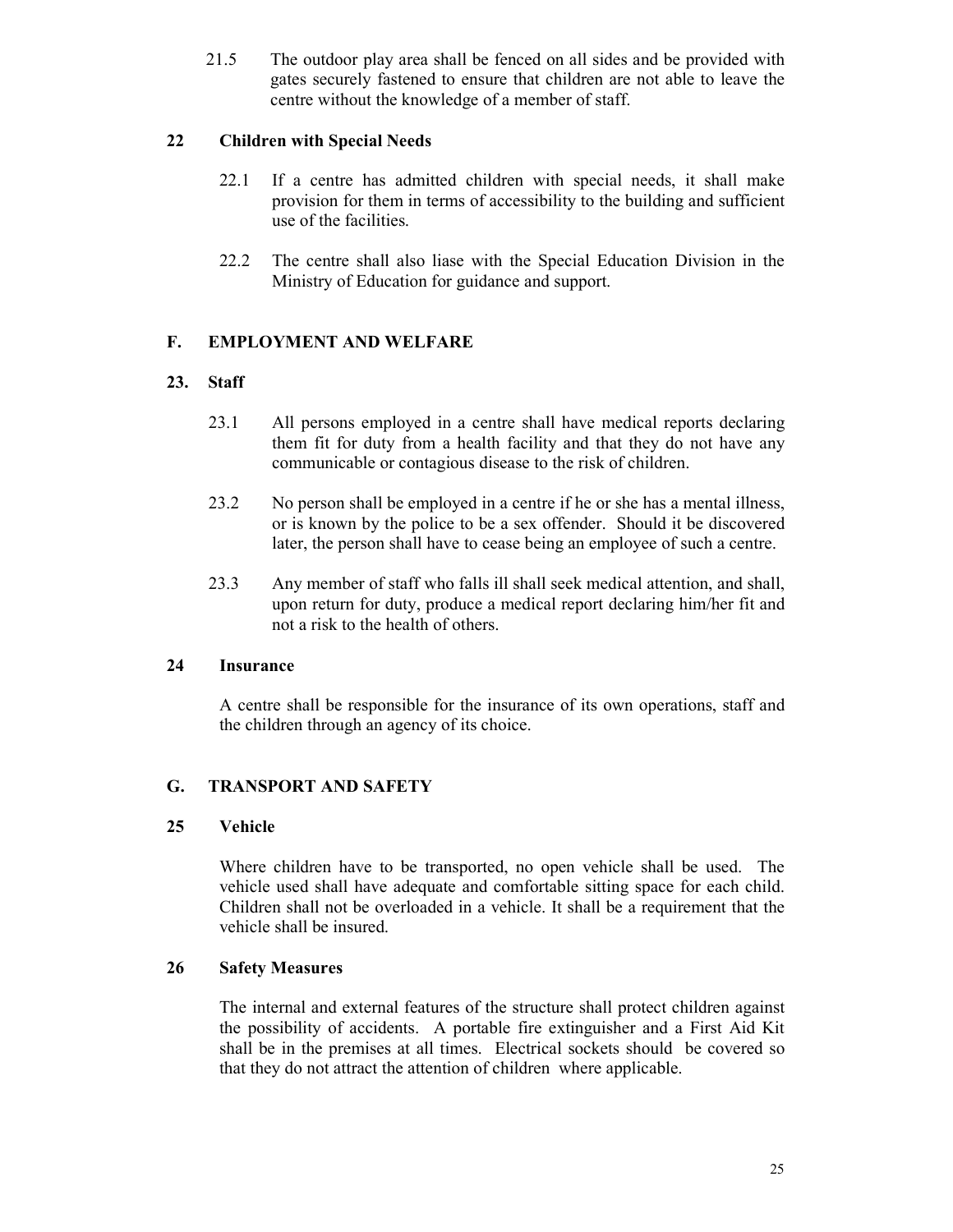# H. HEALTH AND SANITATION

### 27. Health Care

- 27.1 A member of staff shall not administer to a child any patent or prescribed medication, apart from what is available in the First Aid Kit, without the consent of the child's parent/guardian.
- 27.2 At least one member of staff in a centre shall be trained in First Aid.
- 27.3 A centre shall ensure that the First Aid Kit, toxic substances and any medications are inaccessible to children.
- 27.4 A centre shall keep for each child records for inspection, that include particulars of every accident or illness occurring to every child while at the centre, and of the action taken on behalf of the child, including details of medication given the child.
- 27.5 A sick bay shall be used for no other purpose than a waiting area for sick children, and clinical activities.
- 27.6 A child who has, or is suspected to have a contagious disease shall be temporarily excluded from the centre until certified by a health facility that he/she is not a threat to other children.
- 27.7 A government health facility shall treat all ECC  $\&$  E centres as under regular health surveillance, and make regular visits to them.
- 27.8 A centre shall arrange with a health facility to provide emergency health care. Details of this arrangement shall be made known to the parents and to the centre's staff.
- 27.9 A centre shall be required to close when there is a threat of an outbreak of an epidemic through the advice of the nearest health facility. A report shall be made immediately to the supervising authorities concerning the outbreak.
- 27.10 If a caregiver/teacher is ill and unable to provide the service for some time, a set of the set of the set of the set of the set of the set of the set of the set of the set of the set of the set of the set of the set of the set of the set of the set of the set of the set of the set of the set o substitute caregiver/teacher, approved by the supervisor, shall take place for the duration of the illness in line with labour laws.
- 27.11 If the caregiver/teacher is ill for a long period of time or has a disease that may not be a set of the may may have the may may endanger children, contract with the service provider may be terminated for the duration of illness in line with labour laws.

### 28. Toilets and Washing Facilities

- 28.1 A centre shall have standard junior toilets that are clearly separated from other activities and kitchen, but within short and easy access to its centre of activity.
- 28.2 There shall be a minimum of one toilet per 15 children per gender, with adjacent wash facilities at day care/nursery and pre-primary centres. 28.3 A centre shall have at least one general facility for washing clothes, blankets and towels and any other linen used in the centre.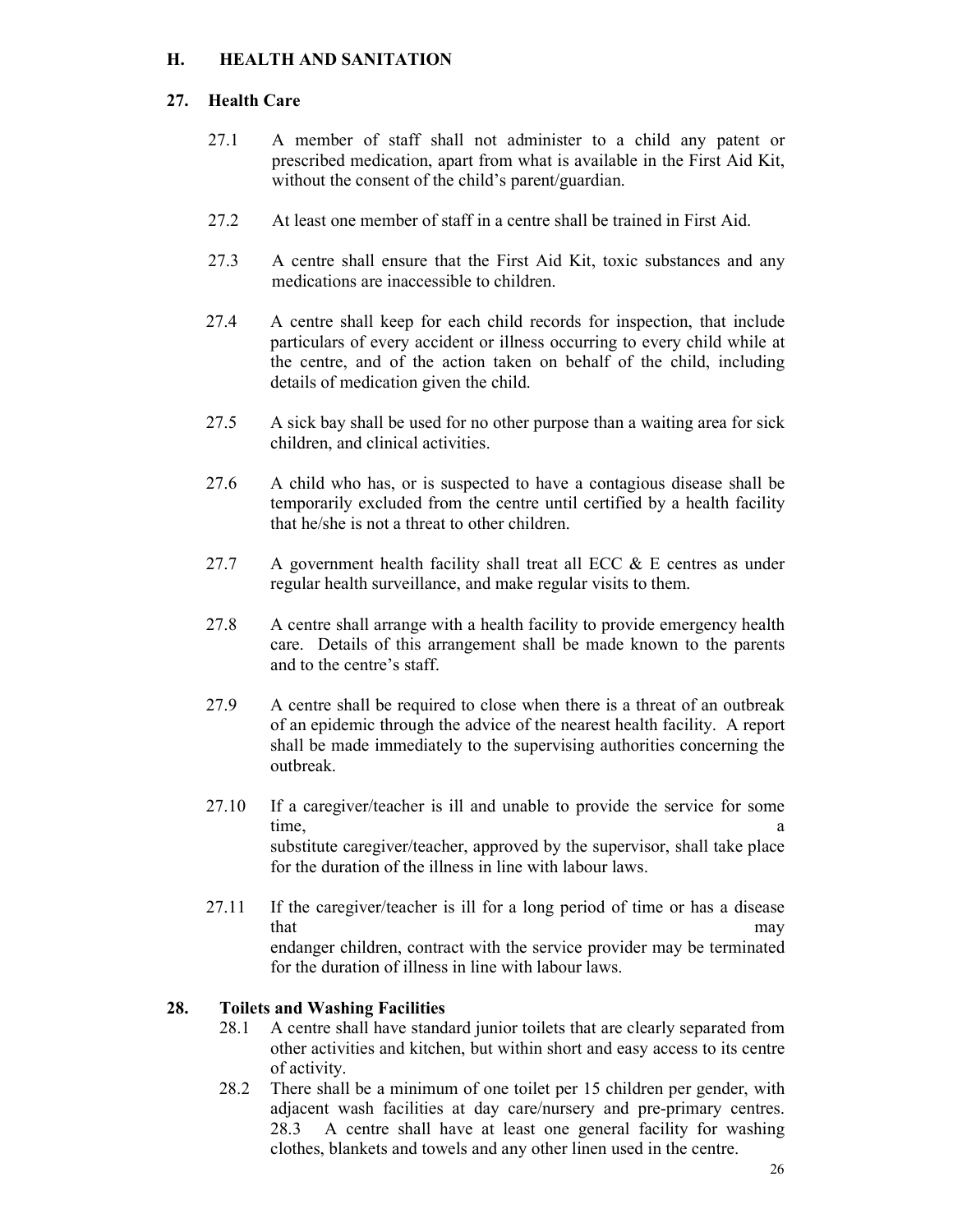### 29. Smoking

There shall be no smoking in buildings occupied and regularly used by children and signs denoting this shall be clearly displayed in and outside the rooms and buildings. Smoking should take place far enough for the smoke not to smell or reach children in the building and rooms they have occupied.

### FOOD AND MEALS

### 30. Meals

- 30.1 A centre that operates up to  $5\frac{1}{2}$  hours a day shall give children one snack or formula at an appropriate time. A centre that operates more than  $5\frac{1}{2}$ hours a day shall give children at least one cooked meal.
- 30.2 All food prepared at a centre shall be served at such time and in such variety, quantity, and quality to meet the nutritional needs of the children.
- 30.3 Eating utensils shall be of a size and shape that can be easily handled by children.
- 30.4 A record shall be made of every meal served to children at a centre, showing the type and quantity of the food provided. All such records shall be kept and made available for inspection.
- 30.5 A centre shall observe the children's believes like religion and arrange with parents alternatives for children who cannot eat what is offered in the centre.
- 30.6 Babies on formula shall have the option to bring their own formula.
- 30.7 A service provider shall provide the children with nutritional meals according to their needs and in the quantity they require or, if they bring their own food, to ensure that it meets their nutritional needs.

## J. TOURS

- 31.1 All visits and trips within the ward, village, district and country shall have the consent of parents/guardians.
- 31.2 Any visits outside the country shall require approval of the supervising officer. The applicant shall attach signatures of parents/guardians consenting to the trip, names of all children, their passport numbers, places and dates of visits.
- 31.3 The application shall show the places and country to be visited, proposed accommodation, vehicle type and registration, particulars of accompanying adults.
- 31.4 There shall be clear explanation of purpose and reasons for the trip, and how what is desired cannot be attained through a local trip.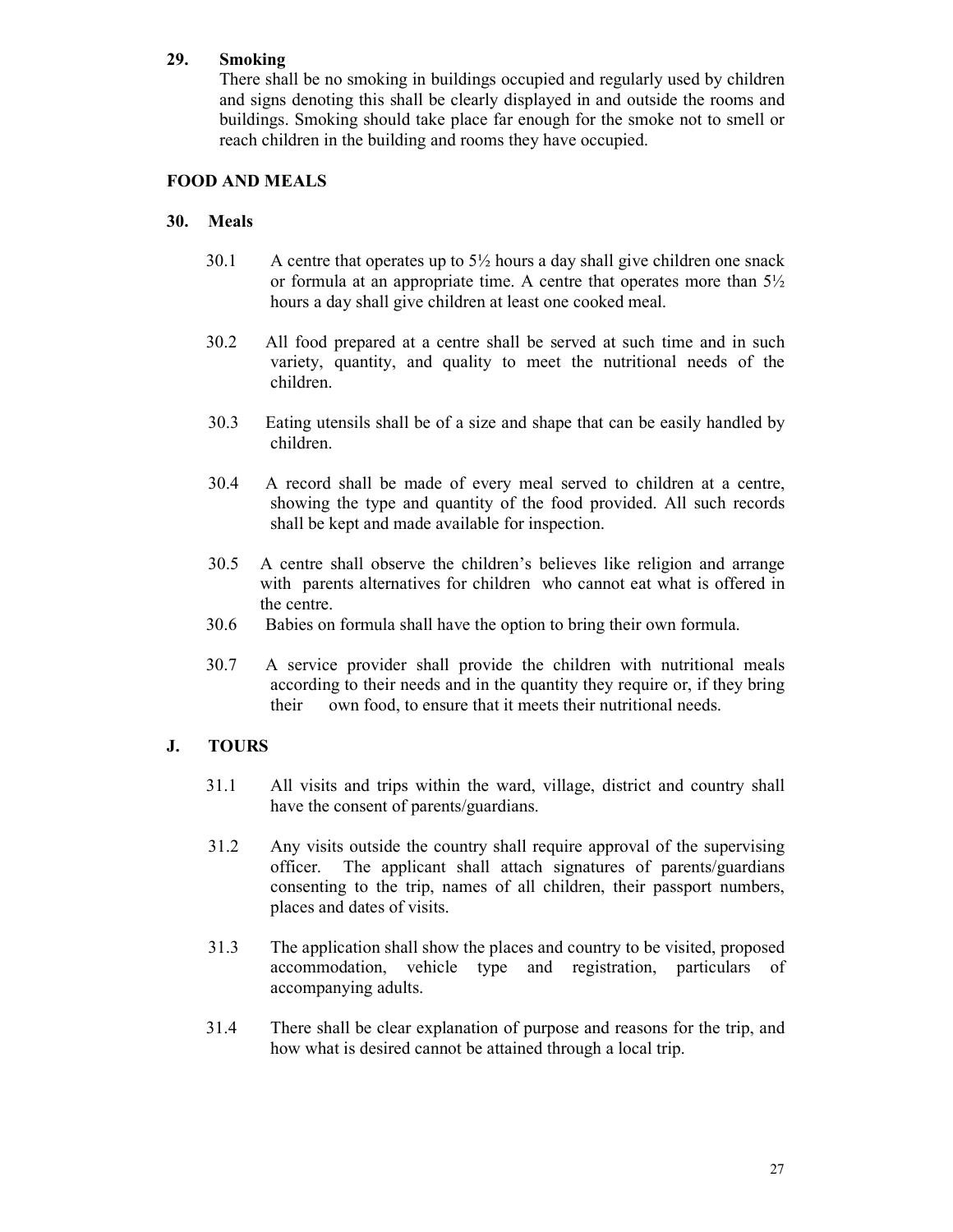# K. FORMS – SPECIMEN

- 32.1 The following are specimens of forms a centre would generate for itself:
	- ♦ Application for a Child
	- ♦ Child's Medical Report
	- ♦ Staff Medical Report
	- ♦ Agreement with a Parent/Guardian
	- 32.1 The Council is to use the specimen attached to review its own health inspection report.

## ♦ Environmental and Health Report

32.2 This type of form can be requested from the Council.

## ♦ Application to Operate a Centre

- 32.2 The following forms are for office use only. The service provider would see from them what the process would entail and the standards intended.
- ♦ Deficiency Report.
- ♦ Application Review
- ♦ General Inspection Report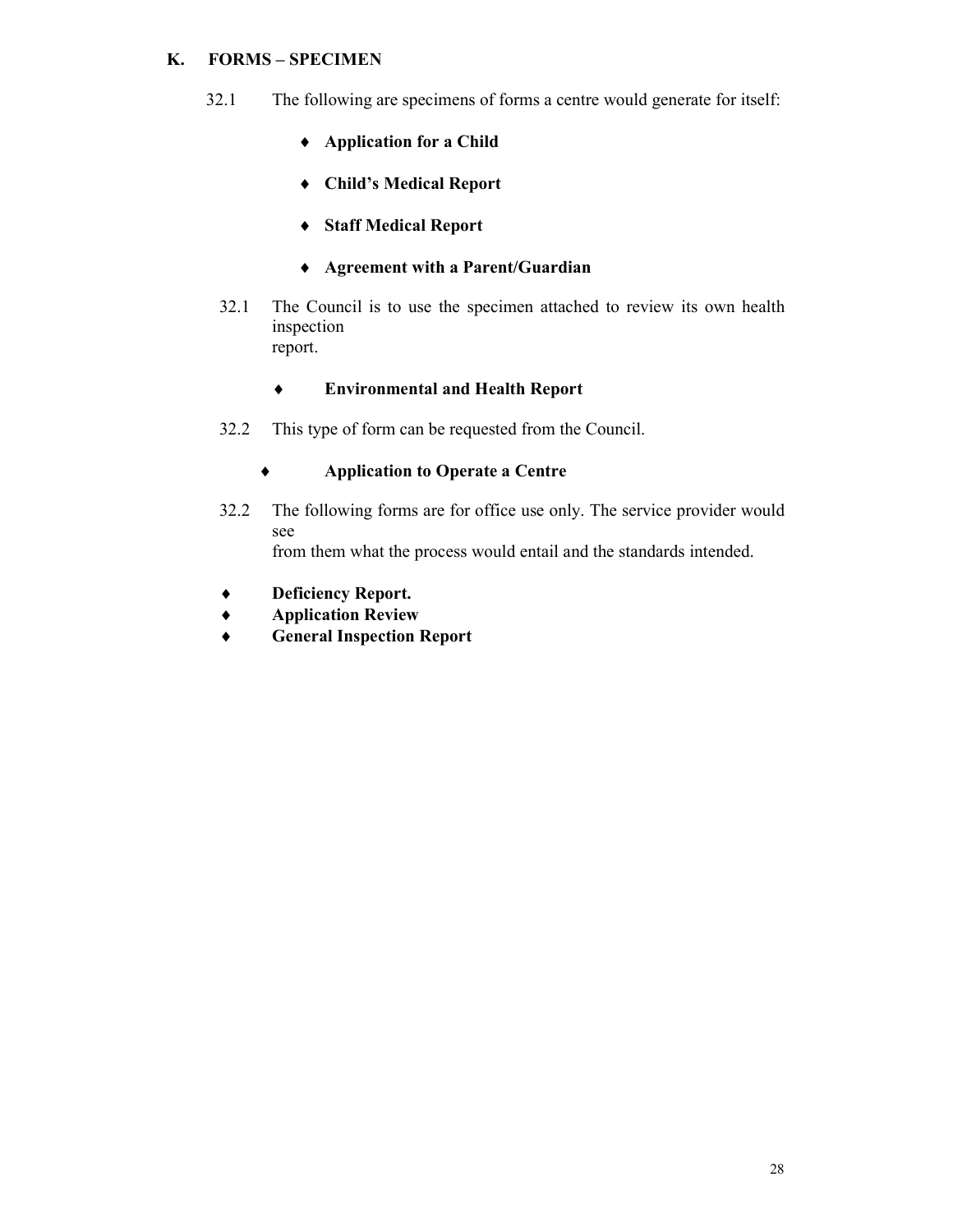# DEFINITION OF CONCEPTS

| <b>Baby</b>                      | A child with a few weeks of age and who is<br>yet to reach thirty months of age.                                                |  |  |
|----------------------------------|---------------------------------------------------------------------------------------------------------------------------------|--|--|
| <b>Baby care Centre</b>          | Care and education service for the 0-2 $\frac{1}{2}$<br>year olds.                                                              |  |  |
| Caregiver/Childminder            | A person trained to teach, train and look<br>after babies and young children in a<br>Babycare Centre.                           |  |  |
| <b>Child</b>                     | A person who by the $31st$ January of the year<br>has reached 30 months of age and has yet to<br>reach 6 years of age.          |  |  |
| Council                          | City, town, district, sub-district authority.                                                                                   |  |  |
| <b>Day Care/Nursery Centre</b>   | A care and education service centre for the 2<br>$\frac{1}{2}$ to 4 year olds.                                                  |  |  |
| <b>Health Facility</b>           | A place regularly used by a Medical Officer<br>or Nurse for health or medical purposes.                                         |  |  |
| <b>Pre-primary Centre</b>        | A care and education service centre for 4 to<br>6 year olds.                                                                    |  |  |
| <b>Inspector /Supervisor</b>     | appointed by<br>An<br>officer<br>Central<br>Government or Council to co-ordinate and<br>supervise ECC&E programme.              |  |  |
| <b>Service Provider/Operator</b> | A person licensed to provide ECC&E<br>services.                                                                                 |  |  |
| <b>Authorising Officer</b>       | An employee of the Ministry of Council<br>appointed. assigned to inspect, supervise or<br>report on the programme and services. |  |  |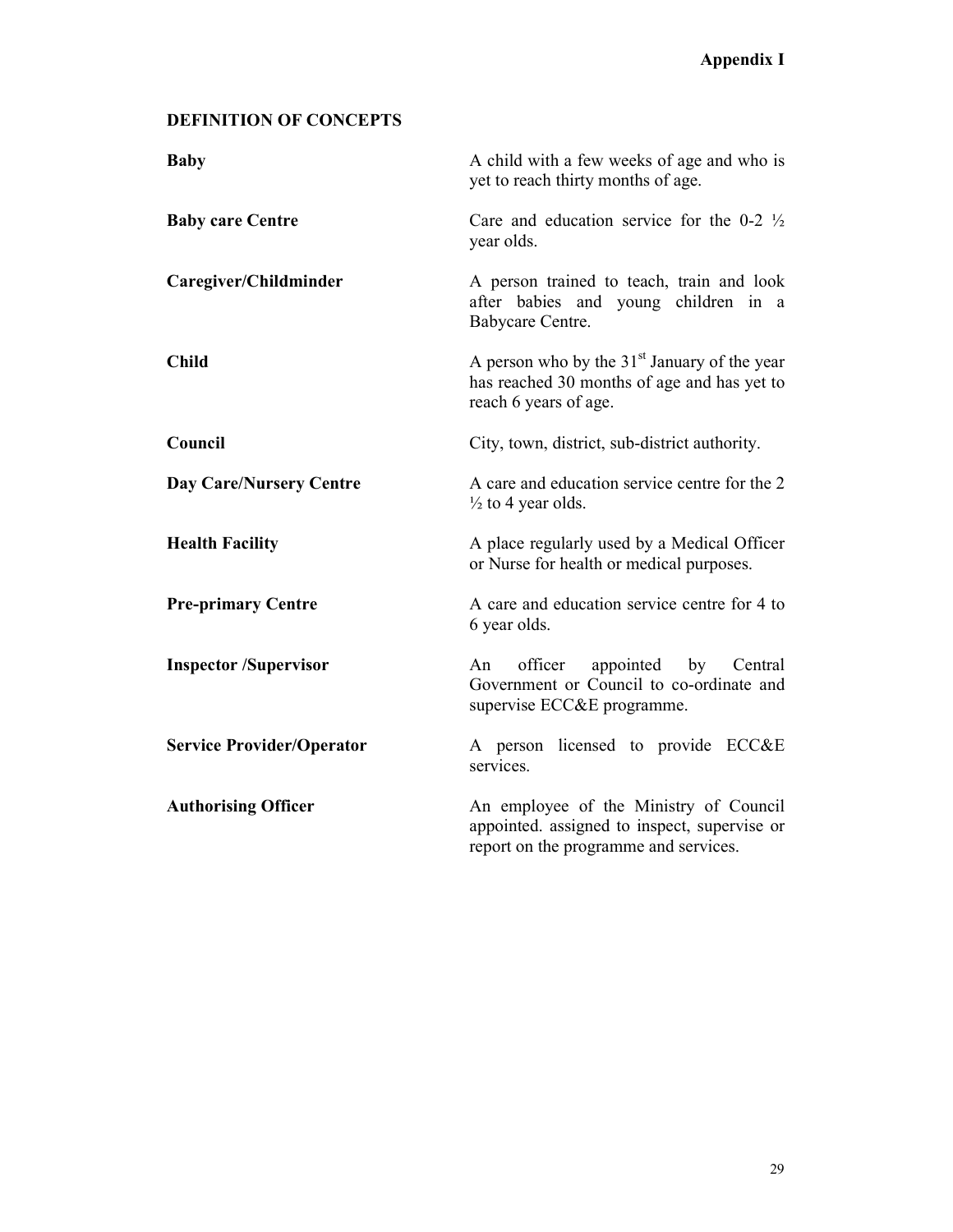# LIST OF ABBREVIATIONS

| <b>LDTC</b>      | Lobatse Daycare Training Centre            |  |  |  |
|------------------|--------------------------------------------|--|--|--|
| <b>ECC&amp;E</b> | Early Childhood Care and Education         |  |  |  |
| <b>KDT</b>       | Kuru Development Trust                     |  |  |  |
| <b>MOE</b>       | Ministry of Education                      |  |  |  |
| <b>MLG</b>       | Ministry of Local Government               |  |  |  |
| <b>NDCP</b>      | National Day – Care Centre Policy          |  |  |  |
| <b>NGO</b>       | Non-government Organisation                |  |  |  |
| <b>NPA/CB</b>    | National Programme of Action<br>for        |  |  |  |
|                  | children of Botswana, 1993-2003            |  |  |  |
| <b>PSDC</b>      | Pre-school Development Committee           |  |  |  |
| <b>RNPE</b>      | Revised National Policy on Education, 1994 |  |  |  |
| <b>UNICEF</b>    | United Nations Children's Fund             |  |  |  |
| <b>VDC</b>       | Village Development Committee              |  |  |  |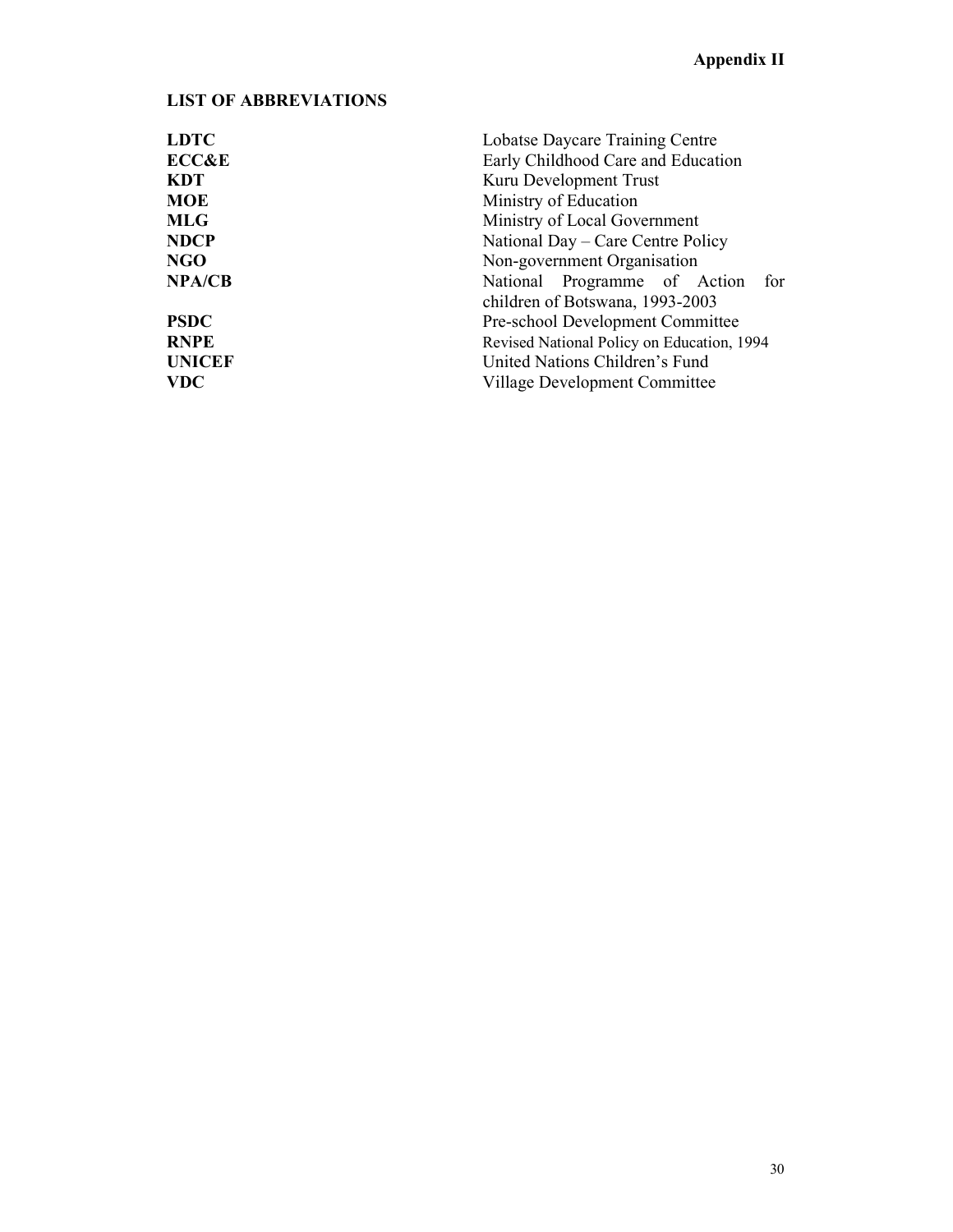Appendix III: Forms 1-10…………………………….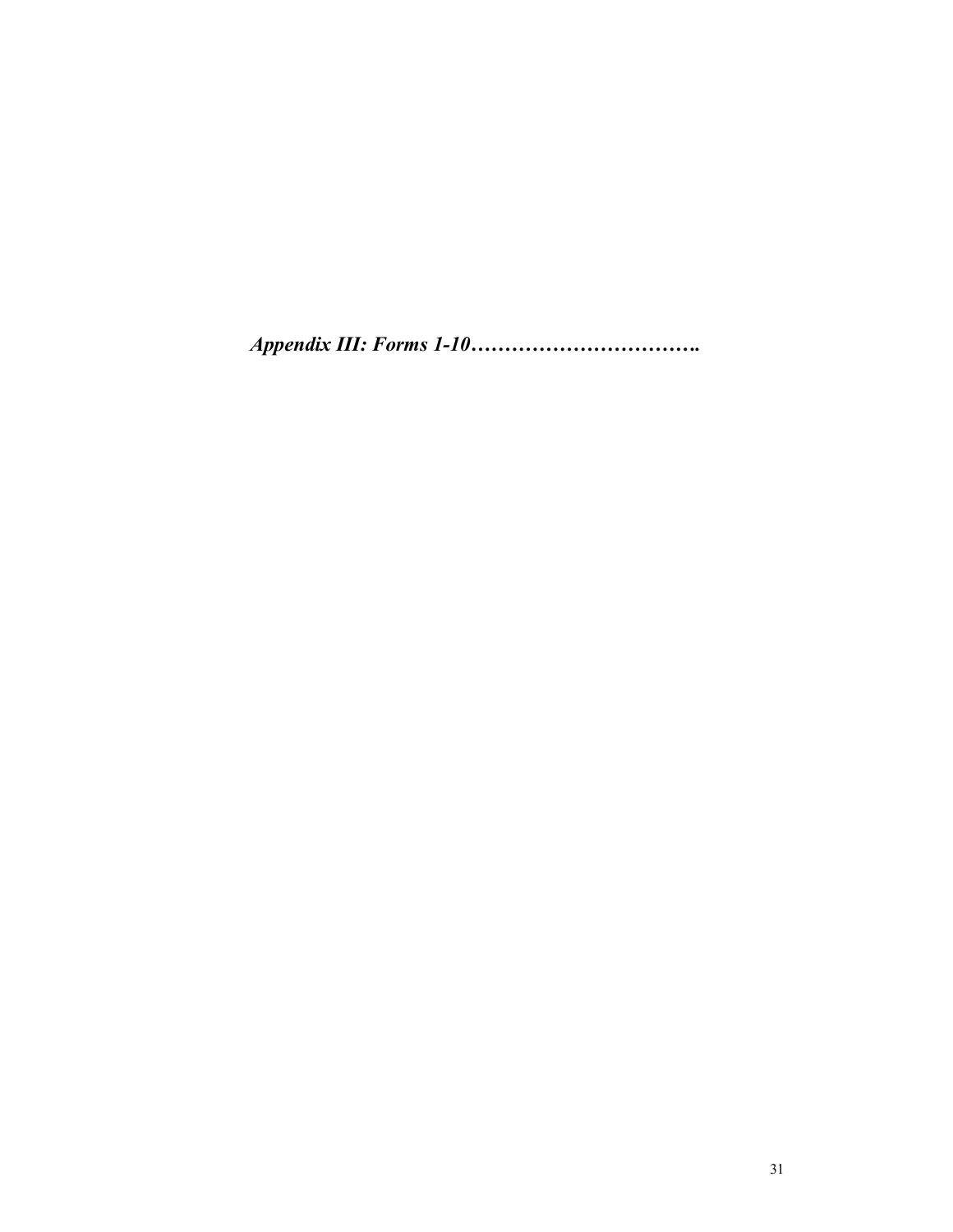





# Application to Operate a Pre-Primary Unit

(To be filled in Duplicate\*

By individuals, Company, Non-Governmental Organisations and Communities.

|           | 1. Applicant (Representative of above) |                                                                                                                                                                                                                                               |
|-----------|----------------------------------------|-----------------------------------------------------------------------------------------------------------------------------------------------------------------------------------------------------------------------------------------------|
|           | Name                                   |                                                                                                                                                                                                                                               |
|           | Address                                | <u> 1989 - Johann Stoff, amerikansk politiker (d. 1989)</u>                                                                                                                                                                                   |
|           |                                        | Cell<br>Telephone No.                                                                                                                                                                                                                         |
|           | e-mail                                 |                                                                                                                                                                                                                                               |
|           | Nationality (Individuals only)         |                                                                                                                                                                                                                                               |
|           |                                        | Residence permit no./ expiry date: (non citizens only)                                                                                                                                                                                        |
|           | <b>For company Applicants Only</b>     |                                                                                                                                                                                                                                               |
|           | Company Name                           | <u> 1989 - Johann John Harry Harry Harry Harry Harry Harry Harry Harry Harry Harry Harry Harry Harry Harry Harry H</u>                                                                                                                        |
|           | Registration No.                       | <u> 1989 - Johann Stoff, deutscher Stoff, der Stoff, der Stoff, der Stoff, der Stoff, der Stoff, der Stoff, der S</u>                                                                                                                         |
| Address   |                                        |                                                                                                                                                                                                                                               |
|           | <b>Contact Person</b>                  | <u> 1989 - Johann Stoff, amerikansk politiker (d. 1989)</u>                                                                                                                                                                                   |
| Telephone |                                        | <b>Cell</b><br>phone that the phone of the state of the state of the state of the state of the state of the state of the state of the state of the state of the state of the state of the state of the state of the state of the state of the |
| e-mail    |                                        | <u> 1990 - Para Maria Maria Maria Maria Maria Maria Maria Maria Maria Maria Maria Maria Maria Maria Maria Maria M</u>                                                                                                                         |
|           | 2. Proposed Centre                     |                                                                                                                                                                                                                                               |
| Name      |                                        | <u> 1989 - Johann Stoff, amerikansk politiker (d. 1989)</u>                                                                                                                                                                                   |
| Address   |                                        |                                                                                                                                                                                                                                               |
|           |                                        | Type (Private, School Unit, NGO Community, Council)                                                                                                                                                                                           |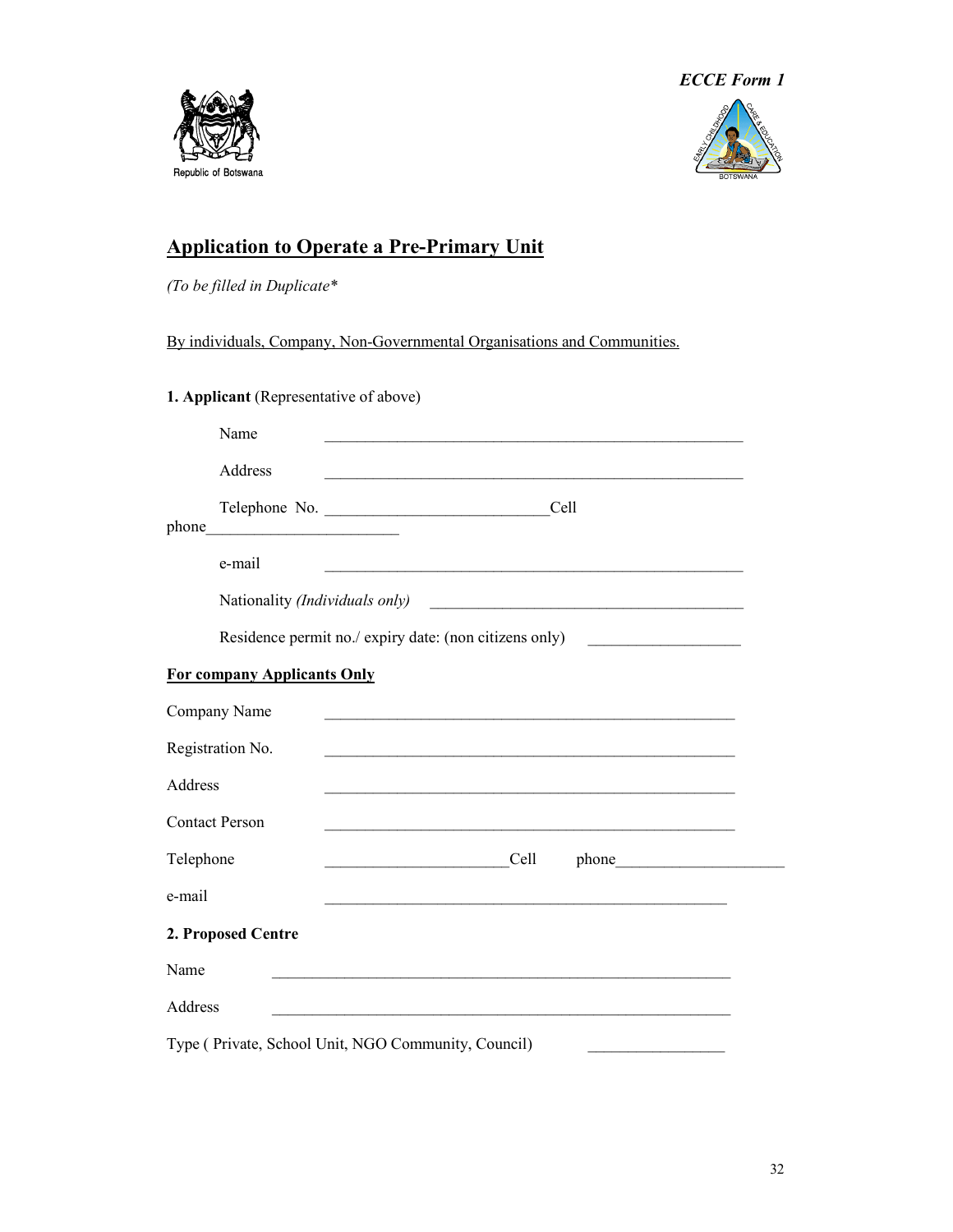# 3. Premises and Structure

| What is the principal construction material of the building (e.g., bricks, wood, mud)                                                                                                                                                                                                                                                                    |                                                                                                                        |         |         |            |
|----------------------------------------------------------------------------------------------------------------------------------------------------------------------------------------------------------------------------------------------------------------------------------------------------------------------------------------------------------|------------------------------------------------------------------------------------------------------------------------|---------|---------|------------|
| Construction material of floor                                                                                                                                                                                                                                                                                                                           |                                                                                                                        |         |         |            |
| interior floor<br>Net<br>space of each room                                                                                                                                                                                                                                                                                                              | to                                                                                                                     | be used | as<br>a | classroom. |
| 3.1<br>Type                                                                                                                                                                                                                                                                                                                                              |                                                                                                                        |         |         |            |
| Room 1 $\frac{m^2}{2}$ $\frac{m^2}{2}$ $\frac{m^2}{2}$ $\frac{m^2}{2}$ $\frac{m^2}{2}$ $\frac{m^2}{2}$ $\frac{m^2}{2}$ $\frac{m^2}{2}$ $\frac{m^2}{2}$ $\frac{m^2}{2}$ $\frac{m^2}{2}$ $\frac{m^2}{2}$ $\frac{m^2}{2}$ $\frac{m^2}{2}$ $\frac{m^2}{2}$ $\frac{m^2}{2}$ $\frac{m^2}{2}$ $\frac{m^2}{2}$                                                   |                                                                                                                        |         |         |            |
| $m^2$ $\overline{\qquad \qquad }$<br>$\frac{1}{2}$ $\frac{1}{2}$ $\frac{1}{2}$ $\frac{1}{2}$ $\frac{1}{2}$ $\frac{1}{2}$ $\frac{1}{2}$ $\frac{1}{2}$ $\frac{1}{2}$ $\frac{1}{2}$ $\frac{1}{2}$ $\frac{1}{2}$ $\frac{1}{2}$ $\frac{1}{2}$ $\frac{1}{2}$ $\frac{1}{2}$ $\frac{1}{2}$ $\frac{1}{2}$ $\frac{1}{2}$ $\frac{1}{2}$ $\frac{1}{2}$ $\frac{1}{2}$ |                                                                                                                        |         |         |            |
| $\frac{1}{2}$ $\frac{1}{2}$ $\frac{1}{2}$ $\frac{1}{2}$ $\frac{1}{2}$ $\frac{1}{2}$ $\frac{1}{2}$ $\frac{1}{2}$ $\frac{1}{2}$ $\frac{1}{2}$ $\frac{1}{2}$ $\frac{1}{2}$ $\frac{1}{2}$ $\frac{1}{2}$ $\frac{1}{2}$ $\frac{1}{2}$ $\frac{1}{2}$ $\frac{1}{2}$ $\frac{1}{2}$ $\frac{1}{2}$ $\frac{1}{2}$ $\frac{1}{2}$<br>Room 4                            |                                                                                                                        |         |         |            |
| $\rm{m}^2$<br>Room 5                                                                                                                                                                                                                                                                                                                                     |                                                                                                                        |         |         |            |
| 4. Toilets and washing facilities                                                                                                                                                                                                                                                                                                                        |                                                                                                                        |         |         |            |
| Total number of toilets for children                                                                                                                                                                                                                                                                                                                     |                                                                                                                        |         |         |            |
| Number of toilets for staff                                                                                                                                                                                                                                                                                                                              |                                                                                                                        |         |         |            |
| General washing facilities                                                                                                                                                                                                                                                                                                                               | <u> 1989 - Johann John Stone, mars eta industrial eta industrial eta industrial eta industrial eta industrial eta</u>  |         |         |            |
| 5. Kitchen                                                                                                                                                                                                                                                                                                                                               |                                                                                                                        |         |         |            |
| Washable walls Yes/No                                                                                                                                                                                                                                                                                                                                    | the control of the control of the control of the control of the control of                                             |         |         |            |
| Storage space Yes/No                                                                                                                                                                                                                                                                                                                                     | <u> 1980 - Johann John Stone, mars eta erroman eta erroman erroman erroman erroman erroman erroman erroman erroman</u> |         |         |            |
| Type of storage(shelves, pantry, fridge, cardboards) ___________________________                                                                                                                                                                                                                                                                         |                                                                                                                        |         |         |            |
| 6. Outdoor Area                                                                                                                                                                                                                                                                                                                                          |                                                                                                                        |         |         |            |
| Size                                                                                                                                                                                                                                                                                                                                                     |                                                                                                                        |         |         |            |
| Fenced: Yes/No                                                                                                                                                                                                                                                                                                                                           |                                                                                                                        |         |         |            |
| Secure gate: Yes/No                                                                                                                                                                                                                                                                                                                                      |                                                                                                                        |         |         |            |
| Shade: Yes/No                                                                                                                                                                                                                                                                                                                                            |                                                                                                                        |         |         |            |
| 7. Provision<br>Proposed number of classes<br>Proposed number of children per class/Room                                                                                                                                                                                                                                                                 | $0-2\frac{1}{2}$ year old                                                                                              |         |         |            |
| No. teachers/caregivers<br>No. teaching assistants<br>No. support staff (specify)                                                                                                                                                                                                                                                                        | 4 -6 year old                                                                                                          |         |         |            |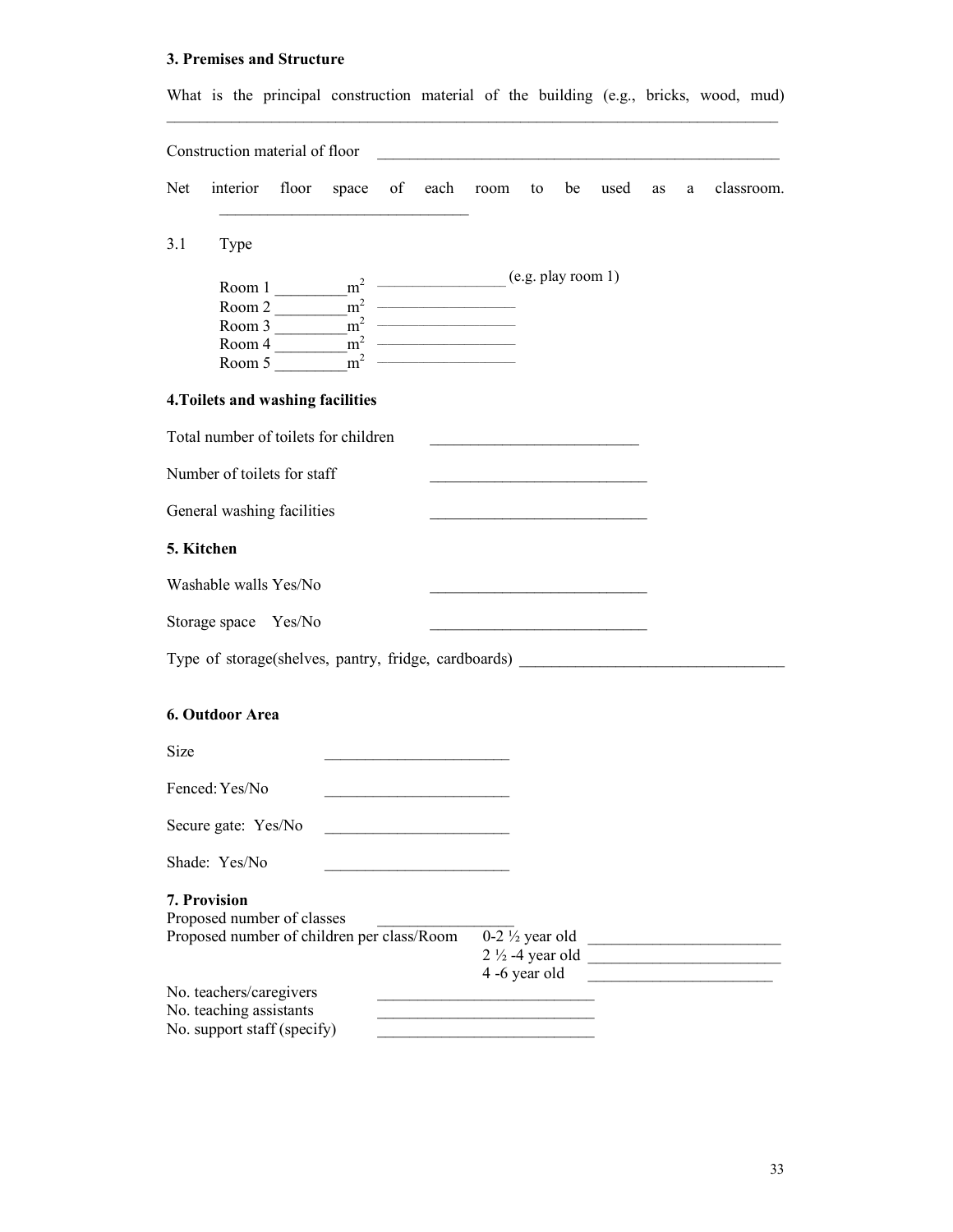#### 8. Proposed programme.

Attach short outline of proposed programme (not more than two pages) how it shall meet the developmental needs of the children, learning principles and basic life skills.

### 9. Developmental Educational Material and Equipment:

Attach list of most basic indoor and outdoor materials and equipment to be used in the centre (show quantities).

### 10. Furniture.

 Attach list of furniture, including number of tables and chairs and their size, cupboards and display facilities that will be used in the centre.

#### 11. First aid kit:

Yes/No

Heaters: Yes/No \_\_\_\_\_\_\_\_\_\_\_\_\_\_\_\_\_\_\_\_\_

Fire extinguisher: Yes/No \_\_\_\_\_\_\_\_\_\_\_\_\_\_\_\_\_\_\_\_\_

### 12. Attachments

Zoning approval/Land use permit: Yes/No

Fire inspection: Yes/No

Environmental health inspection: Yes/No \_\_\_\_\_\_\_\_\_\_\_\_\_\_\_\_\_\_\_\_\_

I/We declare that the information provided in this form is correct.

Signature

Date  $\Box$ 

\*Original - Ministry of Education - Council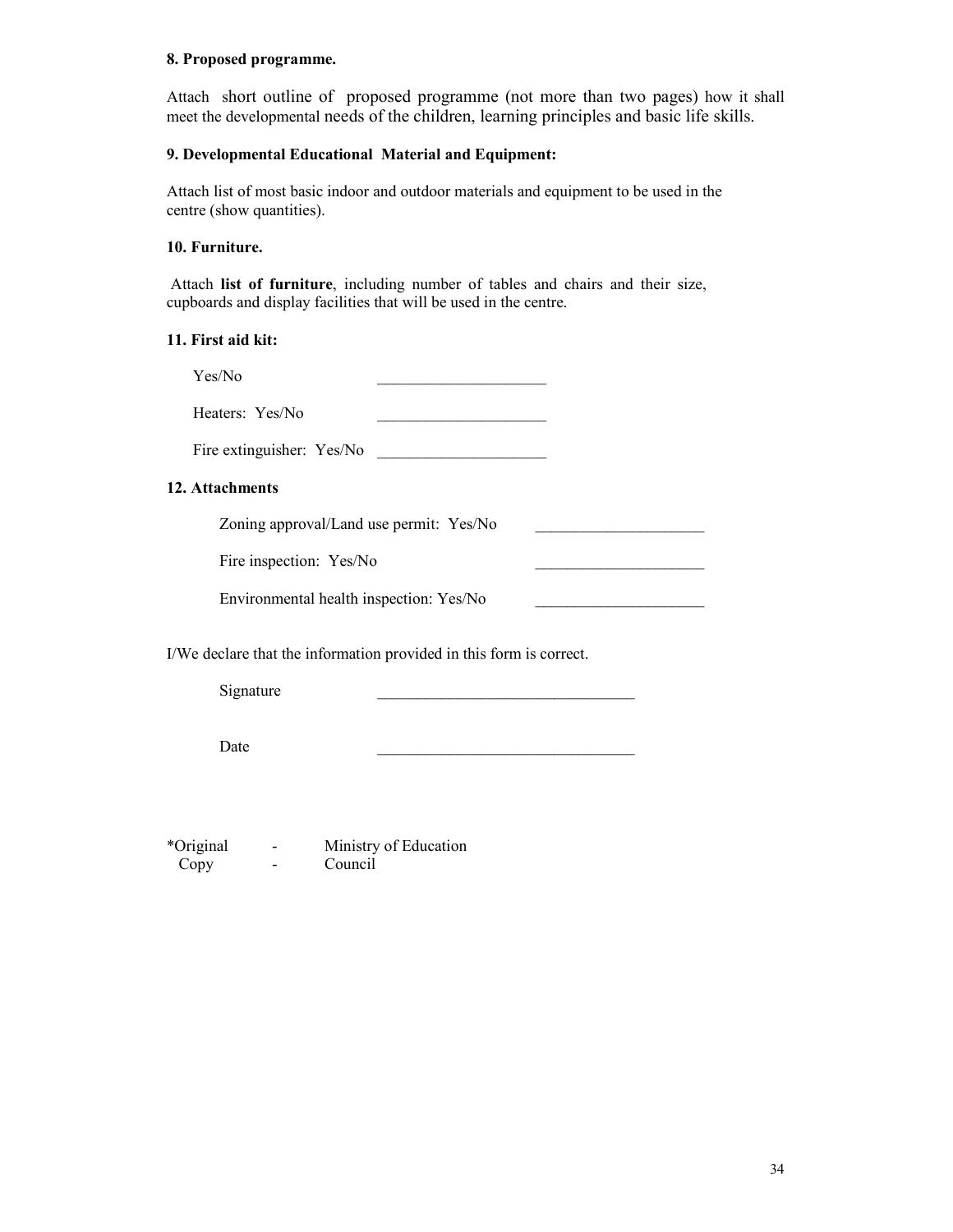

# Baby –Care, Day-Care/Nursery & Pre-Primary

# Application Review (To Be Filled In Triplicate)\*

|           |                                                                                                                                               |  | Council:                                                                                                                                              |  |  |  |
|-----------|-----------------------------------------------------------------------------------------------------------------------------------------------|--|-------------------------------------------------------------------------------------------------------------------------------------------------------|--|--|--|
|           |                                                                                                                                               |  |                                                                                                                                                       |  |  |  |
|           |                                                                                                                                               |  | Name of Centre:                                                                                                                                       |  |  |  |
|           |                                                                                                                                               |  |                                                                                                                                                       |  |  |  |
|           |                                                                                                                                               |  |                                                                                                                                                       |  |  |  |
|           |                                                                                                                                               |  | Having reviewed the application of the above for a license to operate a Pre-Primary, the<br>Council has decided on ______________________________ to: |  |  |  |
|           |                                                                                                                                               |  |                                                                                                                                                       |  |  |  |
|           | of $P$ ________________.                                                                                                                      |  | *Issue a conditional license, valid for from _____________ to ___________ on payment                                                                  |  |  |  |
|           | Refuse the application because the applicant has not met the minimum requirements to<br>operate an early childhood care and education centre. |  |                                                                                                                                                       |  |  |  |
|           |                                                                                                                                               |  | Recommended for registration by Ministry of Education (Pre-primary units only)                                                                        |  |  |  |
| Signature | <b>Authorising Officer</b>                                                                                                                    |  |                                                                                                                                                       |  |  |  |
| Date      |                                                                                                                                               |  | the control of the control of the control of the control of the control of the control of                                                             |  |  |  |
|           |                                                                                                                                               |  | <b>Official Stamp</b>                                                                                                                                 |  |  |  |
|           | * Original<br>Copy<br>Copy                                                                                                                    |  | Applicant<br>Council<br>Ministry of Education                                                                                                         |  |  |  |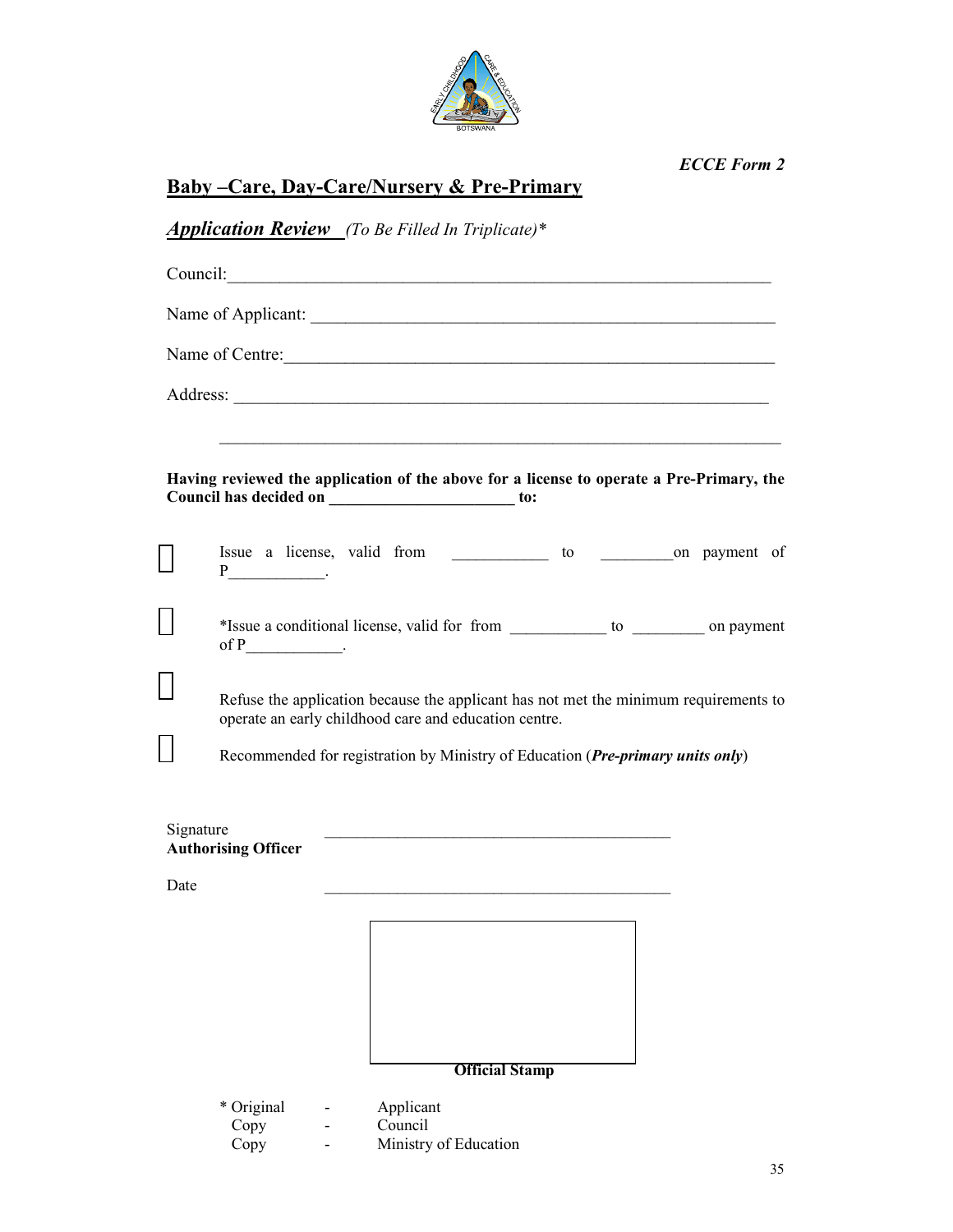

|                                        |                                    | <b>ECCE Form 3</b>                                                                                                                                                                                                                   |  |  |  |  |  |
|----------------------------------------|------------------------------------|--------------------------------------------------------------------------------------------------------------------------------------------------------------------------------------------------------------------------------------|--|--|--|--|--|
|                                        |                                    | <b>Application to Operate a Baby -Care; Day Care /Nursery</b><br>by individuals, Non-Governmental Organisations and Communities.                                                                                                     |  |  |  |  |  |
|                                        |                                    |                                                                                                                                                                                                                                      |  |  |  |  |  |
| 1. Applicant (Representative of above) |                                    |                                                                                                                                                                                                                                      |  |  |  |  |  |
|                                        | Name                               | <u> 1989 - Johann Stoff, amerikansk politiker (d. 1989)</u>                                                                                                                                                                          |  |  |  |  |  |
|                                        | Address                            |                                                                                                                                                                                                                                      |  |  |  |  |  |
|                                        |                                    |                                                                                                                                                                                                                                      |  |  |  |  |  |
|                                        | e-mail                             |                                                                                                                                                                                                                                      |  |  |  |  |  |
|                                        | Nationality (Individuals only)     | <u> 2000 - Johann Johann Johann Johann Johann Johann Johann Johann Johann Johann Johann Johann Johann Johann Johann Johann Johann Johann Johann Johann Johann Johann Johann Johann Johann Johann Johann Johann Johann Johann Joh</u> |  |  |  |  |  |
|                                        |                                    | Residence permit no./ expiry date: (non citizens only)                                                                                                                                                                               |  |  |  |  |  |
|                                        | <b>For company Applicants Only</b> |                                                                                                                                                                                                                                      |  |  |  |  |  |
|                                        | Company Name                       |                                                                                                                                                                                                                                      |  |  |  |  |  |
|                                        | Registration No.                   | <u> 1989 - Johann Stoff, amerikansk politiker (d. 1989)</u>                                                                                                                                                                          |  |  |  |  |  |
| Address                                |                                    |                                                                                                                                                                                                                                      |  |  |  |  |  |
|                                        | Contact Person.                    |                                                                                                                                                                                                                                      |  |  |  |  |  |
| Telephone                              |                                    | Cell<br>phone                                                                                                                                                                                                                        |  |  |  |  |  |
| e-mail                                 |                                    | <u> 1989 - Johann Stoff, amerikansk politiker (d. 1989)</u>                                                                                                                                                                          |  |  |  |  |  |
|                                        | 2. Proposed Centre                 |                                                                                                                                                                                                                                      |  |  |  |  |  |
| Name                                   |                                    |                                                                                                                                                                                                                                      |  |  |  |  |  |
| Address                                |                                    |                                                                                                                                                                                                                                      |  |  |  |  |  |
|                                        |                                    | Type (Private, School Unit, NGO Community, Council)                                                                                                                                                                                  |  |  |  |  |  |
|                                        | 3. Premises and Structure          |                                                                                                                                                                                                                                      |  |  |  |  |  |
|                                        |                                    | What is the principal construction material of the building (e.g., bricks, wood, mud)                                                                                                                                                |  |  |  |  |  |
|                                        |                                    |                                                                                                                                                                                                                                      |  |  |  |  |  |
|                                        | Construction material of floor     |                                                                                                                                                                                                                                      |  |  |  |  |  |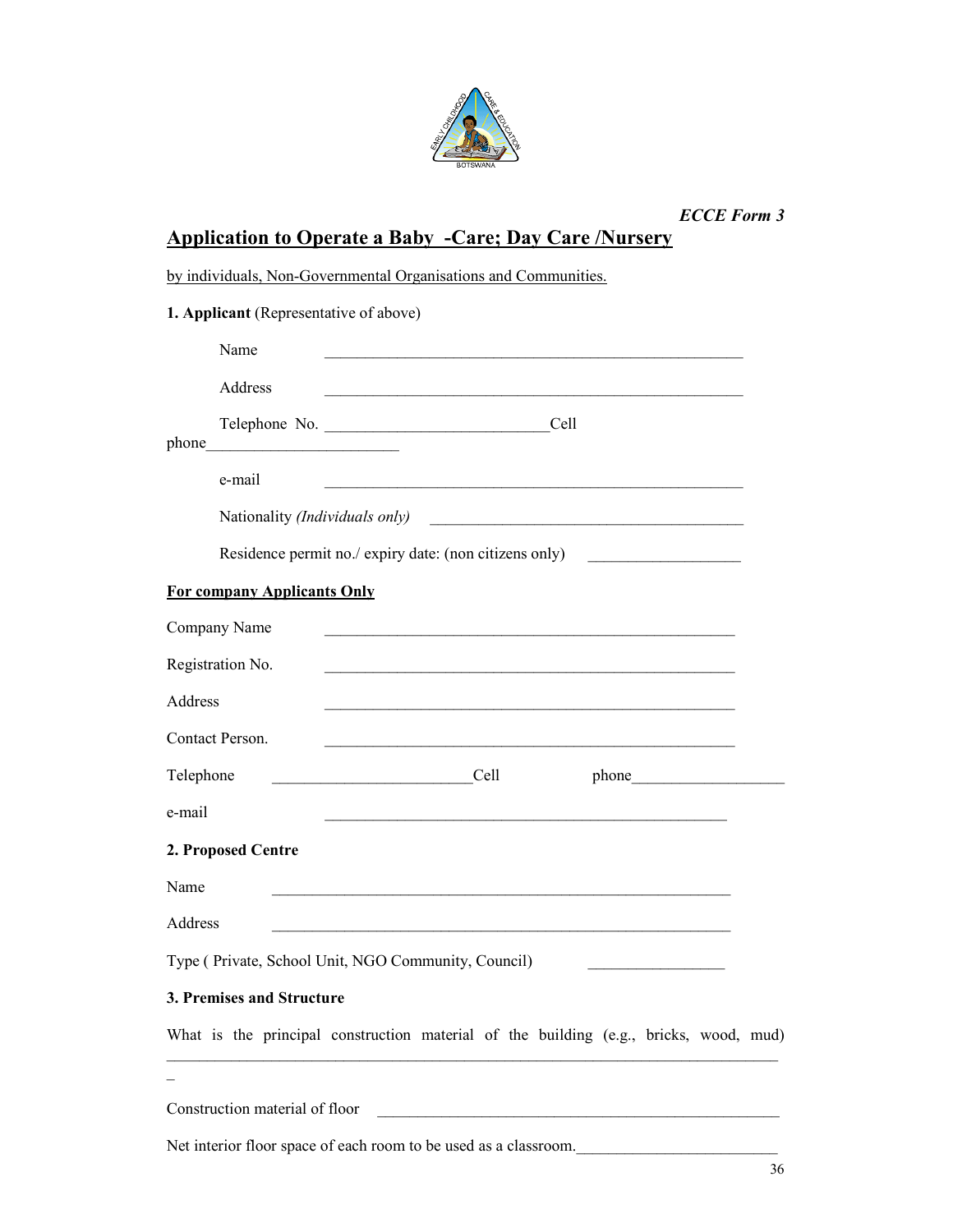| 3.1          | Type<br>Room 1 ________ m <sup>2</sup> __________________(e.g. play room 1)<br>Room 2 $\frac{m^2}{2}$<br>Room 3 $\frac{1}{\sqrt{m^2}}$<br>Room $4 \overline{\phantom{1}}$ $\overline{\phantom{1}}$ $\overline{\phantom{1}}$ $\overline{\phantom{1}}$ $\overline{\phantom{1}}$ $\overline{\phantom{1}}$ $\overline{\phantom{1}}$ $\overline{\phantom{1}}$ $\overline{\phantom{1}}$ $\overline{\phantom{1}}$ $\overline{\phantom{1}}$ $\overline{\phantom{1}}$ $\overline{\phantom{1}}$ $\overline{\phantom{1}}$ $\overline{\phantom{1}}$ $\overline{\phantom{1}}$ $\overline{\phantom{1}}$ $\overline{\phantom{1}}$<br>Room 5 $\frac{m^2}{m^2}$ |                                                                                                                                                                  |
|--------------|------------------------------------------------------------------------------------------------------------------------------------------------------------------------------------------------------------------------------------------------------------------------------------------------------------------------------------------------------------------------------------------------------------------------------------------------------------------------------------------------------------------------------------------------------------------------------------------------------------------------------------------------|------------------------------------------------------------------------------------------------------------------------------------------------------------------|
|              | 4. Toilets and washing facilities                                                                                                                                                                                                                                                                                                                                                                                                                                                                                                                                                                                                              |                                                                                                                                                                  |
|              | Total number of toilets for children                                                                                                                                                                                                                                                                                                                                                                                                                                                                                                                                                                                                           | the control of the control of the control of the control of                                                                                                      |
|              | Number of toilets for staff                                                                                                                                                                                                                                                                                                                                                                                                                                                                                                                                                                                                                    |                                                                                                                                                                  |
|              | General washing facilities                                                                                                                                                                                                                                                                                                                                                                                                                                                                                                                                                                                                                     |                                                                                                                                                                  |
| 5. Kitchen   |                                                                                                                                                                                                                                                                                                                                                                                                                                                                                                                                                                                                                                                |                                                                                                                                                                  |
|              | Washable walls Yes/No                                                                                                                                                                                                                                                                                                                                                                                                                                                                                                                                                                                                                          |                                                                                                                                                                  |
|              | Storage space Yes/No                                                                                                                                                                                                                                                                                                                                                                                                                                                                                                                                                                                                                           |                                                                                                                                                                  |
|              | Type of storage (shelves, pantry, fridge, cardboards) __________________________                                                                                                                                                                                                                                                                                                                                                                                                                                                                                                                                                               |                                                                                                                                                                  |
|              | 6. Outdoor Area                                                                                                                                                                                                                                                                                                                                                                                                                                                                                                                                                                                                                                |                                                                                                                                                                  |
| Size         |                                                                                                                                                                                                                                                                                                                                                                                                                                                                                                                                                                                                                                                |                                                                                                                                                                  |
|              | Fenced: Yes/No                                                                                                                                                                                                                                                                                                                                                                                                                                                                                                                                                                                                                                 |                                                                                                                                                                  |
|              | Secure gate: Yes/No<br><u> 1990 - Jan James James, politik eta politikar</u>                                                                                                                                                                                                                                                                                                                                                                                                                                                                                                                                                                   |                                                                                                                                                                  |
|              | Shade: Yes/No<br><u> 1990 - Johann Barbara, martxa alemaniar a</u>                                                                                                                                                                                                                                                                                                                                                                                                                                                                                                                                                                             |                                                                                                                                                                  |
| 7. Provision |                                                                                                                                                                                                                                                                                                                                                                                                                                                                                                                                                                                                                                                |                                                                                                                                                                  |
|              | Proposed number of classes<br>the control of the control of the control of                                                                                                                                                                                                                                                                                                                                                                                                                                                                                                                                                                     |                                                                                                                                                                  |
|              | Proposed number of children per class/Room 0-2 1/2 year old                                                                                                                                                                                                                                                                                                                                                                                                                                                                                                                                                                                    | <u> 1950 - Johann John Stein, markin fizik eta idazlea (</u><br>$2\frac{1}{2}$ -4 year old<br><u> 1980 - Johann Barbara, martxa alemaniar a</u><br>4 -6 year old |
|              | No. teachers/caregivers<br>No. teaching assistants<br>No. support staff (specify)                                                                                                                                                                                                                                                                                                                                                                                                                                                                                                                                                              | the control of the control of the control of the control of                                                                                                      |

### 8. Proposed programme.

Attach short outline of proposed programme (not more than two pages) how it shall meet the developmental needs of the children, learning principles and basic life skills.

#### 9. Developmental Educational Material and Equipment:

Attach list of most basic indoor and outdoor materials and equipment to be used in the centre (show quantities).

#### 10. Furniture.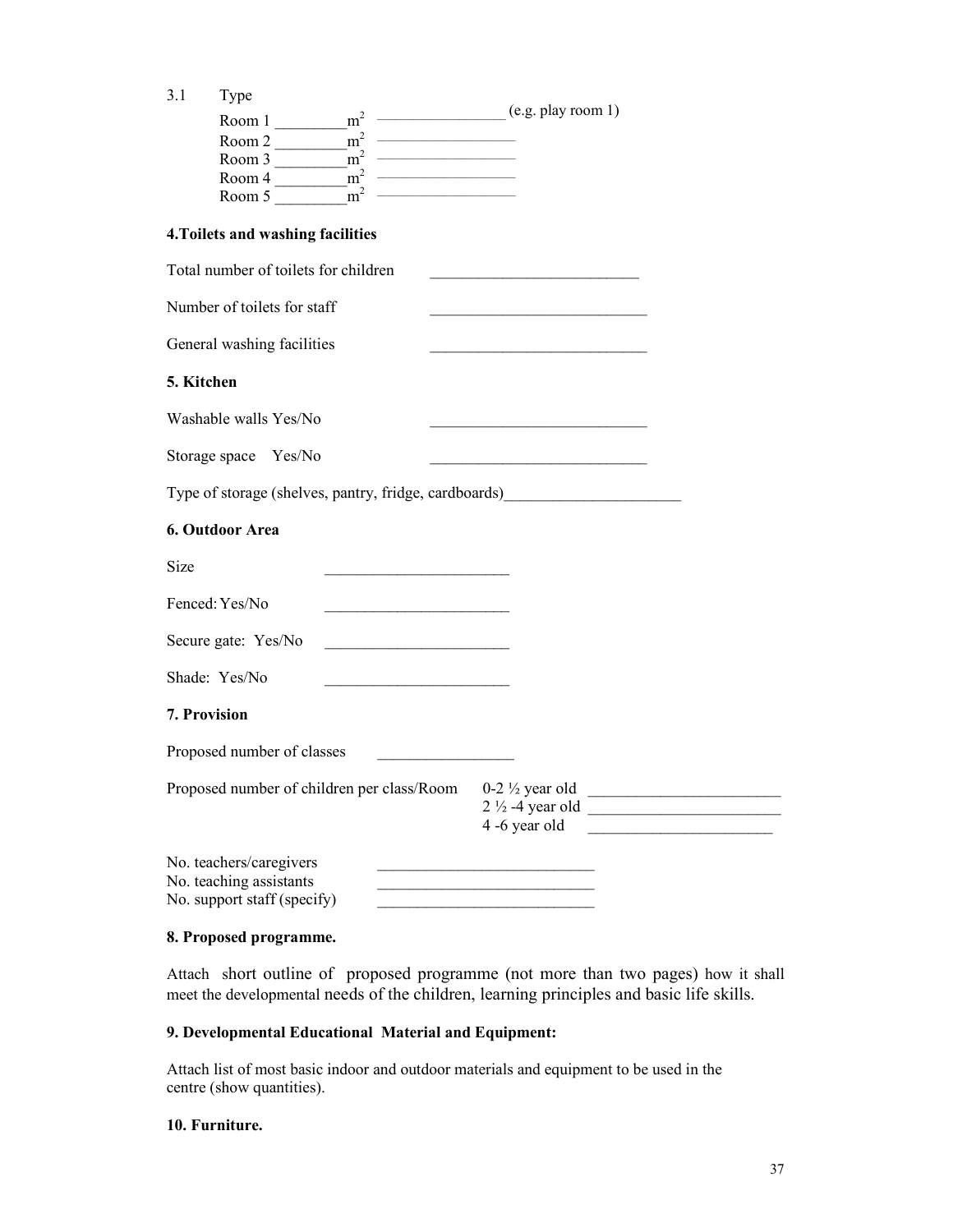Attach list of furniture, including number of tables and chairs and their size, cupboards and display facilities to be used in the centre.

#### 11. First aid kit:

Yes/No \_\_\_\_\_\_\_\_\_\_\_\_\_\_\_\_\_\_\_\_\_ Heaters: Yes/No Fire extinguisher: Yes/No 12. Attachments Zoning approval/Land use permit : Yes/No \_\_\_\_\_\_\_\_\_\_\_\_\_\_\_\_\_\_\_\_\_ Fire inspection: Yes/No Environmental health inspection: Yes/No \_\_\_\_\_\_\_\_\_\_\_\_\_\_\_\_\_\_\_\_\_

I/We declare that the information provided in this form is correct.

Signature

Date  $\Box$ 

38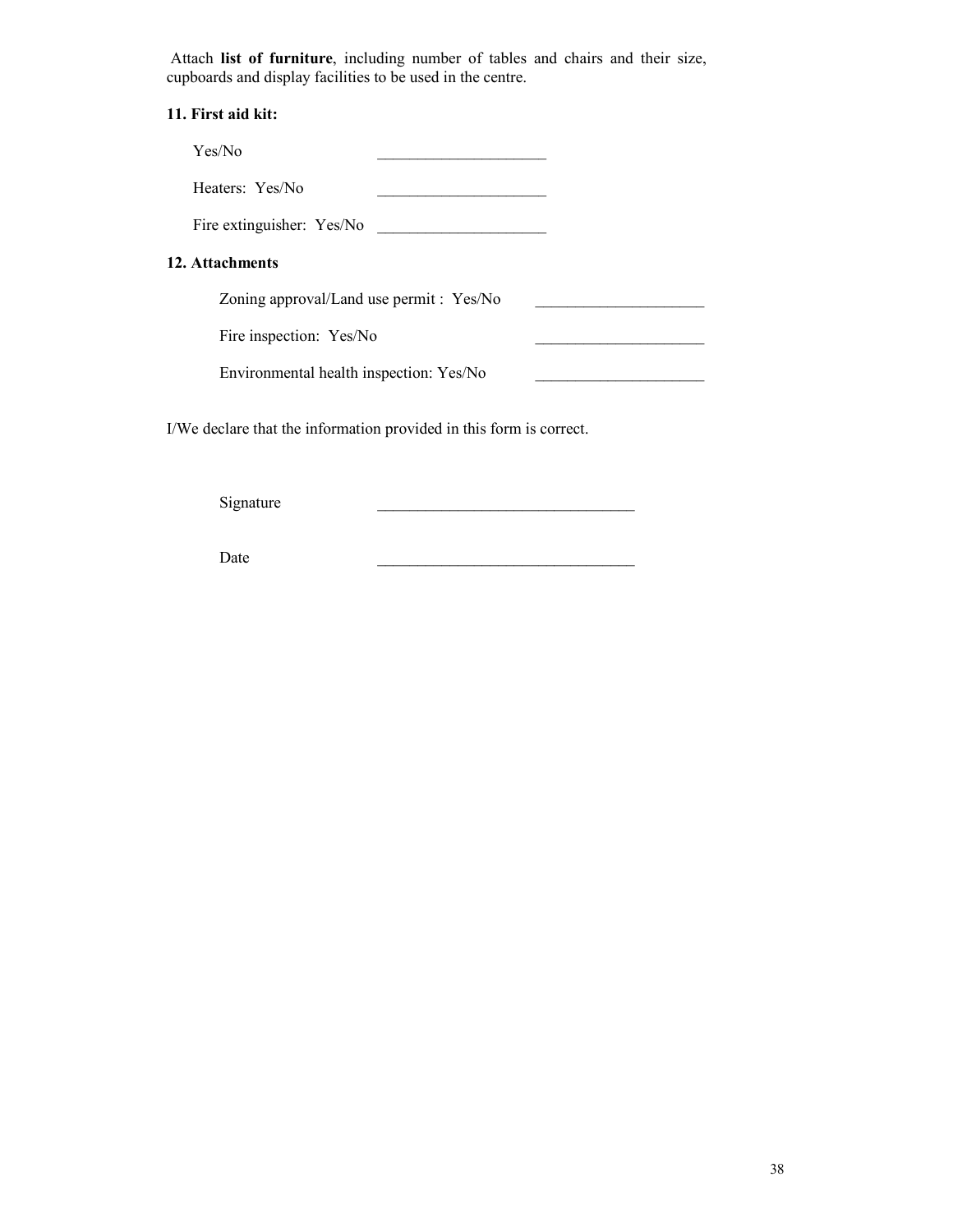

# Baby-Care, Day Care /Nursery and Pre-Primary Units

| <b>Environmental Health Report for Operation</b>         |                                                 |                |
|----------------------------------------------------------|-------------------------------------------------|----------------|
| <b>Name of Centre/School</b>                             |                                                 |                |
| Address                                                  |                                                 |                |
| Type                                                     |                                                 |                |
| <b>Name of Owner</b>                                     | (Council, NGO, Community, Private, School Unit) |                |
| <b>Contact Telephone Number</b>                          |                                                 |                |
| <b>Fax Number:</b>                                       |                                                 |                |
| E-mail:                                                  |                                                 |                |
| Premises - Health and safety                             | Yes                                             | N <sub>0</sub> |
| Play area free from hazard objects<br>Clean surroundings |                                                 |                |
| Fenced<br>Secure gate<br>Access to Clean water           |                                                 |                |
| <b>Structures</b><br>Stable materials                    |                                                 |                |
| Protects against rain<br>Protects against moisture       |                                                 |                |
| Protects against heat and cold<br>Adequate lighting      |                                                 |                |
| Adequate ventilation<br>Adequate acoustics<br>(optional) |                                                 |                |
|                                                          |                                                 |                |

| TTORORS against moisture                                      |  |
|---------------------------------------------------------------|--|
| Protects against heat and cold                                |  |
| Adequate lighting                                             |  |
| Adequate ventilation                                          |  |
| Adequate acoustics<br>(optional)                              |  |
| Adequate exit doors                                           |  |
| Secure doors                                                  |  |
| Cleanable floors                                              |  |
| Shielded electrical sockets and appliances (where applicable) |  |
| Structures in good state of repair                            |  |
|                                                               |  |
| <b>Kitchen</b>                                                |  |
| Washable painted walls (in good state for mud)                |  |
| Separate storage for food and utensils                        |  |
| Storage spaces above ground level                             |  |
| Clean                                                         |  |
|                                                               |  |
| <b>Toilets and Washing Facilities</b>                         |  |
| Junior toilets available                                      |  |
| and separated from other areas and easily accessible          |  |
| Separate staff toilets                                        |  |
| Adequate number of toilets for both staff and children        |  |
| Available adequate washing facilities                         |  |
| Clean surroundings                                            |  |
|                                                               |  |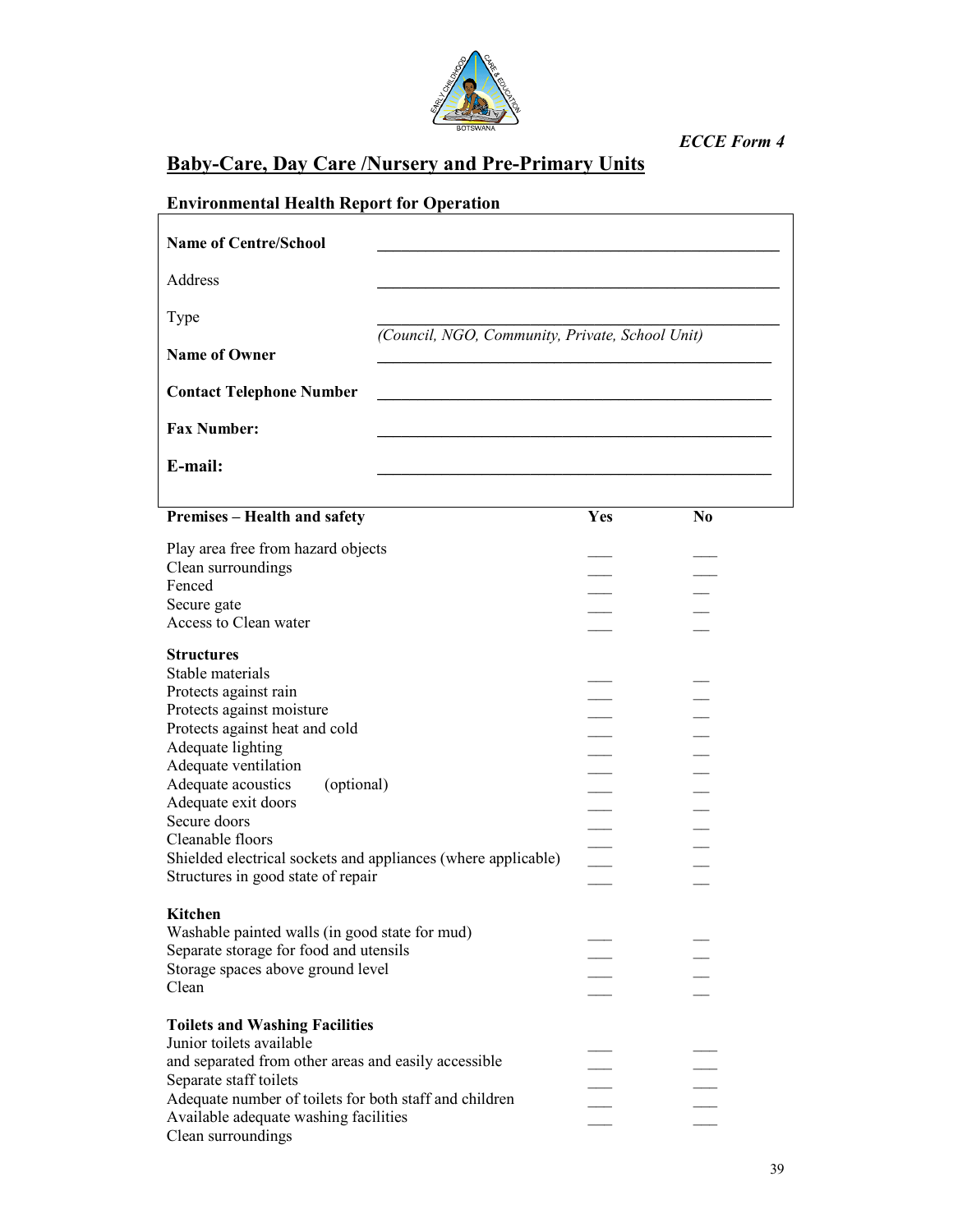| <b>Outdoor Play Area</b>                                                               |                          |
|----------------------------------------------------------------------------------------|--------------------------|
| Adjoining building                                                                     |                          |
| Adequate size for number of children proposed                                          |                          |
| Shading                                                                                |                          |
| Level, free of sharp objects, and harmful plants                                       |                          |
| Equipment safely fixed                                                                 |                          |
|                                                                                        |                          |
| All equipment in good repair                                                           | $\overline{\phantom{a}}$ |
| Ornamental garden                                                                      |                          |
| Vegetable garden (optional)                                                            |                          |
| <b>Additional Basic Equipment</b>                                                      |                          |
| First aid kit                                                                          |                          |
| Fire extinguisher                                                                      |                          |
| Heaters in adequate number (where available)                                           |                          |
| Ceiling fans/air conditioning (where available)                                        |                          |
| Health<br>Availability of sick bay<br>Medication storage area out of reach of children |                          |
|                                                                                        |                          |

\_\_\_\_\_\_\_\_\_\_\_\_\_\_\_\_\_\_\_\_\_\_\_\_\_\_\_\_\_\_\_\_\_\_\_\_\_\_\_\_\_\_\_\_\_\_\_\_\_\_\_\_\_\_\_\_\_\_\_\_\_\_\_\_\_\_\_\_\_\_

 $\_$  . The contribution of the contribution of the contribution of the contribution of  $\mathcal{L}_\mathcal{A}$ 

\_\_\_\_\_\_\_\_\_\_\_\_\_\_\_\_\_\_\_\_\_\_\_\_\_\_\_\_\_\_\_\_\_\_\_\_\_\_\_\_\_\_\_\_\_\_\_\_\_\_\_\_\_\_\_\_\_\_\_\_\_\_\_\_\_\_\_\_\_\_

Recommended Number of children to be in the structures:

 $(0-2 \frac{1}{2} \text{ years})$ 

 $(2 \frac{1}{2} - 4 \text{ years})$ 

 $(4 - 6 \text{ years})$ 

Recommendations and Major Reasons

Name of Inspector: \_\_\_\_\_\_\_\_\_\_\_\_\_\_\_\_\_\_\_\_\_\_\_\_\_\_\_\_\_\_\_\_\_\_\_\_

Council:

Signature: \_\_\_\_\_\_\_\_\_\_\_\_\_\_\_\_\_\_\_\_\_\_\_\_\_

Date: \_\_\_\_\_\_\_\_\_\_\_\_\_\_\_\_\_\_\_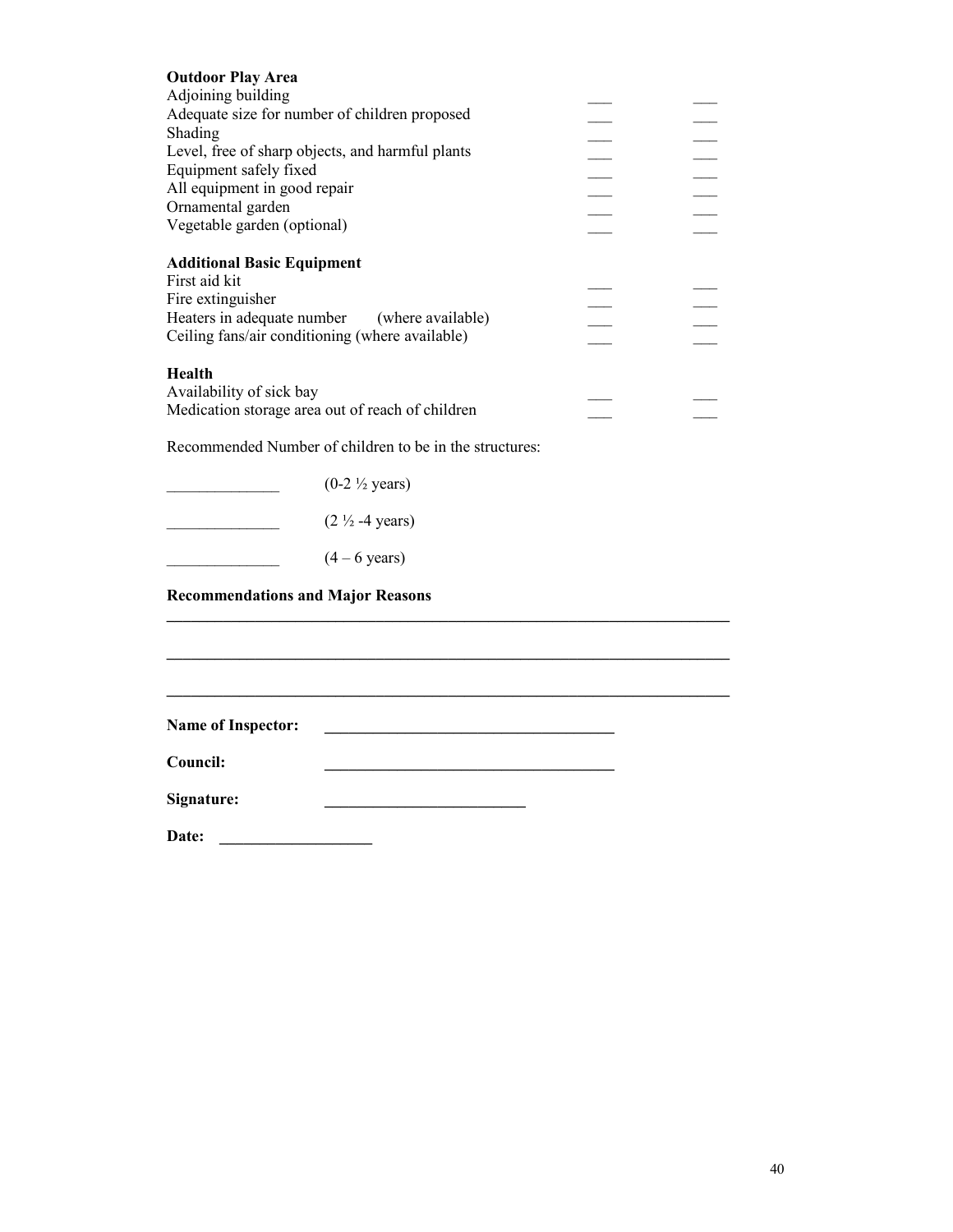

| <b>Baby Care, Day Care /Nursery and Pre-Primary Units</b> |
|-----------------------------------------------------------|
|-----------------------------------------------------------|

|                | <b>Notice of Deficiency upon Application for Operation</b>                                                                                                                                                                           |  |
|----------------|--------------------------------------------------------------------------------------------------------------------------------------------------------------------------------------------------------------------------------------|--|
| To:            | (Centre/Unit Owner)                                                                                                                                                                                                                  |  |
| Address:       | <u> 1980 - Johann Stoff, deutscher Stoffen und der Stoffen und der Stoffen und der Stoffen und der Stoffen und der Stoffen und der Stoffen und der Stoffen und der Stoffen und der Stoffen und der Stoffen und der Stoffen und d</u> |  |
|                | Pursuant to quality service, you are hereby notified that the following deficiencies were noted                                                                                                                                      |  |
| $\mathbf{1}$   |                                                                                                                                                                                                                                      |  |
| 2              | <u> 1980 - Jan James James James James James James James James James James James James James James James James J</u>                                                                                                                 |  |
| 3              |                                                                                                                                                                                                                                      |  |
|                |                                                                                                                                                                                                                                      |  |
| $\overline{4}$ |                                                                                                                                                                                                                                      |  |
| 5              |                                                                                                                                                                                                                                      |  |
|                |                                                                                                                                                                                                                                      |  |
| operate        | Take note that unless the deficiencies described on this form and any attached page(s) are<br>corrected and rectified to the standard required the council may not consider your application to                                      |  |
|                |                                                                                                                                                                                                                                      |  |

| Signature: Authorised Officer |  |  |
|-------------------------------|--|--|
|                               |  |  |
|                               |  |  |
|                               |  |  |
|                               |  |  |

Official stamp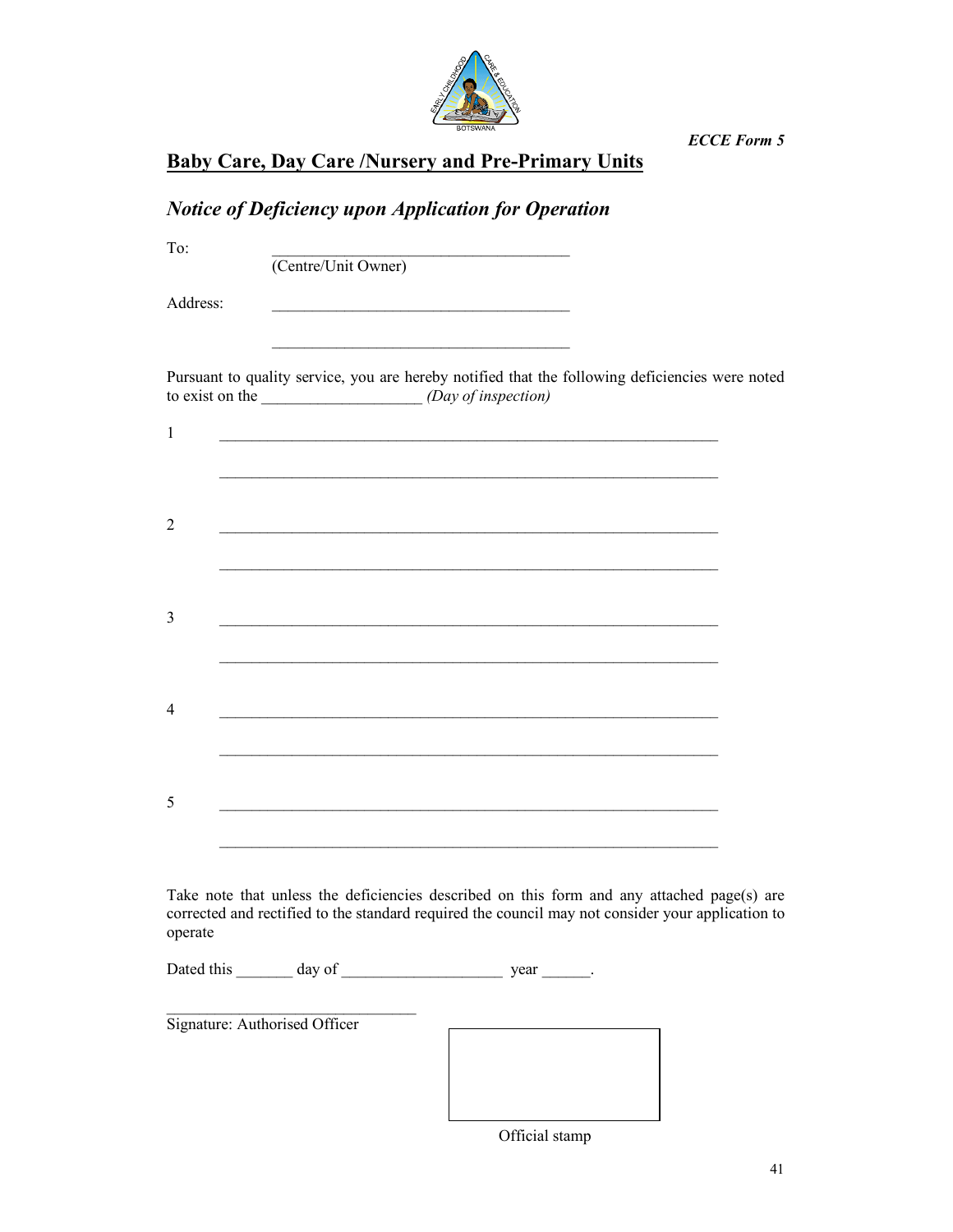

Baby Care, Day-Care/Nursery and Pre-Primary Units

 $\overline{\phantom{a}}$  ,  $\overline{\phantom{a}}$  ,  $\overline{\phantom{a}}$  ,  $\overline{\phantom{a}}$  ,  $\overline{\phantom{a}}$  ,  $\overline{\phantom{a}}$  ,  $\overline{\phantom{a}}$  ,  $\overline{\phantom{a}}$  ,  $\overline{\phantom{a}}$  ,  $\overline{\phantom{a}}$  ,  $\overline{\phantom{a}}$  ,  $\overline{\phantom{a}}$  ,  $\overline{\phantom{a}}$  ,  $\overline{\phantom{a}}$  ,  $\overline{\phantom{a}}$  ,  $\overline{\phantom{a}}$ 

# Order of Deficiency after Regular Inspection

To:  $\qquad \qquad$ 

(Name of Operator)

Address: \_\_\_\_\_\_\_\_\_\_\_\_\_\_\_\_\_\_\_\_\_\_\_\_\_\_\_\_\_\_\_\_\_\_\_\_\_

Pursuant to quality service, you are hereby ORDERED to correct and rectify to the standard required on the following deficiencies:

|                                                                                                                      |  | <u> 1989 - Johann John Stoff, deutscher Stoffen und der Stoffen und der Stoffen und der Stoffen und der Stoffen</u> |  |
|----------------------------------------------------------------------------------------------------------------------|--|---------------------------------------------------------------------------------------------------------------------|--|
| <u> 1989 - Johann Stoff, amerikansk politiker (d. 1989)</u>                                                          |  |                                                                                                                     |  |
| <u> 1989 - Jan James James James James James James James James James James James James James James James James J</u> |  |                                                                                                                     |  |
| <u> 1989 - Johann Stoff, amerikansk politiker (d. 1989)</u>                                                          |  |                                                                                                                     |  |
|                                                                                                                      |  |                                                                                                                     |  |
|                                                                                                                      |  |                                                                                                                     |  |
|                                                                                                                      |  |                                                                                                                     |  |
|                                                                                                                      |  |                                                                                                                     |  |

Dated this \_\_\_\_\_\_\_ day of \_\_\_\_\_\_\_\_\_\_\_\_\_\_\_Year\_\_\_\_\_\_\_.

\_\_\_\_\_\_\_\_\_\_\_\_\_\_\_\_\_\_\_\_\_\_\_\_\_\_\_\_\_\_\_ Signature of authorised Officer

Office Stamp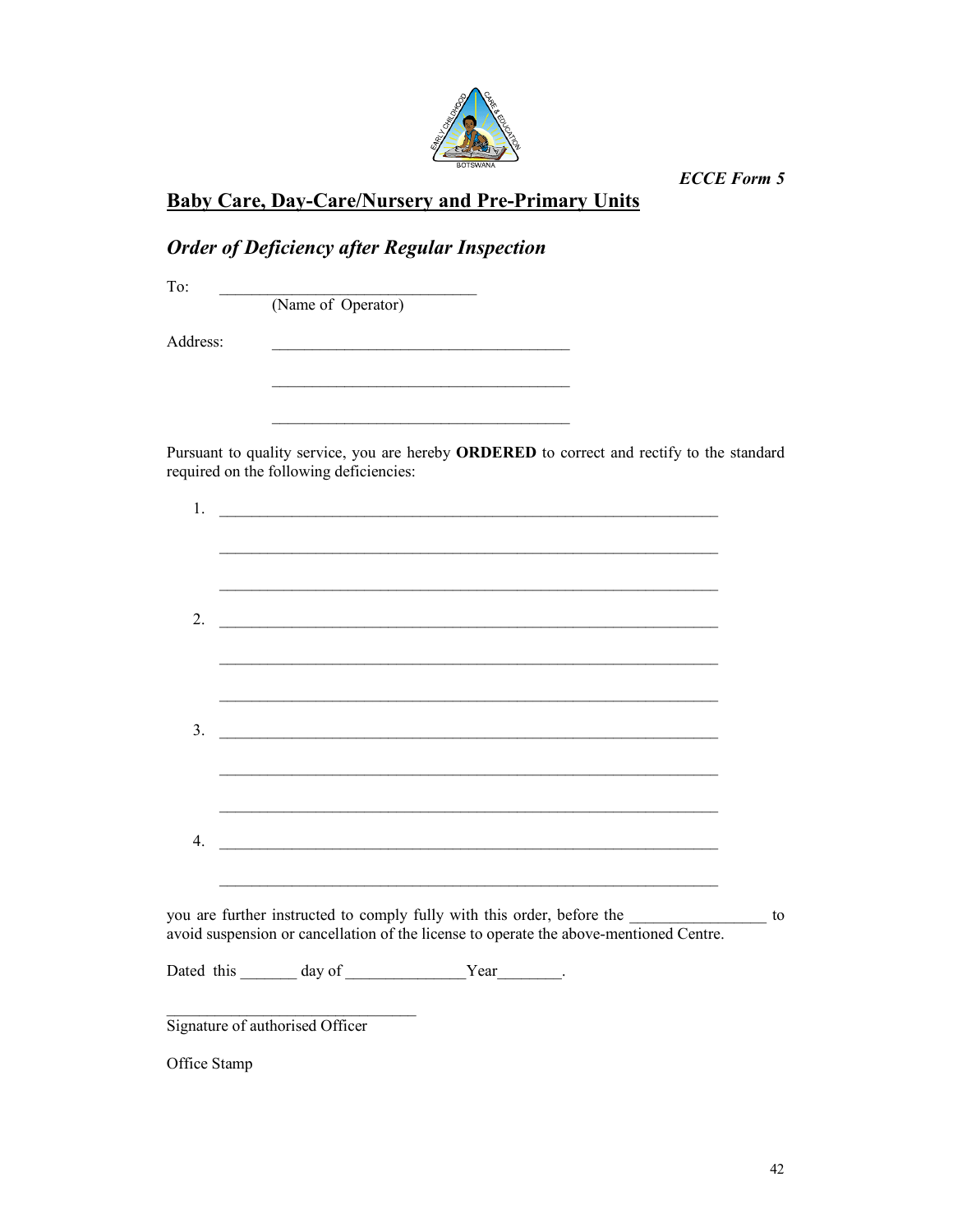

# Baby Care, Day-Care/Nursery and Pre-Primary Units

# Children's Application Form

## 1. Details of Child

| Surname:                                                    |       |      |  |
|-------------------------------------------------------------|-------|------|--|
| First Name(s):                                              |       |      |  |
| Name by which child is usually called:                      |       |      |  |
| Gender:<br>the control of the control of the control of the |       |      |  |
| Date of Birth:                                              |       |      |  |
| Day                                                         | Month | Year |  |
| Residential Address/Ward                                    |       |      |  |
| Postal Address:                                             |       |      |  |

# 2. Details of Parent(s)/Guardian(s)

| Parent(s)/Guardian(s | Mother | Father |
|----------------------|--------|--------|
| Surname              |        |        |
| First name $(s)$     |        |        |
| Telephone – home     |        |        |
| Place of work        |        |        |
| Telephone – work     |        |        |
| Hours of Work        |        |        |
| Cell phone           |        |        |
| E-mail               |        |        |

# 3. Emergency Contact

| Name:                                                                    |                                   |
|--------------------------------------------------------------------------|-----------------------------------|
|                                                                          |                                   |
| Telephone:                                                               |                                   |
| Cell phone:                                                              |                                   |
| 4. Additional Information on the Child                                   |                                   |
| Is your child sensitive or allergic to particular medicines? No<br>Which | <b>Exercise</b> Yes<br>medicines? |
| 2 Is your child sensitive to particular foods?<br>No.<br>Which           | Yes<br>foods?                     |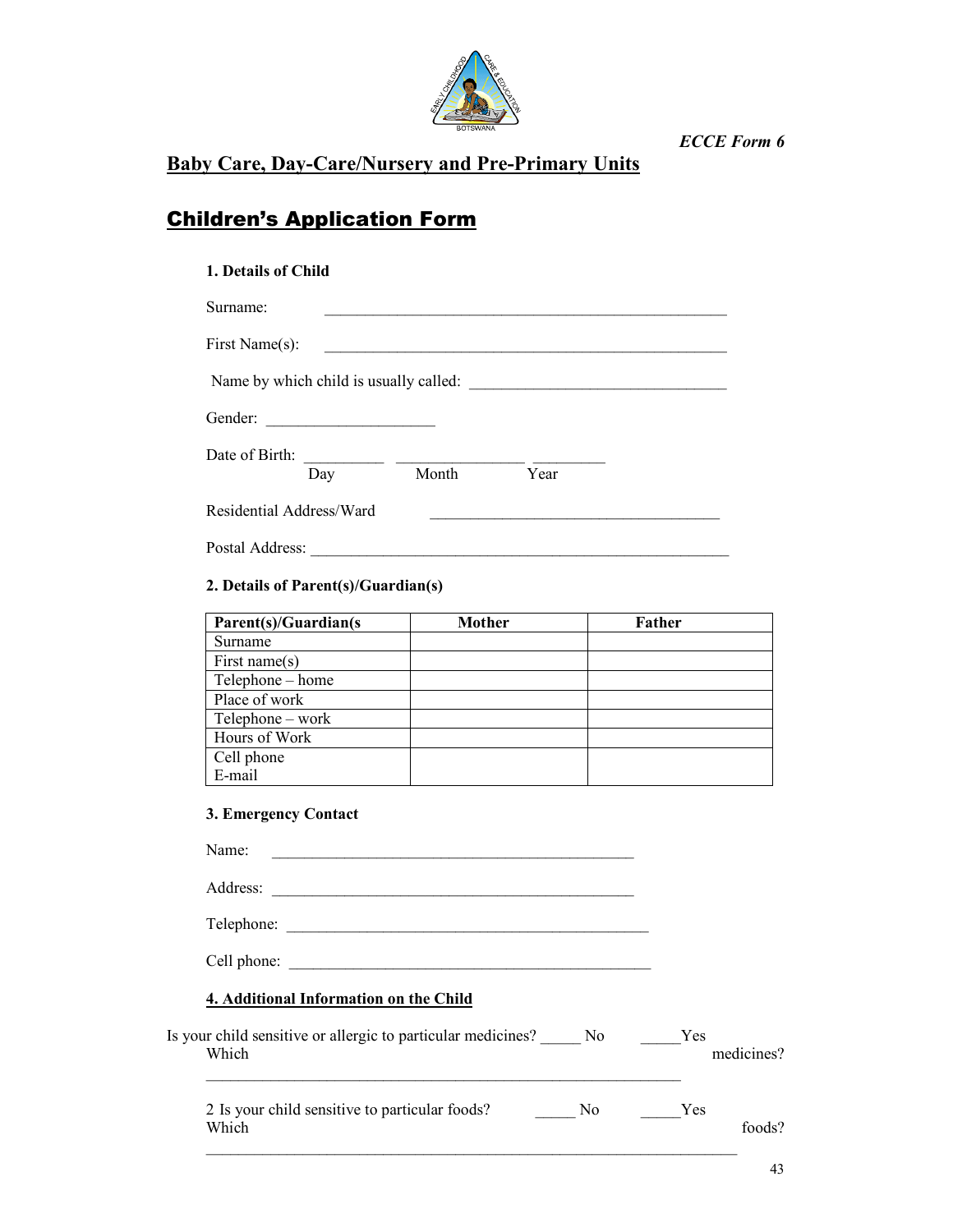| 3. Does the child have any other beliefs required to be observed by the centre? | No. |
|---------------------------------------------------------------------------------|-----|
| Yes                                                                             |     |
| (Specify)                                                                       |     |

| authorities? No | 4 Has your child-received his/her last immunisation as recommended by the health<br><b>Solution</b> Yes |     |          |
|-----------------|---------------------------------------------------------------------------------------------------------|-----|----------|
| Yes             | 5 Are there special reasons for placing your child in a centre?                                         |     | No.      |
| What            | are                                                                                                     | the | reasons? |
| No l            | 6 Does your child have a chronic medical condition or developmental problem?<br><b>S</b> Yes            |     |          |

What are the problems? \_\_\_\_\_\_\_\_\_\_\_\_\_\_\_\_\_\_\_\_\_\_\_\_\_\_\_\_\_\_\_\_\_\_\_\_\_\_\_\_\_\_\_\_\_\_\_\_\_\_\_\_\_\_\_\_\_

I declare that I have given details of all known medical conditions of my child has.

\_\_\_\_\_\_\_\_\_\_\_\_\_\_\_\_\_\_\_\_\_\_\_\_ Signature

#### 7. Conditions

 $\frac{1}{2}$ 

- a) I accept that the details contained in this application will only be considered when accompanied by:
	- i) A copy of the child's birth certificate.
	- ii) A report from a recognised health facility that the child does not have a contagious or communicable disease that might threaten the health of other children.

b) Registration shall only take place upon offer of place in a centre and payment

of fees in terms set by the centre.

c) The registration fee may not be refunded in the event that I/we decide to send the child to another centre after registration in terms laid by the centre.

d) If the child is withdrawn from the centre during the year, I/we shall inform the centre of

> the withdrawal before the first day of the month that the child is withdrawn, and shall pay the centre any outstanding fees.

I declare that all the details I have provided are correct. I verify that I have read the conditions of this agreement and that I accept them.

Date:

Parent(s)'/Guardian(s)' Signature: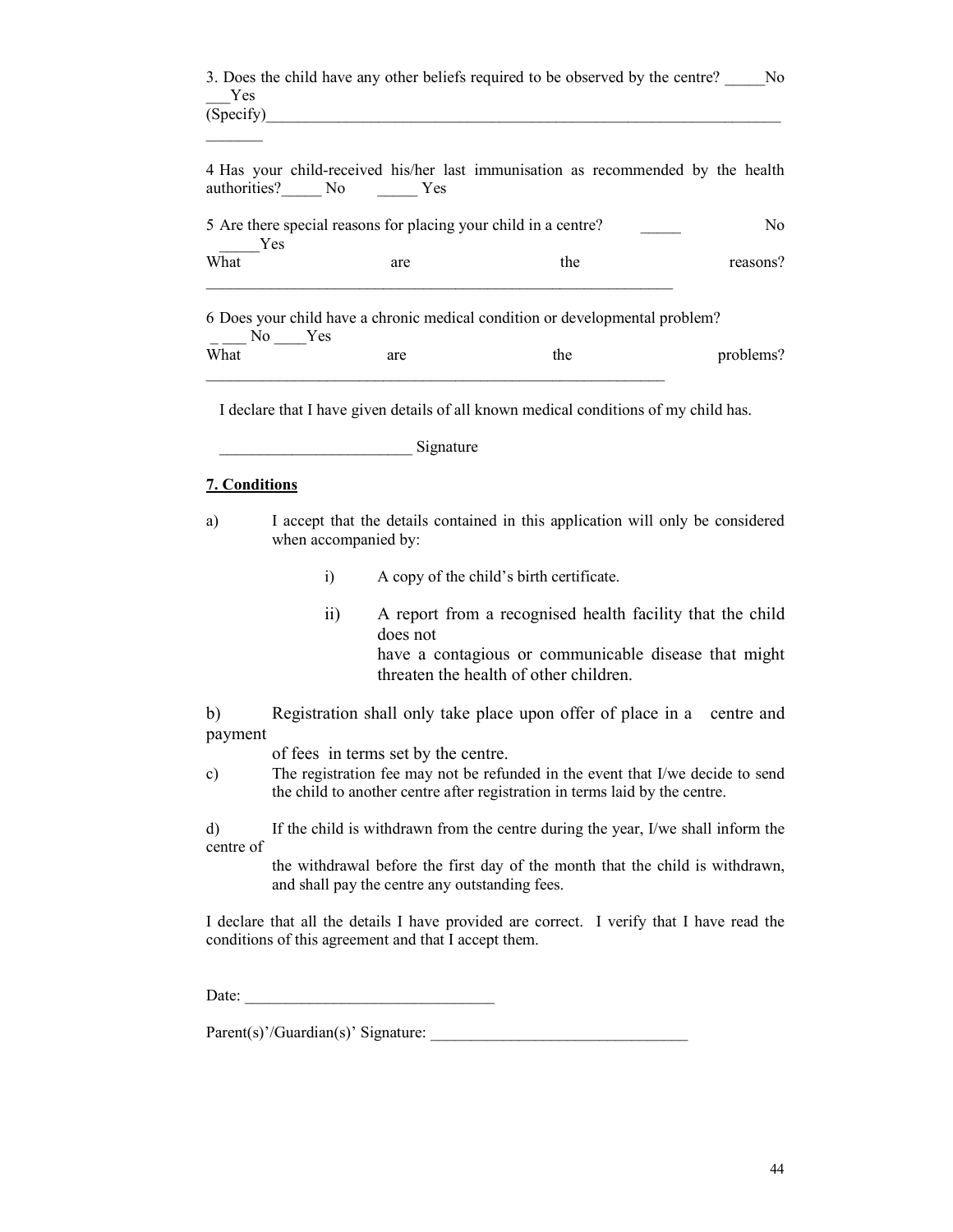

# Baby-Care, Day Care /Nursery and Pre-Primary Units

# Child Medical Record Information

Surname: Forename: Address: \_\_\_\_\_\_\_\_\_\_\_\_\_\_\_\_\_\_\_\_\_\_\_\_\_\_\_\_\_\_\_\_\_\_

## Medical Examination Results

I have examined \_\_\_\_\_\_\_\_\_\_\_\_\_\_\_\_\_\_\_\_\_\_\_\_\_\_\_\_\_\_\_\_\_\_. He/she is/not suffering from any functional or medical condition that may be of threat to other children at the school/centre.

\_\_\_\_\_\_\_\_\_\_\_\_\_\_\_\_\_\_\_\_\_\_\_\_\_\_\_\_\_\_\_\_\_\_

Name of Physician/Nurse:

Signature:

Date:

Official stamp

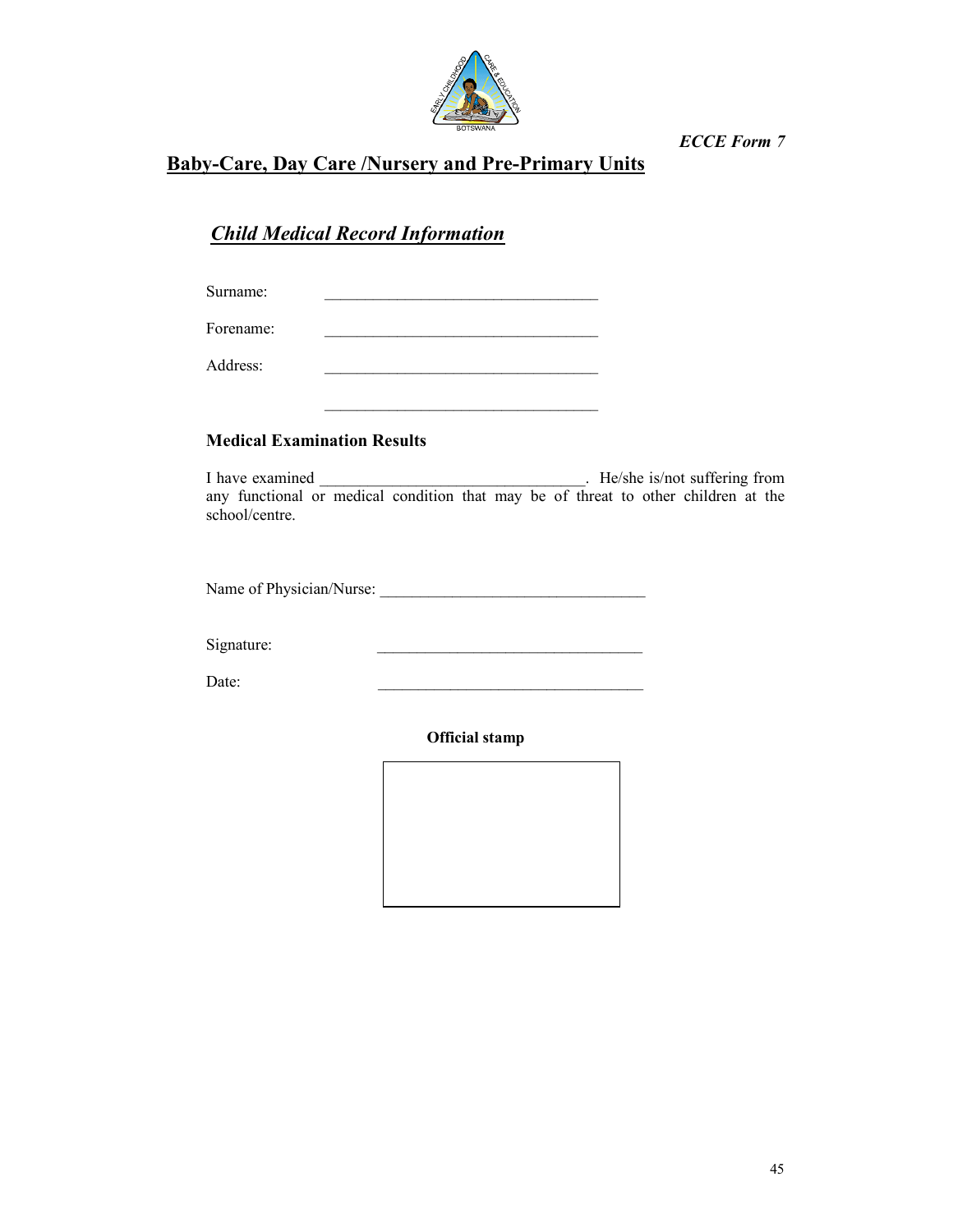

# Baby-Care, Day Care /Nursery and Pre-Primary Units

# **Staff Medical Record Information**

| Surname:  |  |
|-----------|--|
| Forename: |  |
| Address:  |  |
|           |  |

### Medical Examination Results

I have examined \_\_\_\_\_\_\_\_\_\_\_\_\_\_\_\_\_\_\_\_\_\_\_\_\_\_\_\_\_\_\_. He/she is/not suffering from any functional or medical condition that may impinge on her work and the health of the children in her care.

Name of Physician/Nurse:

Signature:

Date:

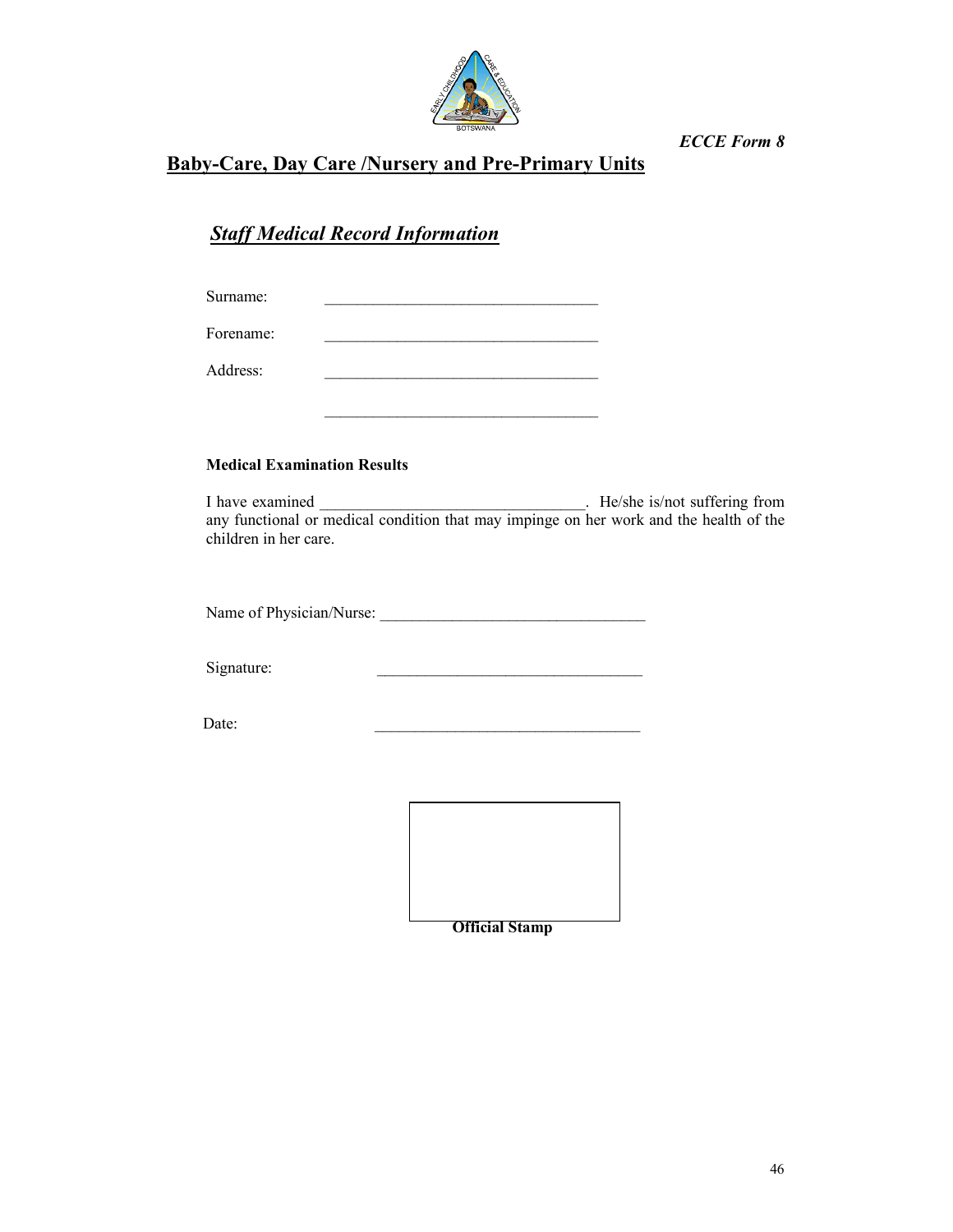

# Baby-Care, Day Care /Nursery and Pre-Primary Units

# Agreement with Parents/Guardian

Between (Name)  $\qquad \qquad$  (centre ) and

 $($ the parent/guardian $)$ 

Given that the parent/guardian(s) of \_\_\_\_\_\_\_\_\_\_\_(child) seek to place the child in the centre, and the centre has agreed to accept the child, it is agreed that:

- 1 The child shall stay in the centre on prescribed days from to
- 2 between the hrs of and  $\overline{a}$
- 3 The payment of fees shall be P per month/term
- 4 This amount shall not be reduced if, for whatever reason, the child was not in the centre for the full month.
- 5 The parent/guardian undertakes that on the first day the child attends the centre the centre/unit shall be provided with a medical record indicating the health of the child.
- 6 The parent/guardian shall bring clothing/bedding for the child as may be needed by the centre for use by the child as may become necessary.
- 7 The parent/guardian agrees not to bring the child to the centre when the child is suffering from or is suspected of having a communicable or contagious disease.
- 8 Should a child suffer from any communicable disease then a health report from a health facility shall be required to declare him fit to join others without putting them at risk.
- 9 The parent/guardian agrees to participate in activities requiring his/her involvement in the care/education of the child.
- 10 The opening days of the centre are \_\_\_\_\_\_\_\_\_\_\_\_\_\_\_to \_\_\_\_\_\_\_\_\_\_\_\_\_\_ and the parent/guardian may desire to collect the child at or before \_\_\_\_\_\_\_\_\_\_ time.
- 11. The parent/guardian will be informed of the days on which the centre will be closed no less than two weeks in advance.

Signature of the centre: Signature of the guardian:

Date: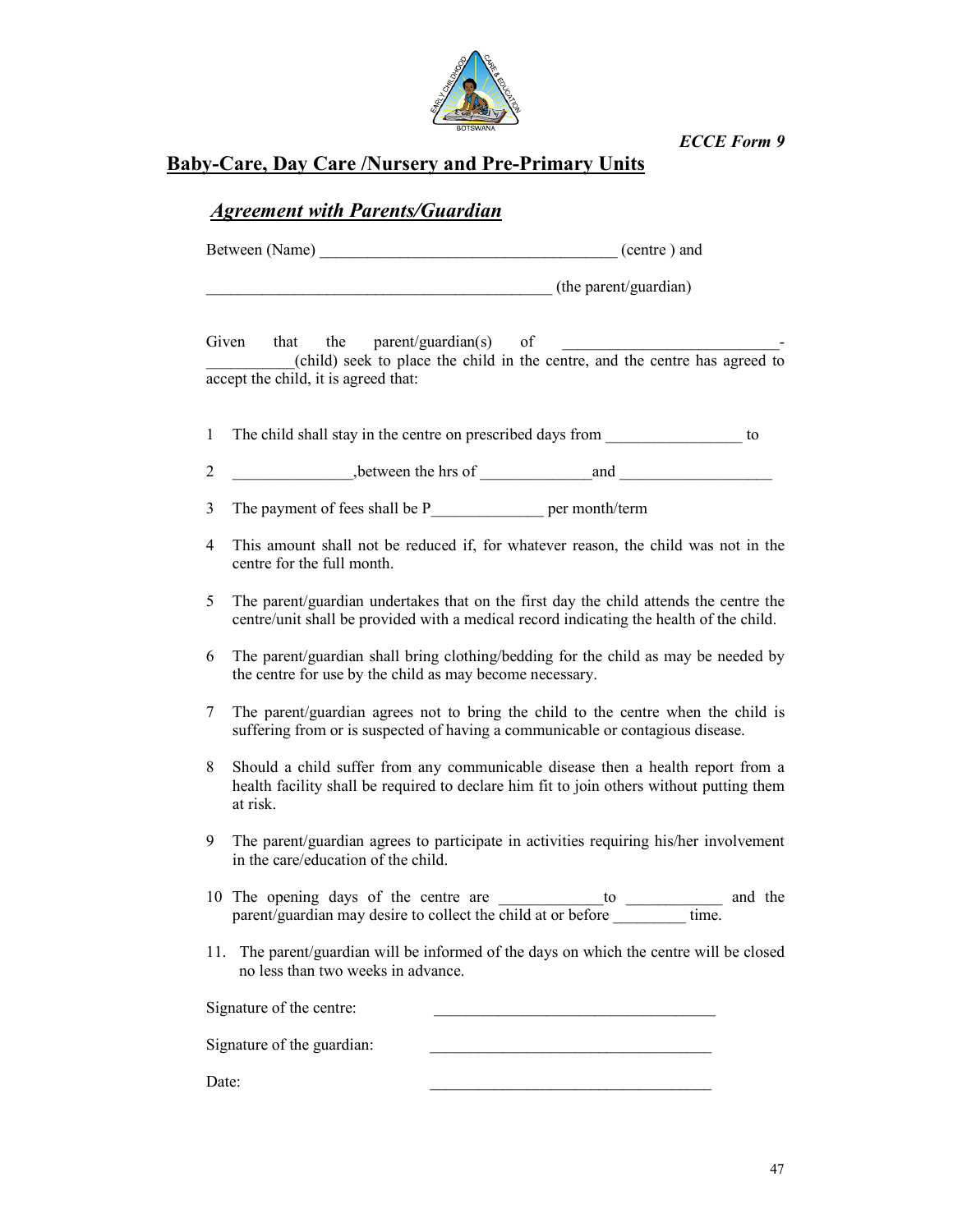

Baby-Care, Day Care /Nursery and Pre-Primary Units

# **General Inspection Report**

Name of Council -----------------------------------------

Name of Centre

Address: \_\_\_\_\_\_\_\_\_\_\_\_\_\_\_\_\_\_\_\_\_\_\_\_\_\_\_\_\_\_\_\_\_\_\_\_\_\_\_\_\_\_\_\_

Telephone/Fax:

Type of Centre: (NGO, school unit, Community, Council, Private)

Date of Visit:

Service Inspected:

| (Baby-Care/Nursery/Pre-primary) |
|---------------------------------|

\_\_\_\_\_\_\_\_\_\_\_\_\_\_\_\_\_\_\_\_\_\_\_\_\_\_\_\_\_\_\_\_\_\_\_\_\_\_\_\_\_\_\_\_\_\_\_\_\_\_\_\_\_\_\_\_\_\_\_\_\_\_\_\_\_\_

 $\_$  , and the set of the set of the set of the set of the set of the set of the set of the set of the set of the set of the set of the set of the set of the set of the set of the set of the set of the set of the set of th

| Assessment |  |
|------------|--|
|------------|--|

| Registration                                | <b>Yes</b> | N <sub>0</sub> |
|---------------------------------------------|------------|----------------|
| <b>Remarks</b>                              |            |                |
| Licence/permit to operate available         |            |                |
| Land use permit available                   |            |                |
| Lease record available where applicable     |            |                |
| <b>Health Inspection Report</b>             |            |                |
| <b>Indoor Educational Materials</b>         |            |                |
| <b>Painting Materials</b>                   |            |                |
| <b>Colouring Materials</b>                  |            |                |
| Books (Assorted)                            |            |                |
| Writing materials                           |            |                |
| <b>Construction Materials</b>               |            |                |
| Puzzles (Assorted)                          |            |                |
| Colouring materials (Assorted)              |            |                |
| Music Materials (Assorted)                  |            |                |
| <b>Cutting Materials</b>                    |            |                |
| Modelling materials                         |            |                |
| Indigenous traditional play materials       |            |                |
| All materials easily accessible to children |            |                |
| All materials adequate for children         |            |                |
| All materials in good repair                |            |                |
|                                             |            |                |
| <b>Furniture</b>                            |            |                |
| Chairs                                      |            |                |
| Tables                                      |            |                |
| Storage space                               |            |                |
| Display boards/materials                    |            |                |
| Furniture light in weight                   |            |                |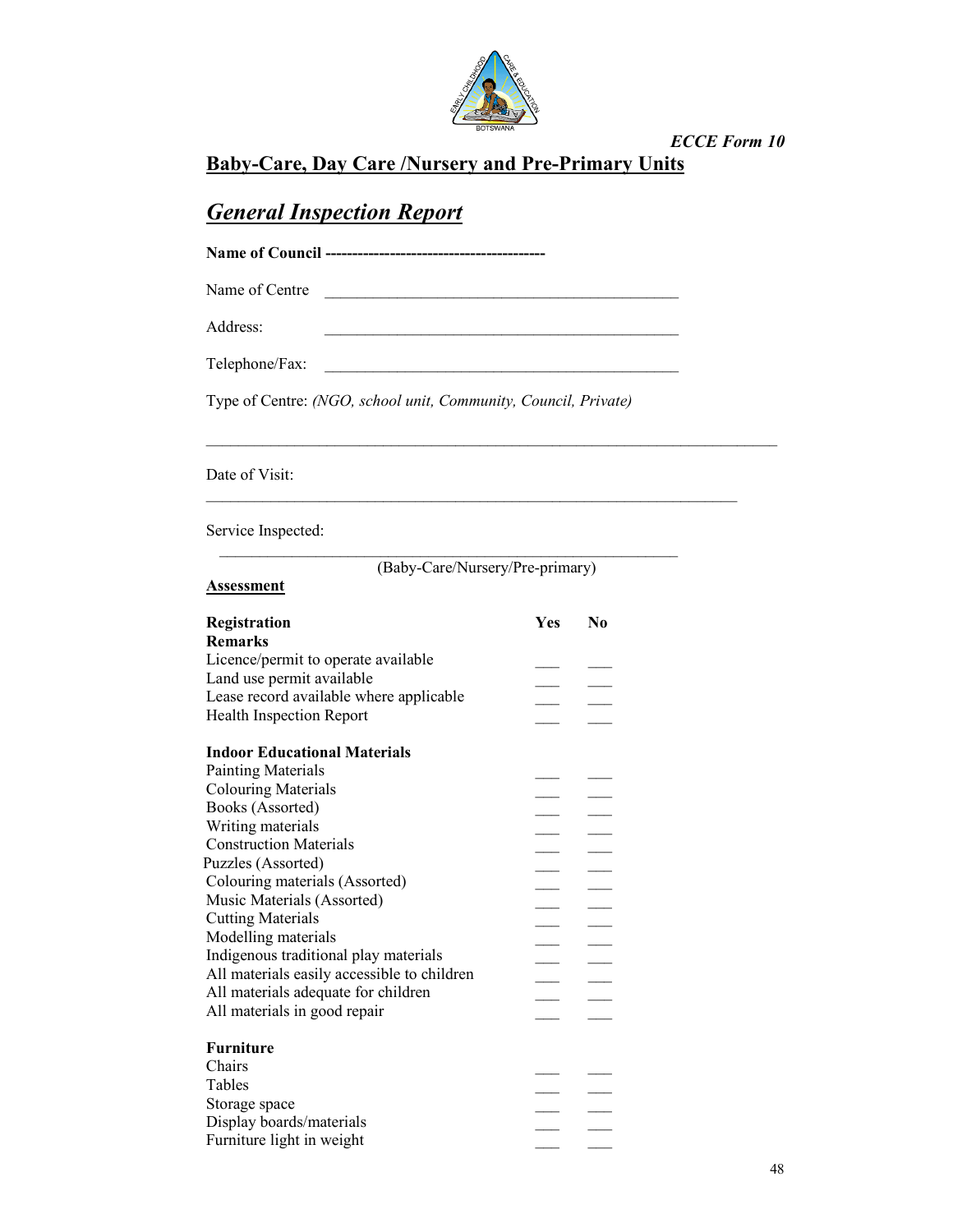| <b>Furniture (cont.)</b>                        | Yes                      | N <sub>0</sub>     |
|-------------------------------------------------|--------------------------|--------------------|
| <b>Television</b> sets                          |                          |                    |
| Computers                                       |                          |                    |
| Radios                                          |                          |                    |
| All furniture in good repair                    |                          |                    |
| <b>Records</b>                                  |                          |                    |
| Individual children's records                   |                          |                    |
| Admitted ages appropriate                       |                          |                    |
| Register for children                           |                          |                    |
| <b>Accidents Records</b>                        |                          |                    |
| Record of fees                                  |                          |                    |
| Financial records                               |                          |                    |
| Children's development profiles                 |                          |                    |
| Communication records to parents                |                          |                    |
| Insurance records                               |                          |                    |
| Other available records                         |                          | $\qquad$ (specify) |
|                                                 |                          |                    |
| <b>Staff</b>                                    |                          |                    |
| Individual staff records                        |                          |                    |
| Adequate trained staff                          |                          |                    |
| Support staff                                   |                          |                    |
| Clearance and work permits (where applicable)   |                          |                    |
| Appropriate adult child ratio                   |                          |                    |
|                                                 |                          |                    |
| <b>Outdoor Materials and Equipment</b>          |                          |                    |
| Fixed equipment eg. slides, swings, frames etc. |                          |                    |
| Play house/house materials/"mantlwane"          |                          |                    |
| Assorted equipment for sand play                |                          |                    |
| Water play materials                            |                          |                    |
| <b>Balls</b>                                    |                          |                    |
| Bicycles/Tricycles                              |                          |                    |
| Push-Pull toys                                  |                          |                    |
|                                                 |                          |                    |
| <b>Structures</b>                               |                          |                    |
| Principal construction material                 |                          |                    |
| Protects against all forms of whether           |                          |                    |
| Adequate lighting                               |                          |                    |
| Adequate ventilation                            |                          |                    |
| Adequate acoustics (optional)                   |                          |                    |
| Adequate exit doors                             |                          |                    |
| Cleanable floor                                 |                          |                    |
| Electrical sockets shielded (where applicable)  |                          |                    |
| Structures in good state of repair              |                          |                    |
| Clean surroundings                              |                          |                    |
| Rest Area for mothers (if applicable)           |                          |                    |
| <b>Health and safety</b>                        |                          |                    |
| Play area free from hazard objects              |                          |                    |
| Clean surroundings                              |                          |                    |
| Fenced and secure entrances                     |                          |                    |
| Access to Clean water                           | $\overline{\phantom{a}}$ |                    |
| Adequate play area                              |                          |                    |
| First aid kit                                   |                          |                    |
| Fire extinguisher                               |                          |                    |
| Shielded electric sockets (where applicable)    |                          |                    |
|                                                 |                          |                    |

**Remarks**